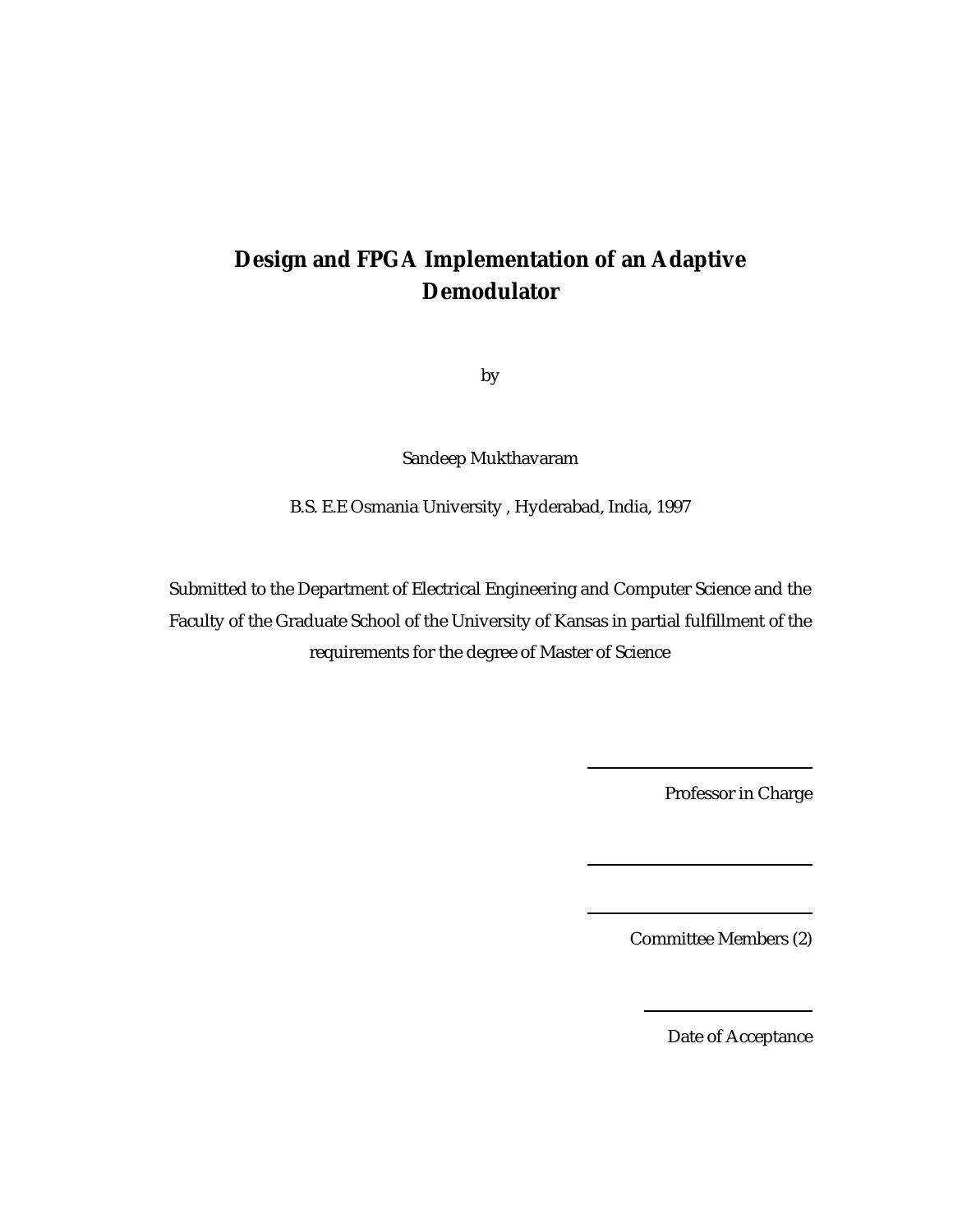# **Acknowledgments**

"As the going gets tough, tough gets going". At the end of two years at the ACS lab working with some amazing folks I would re-phrase it to "As the going gets tough, you get stronger, more mature". To begin with I would like to thank my advisor Dr. Joe Evans who has helped me through my graduate studies at KU and now with my thesis. Thank you particularly for amazingly fast email responses including the ones in the midnight. Thanks also to Dr. Gary Minden for being so patient when results didnot quite come by at the right intervals in the ACS project. The course I enjoyed most at KU was "DSP for Communications" offered by Dr. Glenn Prescott. Thanks Prescott for making it so interesting and informative. My special thanks to Dr. Arvin Agah who has obliged to be on my committee at such a short notice. I cannot forget the long hours spent in the ACS lab with my buddies Karthik, Sarin and Hemang brainstorming for more ideas to deal with problems both software and hardware. They have been an amazing team to work with. My special thanks to Dan Depardo and Artur who have extended such support in dealing with the hardware related problems in the lab especially considering how frustrating we were sometimes.

Last but not the least I would like to thank my family and friends. Thankyou Mom and Dad for everything. You guys are amazing. My special friends Monica and Satish have made the Lawrence experience rich. Thanks guys.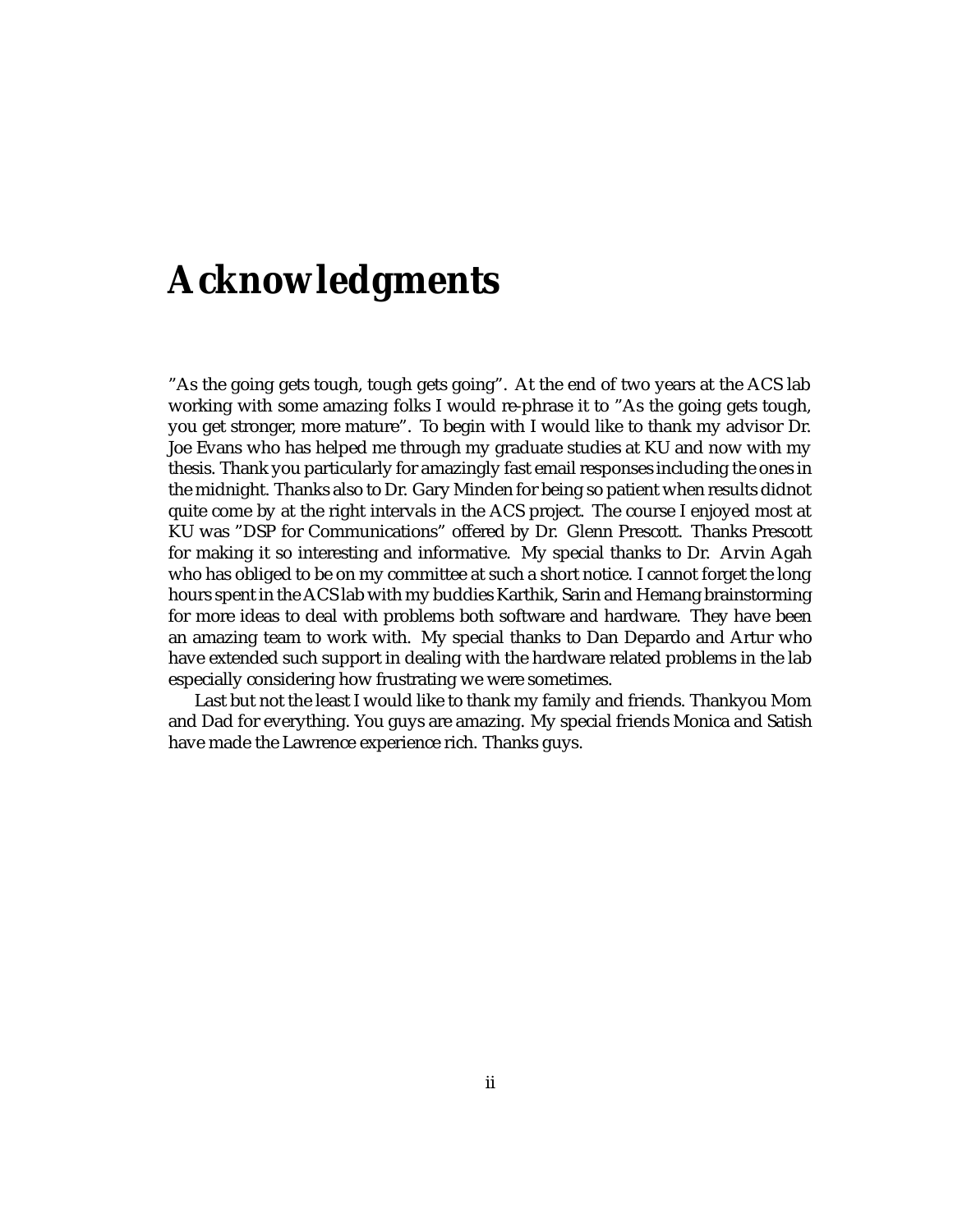# **Abstract**

Signal Processing systems for communications will have to operate in rapidly changing environments. To suitably adapt to the varying requirements, control strategies targeted at selecting and tuning the signal processing algorithms need to be developed. The work being reported in this thesis is part of the bigger initiative by DARPA to develop and exploit reconfigurable computing for evolving defense systems. This work focuses on the use of automatic recognition of modulation type of the input signal to suitably reprogram the FPGA as a particular demodulator. The modulation schemes considered are PSK2 PSK4 and FSK2. This is used as a case study to demonstrate how reconfigurable computing can be a promising choice for building more adaptable and robust signal processing and communication systems.

This thesis first surveys the existing algorithms of Automatic Modulation Recognition (AMR). These algorithms are briefly analyzed to consider the feasibility of implementing them in hardware. A novel algorithm of automatic modulation is proposed and its FPGA implementation discussed in detail. It is also discussed how the run-time reconfigurability offered by the FPGA can aid in building a universal demodulator.

The complete design flow followed for synthesizing the designs for FPGAs is presented. Design and implementation details of the individual demodulators is discussed in great detail. Certain hardware optimizations that exploit the available FPGA architectures are documented. The test setup used for testing these radios is briefed.

Finally all the demodulators and the modulation recognizer are integrated into a run-time reconfigurable set up. Results from testing are reported and discussed.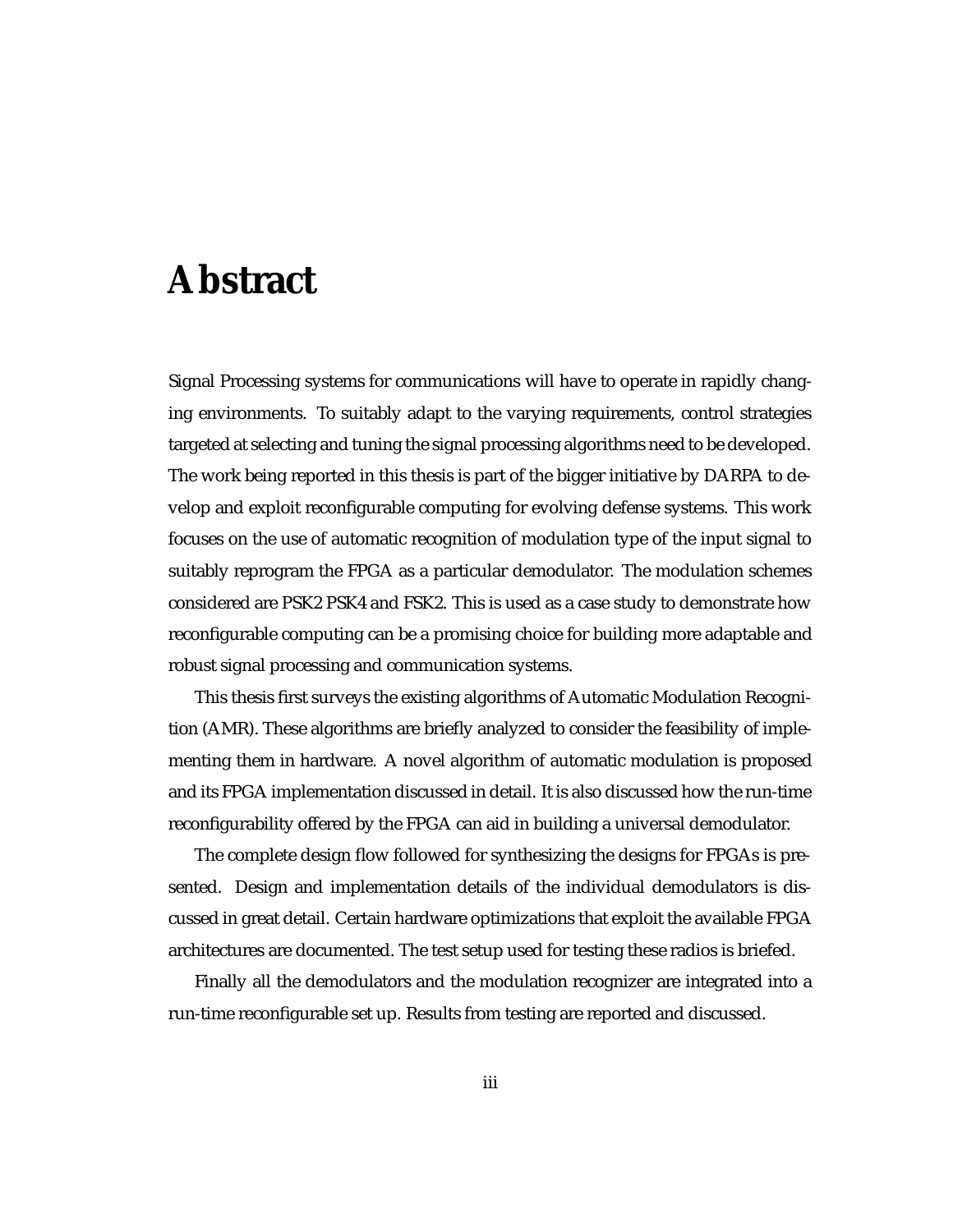# **Contents**

| $\mathbf{1}$     |     | <b>Introduction</b>                                        | $\mathbf{1}$     |
|------------------|-----|------------------------------------------------------------|------------------|
|                  | 1.1 |                                                            | $\mathbf{1}$     |
|                  | 1.2 |                                                            | $\boldsymbol{2}$ |
|                  | 1.3 |                                                            | 3                |
| $\boldsymbol{2}$ |     | <b>Automatic Modulation Recognition</b>                    | $\boldsymbol{4}$ |
|                  | 2.1 | Need for Automatic Modulation Recognition                  | $\overline{4}$   |
|                  | 2.2 | Existing Algorithms of Automatic Modulation Recognition    | $\overline{5}$   |
|                  |     | 2.2.1                                                      | $5\phantom{.0}$  |
|                  |     | 2.2.2                                                      | $\boldsymbol{6}$ |
|                  | 2.3 | New Algorithm of Automatic Modulation Recognition          | $\overline{7}$   |
|                  | 2.4 | FPGA Implementation of the AMR Algorithm                   | 8                |
| 3                |     | Design and FPGA Implementation of PSK and FSK demodulators | 10               |
|                  | 3.1 |                                                            | 10               |
|                  | 3.2 |                                                            | 13               |
|                  |     | 3.2.1                                                      | 13               |
|                  |     | 3.2.2                                                      | 16               |
|                  |     | 3.2.2.1                                                    | 16               |
|                  |     | Constant Coefficient Multipliers<br>3.2.2.2                | 16               |
|                  |     | 3.2.2.3                                                    | 17               |
|                  |     | 3.2.2.4                                                    | 17               |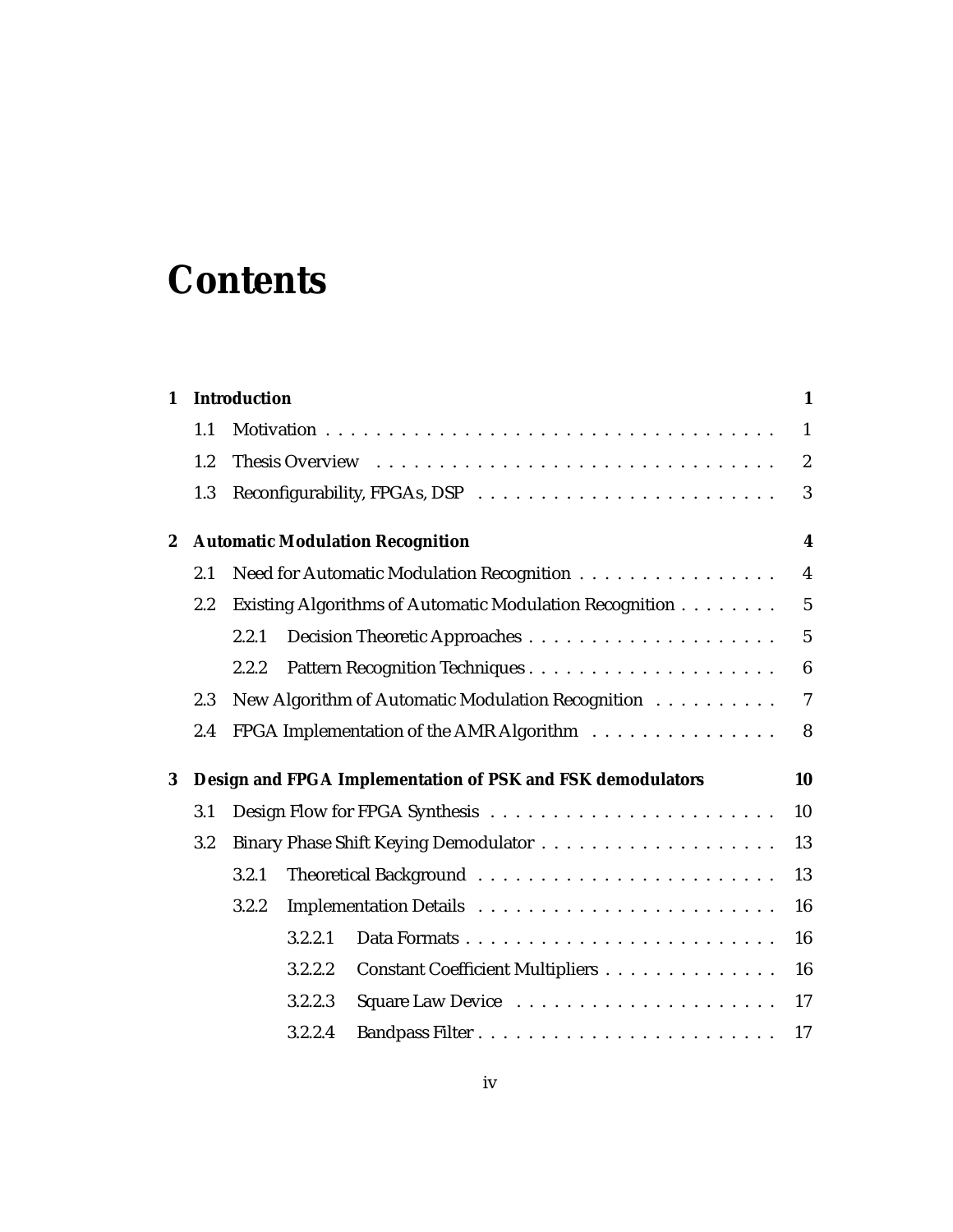|             |     |       | 3.2.2.5                    |                                                                        | 19 |
|-------------|-----|-------|----------------------------|------------------------------------------------------------------------|----|
|             |     | 3.2.3 |                            |                                                                        | 19 |
|             |     |       | 3.2.3.1                    |                                                                        | 20 |
|             |     |       | 3.2.3.2                    | Data Filter                                                            | 20 |
|             |     |       | 3.2.3.3                    |                                                                        | 22 |
|             | 3.3 |       |                            | Quaternary Phase Shift Keying Demodulator                              | 24 |
|             |     | 3.3.1 |                            |                                                                        | 24 |
|             |     | 3.3.2 |                            |                                                                        | 24 |
|             |     | 3.3.3 |                            |                                                                        | 25 |
|             |     | 3.3.4 |                            |                                                                        | 25 |
|             |     | 3.3.5 |                            | Partitioning the design across multiple FPGAs                          | 25 |
|             | 3.4 |       |                            | Binary Frequency Shift Keying Demodulator                              | 27 |
|             |     |       |                            |                                                                        |    |
| 4           |     |       |                            | Reconfigurable Demodulator                                             | 28 |
|             | 4.1 |       |                            |                                                                        | 28 |
|             | 4.2 |       |                            |                                                                        | 28 |
|             |     | 4.2.1 |                            |                                                                        | 29 |
|             |     | 4.2.2 |                            |                                                                        | 29 |
|             |     | 4.2.3 |                            |                                                                        | 29 |
|             | 4.3 |       |                            |                                                                        | 31 |
|             | 4.4 |       |                            |                                                                        | 33 |
|             |     |       |                            |                                                                        |    |
| $\mathbf 5$ |     |       | <b>Testing and Results</b> |                                                                        | 34 |
|             | 5.1 |       |                            | Performance Analysis of the Demodulators in Presence of Additive White |    |
|             |     |       |                            |                                                                        | 34 |
|             |     |       | 5.1.0.1                    |                                                                        | 35 |
|             |     |       | 5.1.0.2                    |                                                                        | 35 |
|             |     |       | 5.1.0.3                    | BER Vs $E_b/N_0$                                                       | 35 |
|             | 5.2 |       |                            |                                                                        | 39 |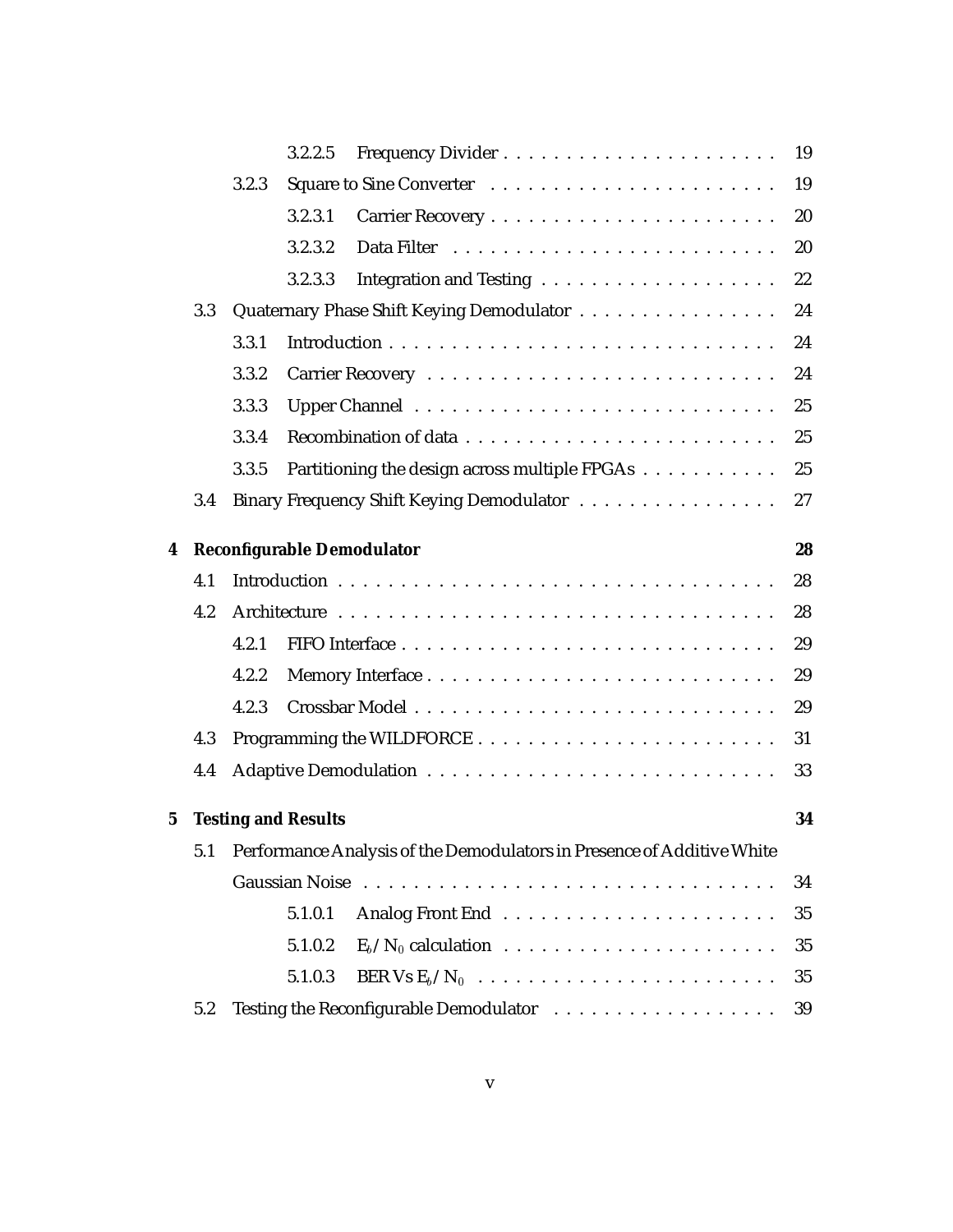|   |     |                         | 5.2.1 Noise Tolerance levels for the AMR algorithm $\dots \dots \dots$ | 40 |
|---|-----|-------------------------|------------------------------------------------------------------------|----|
| 6 |     |                         | <b>Conclusions and Future Work</b>                                     | 41 |
|   | 6.1 |                         |                                                                        | 41 |
|   |     | <b>A</b> Filter Details |                                                                        | 45 |
|   |     |                         |                                                                        | 45 |
|   |     |                         |                                                                        | 45 |
|   | A.2 |                         |                                                                        | 46 |
|   |     |                         |                                                                        | 46 |
|   |     |                         | A.2.1.1                                                                | 46 |
|   |     |                         | A.2.1.2                                                                | 47 |
|   |     | A.2.2                   |                                                                        | 47 |
|   |     |                         |                                                                        | 48 |
|   |     | A.3.1                   |                                                                        | 48 |
|   |     | A.3.2                   |                                                                        | 48 |
|   |     |                         | A.3.2.1                                                                | 48 |
|   |     |                         | A.3.2.2                                                                | 49 |
|   |     | A.3.3                   |                                                                        | 50 |
|   |     |                         |                                                                        | 50 |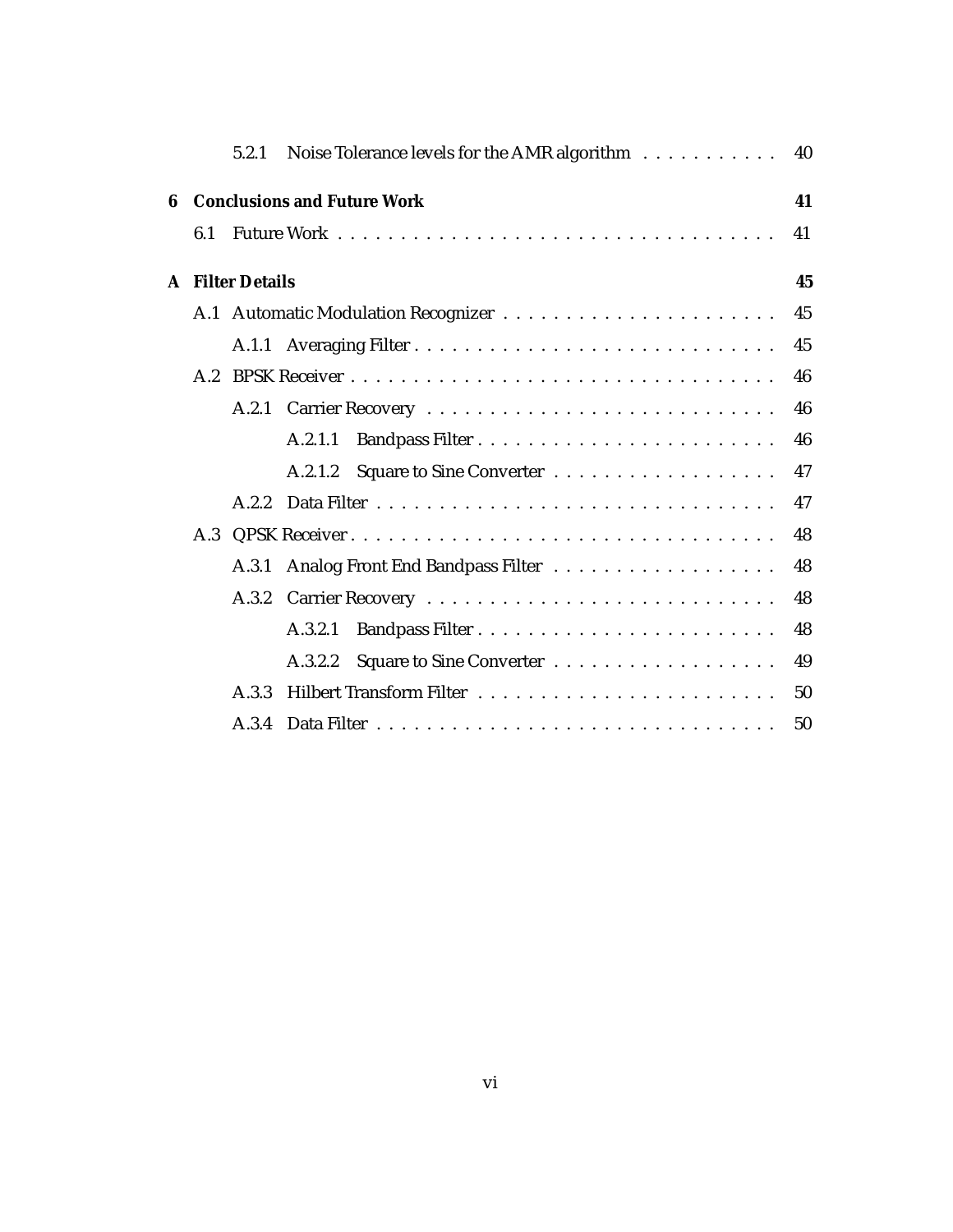# **List of Figures**

| 2.1 | New Algorithm of Automatic Modulation Recognition                         | $\overline{\mathbf{8}}$ |
|-----|---------------------------------------------------------------------------|-------------------------|
| 3.1 |                                                                           | 11                      |
| 3.2 |                                                                           | 14                      |
| 3.3 |                                                                           | 14                      |
| 3.4 | Magnitude response of Bandpass filter : Theory Vs Implementation          | 18                      |
| 3.5 | Magnitude response of Data filter : Theory Vs Implementation              | 21                      |
| 3.6 | Test setup for the BPSK/QPSK demodulator                                  | 22                      |
| 3.7 |                                                                           | 24                      |
| 3.8 |                                                                           | 27                      |
| 4.1 |                                                                           | 30                      |
| 4.2 |                                                                           | 31                      |
| 4.3 |                                                                           | 32                      |
| 5.1 | Test setup for characterizing PSK demodulators in the presence of AWGN 34 |                         |
| 5.2 | BER Vs $E_b/N_0$ curves for BPSK : Theoretical Vs Implementation          | 36                      |
| 5.3 | BER Vs $E_b/N_0$ curves for QPSK : Theoretical Vs Implementation          | 37                      |
| 5.4 | BER Vs $E_b/N_0$ curves for PSK : BPSK Vs QPSK                            | 38                      |
|     |                                                                           |                         |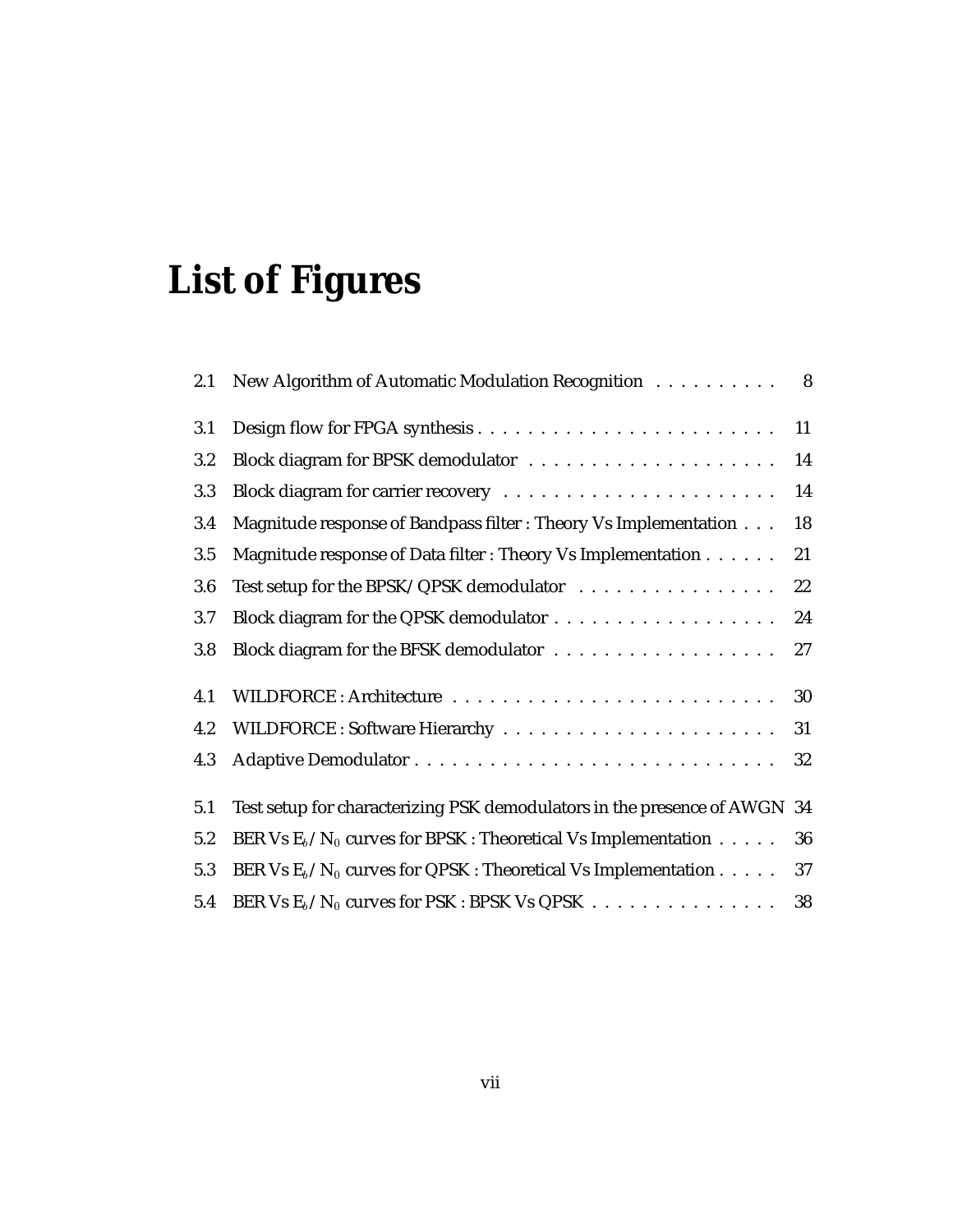# **List of Tables**

| 3.1     | Implementation details for the module Square Law Device 17     |    |
|---------|----------------------------------------------------------------|----|
| $3.2\,$ | Implementation details for the module Bandpass Filter          | 19 |
| 3.3     | Implementation details for the module Frequency Divider        | 19 |
| 3.4     | Implementation details for the module Square to Sine Converter | 20 |
| 3.5     | Implementation details for the module Carrier Recovery         | 20 |
| 3.6     | Implementation details for the module Data Filter              | 22 |
| 3.7     | Implementation details for the BPSK demodulator                | 23 |
| 3.8     | Benchmarkings for the BPSK demodulator on FPGA 23              |    |
| 3.9     | Implementation details of the QPSK demodulator: IOFPGA         | 26 |
|         | 3.10 Implementation details of the QPSK demodulator: FPGA-I    | 26 |
|         | 3.11 Implementation details of the QPSK demodulator: FPGA-II   | 26 |
|         | 3.12 Implementation details of the BFSK demodulator 27         |    |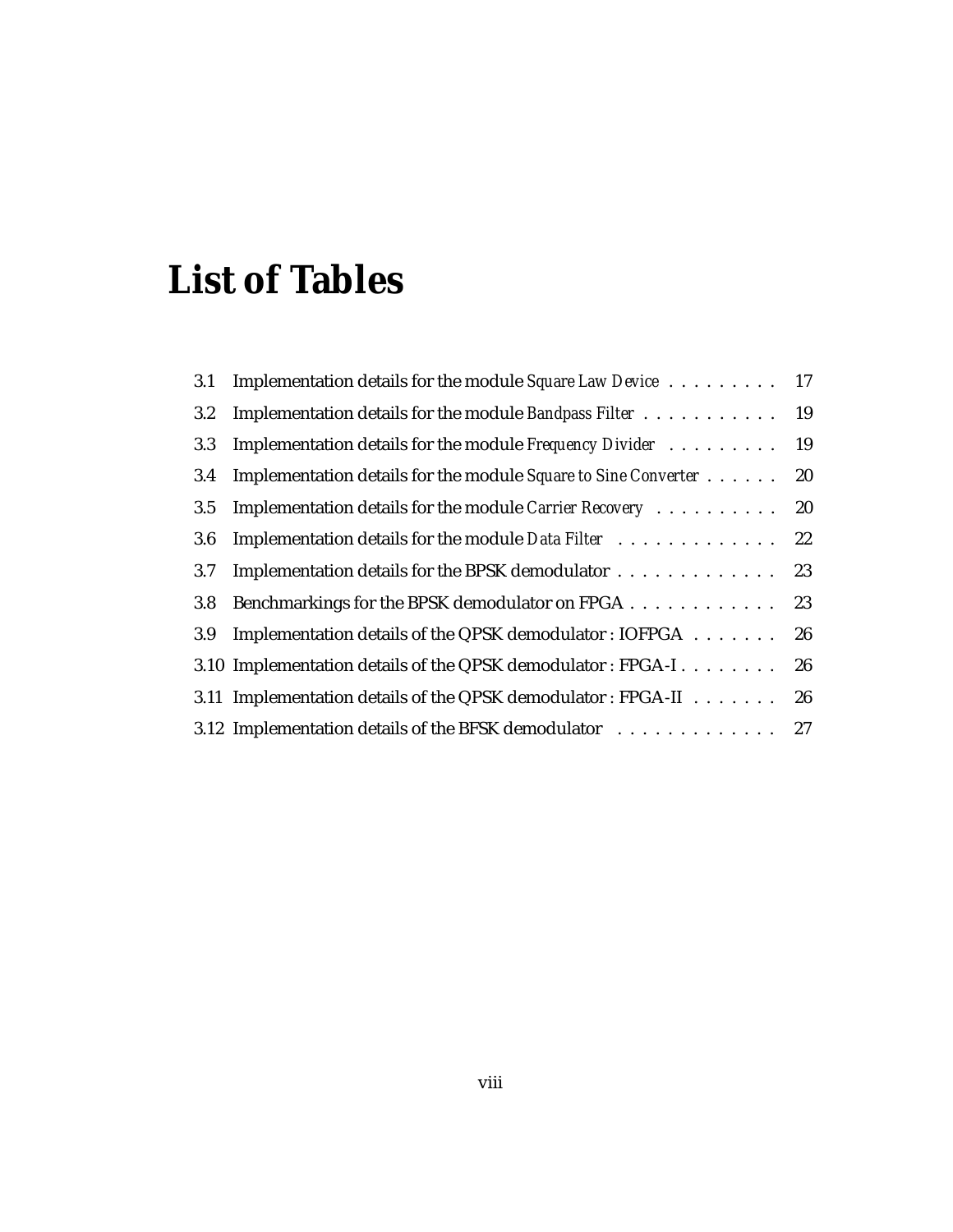# **Chapter 1**

# **Introduction**

### **1.1 Motivation**

There has been lot of research on the use of reconfigurable computing based on Field Programmable Gate Arrays (FPGAs) to accelerate computation intensive applications like Digital Signal Processing (DSP). A few aspects of DSP considered as part of the "Adaptive Computing Systems" project at the University of Kansas are radio processing functions and their FPGA implementation. To dynamically reconfigure the same piece of silicon to perform different radio processing functions as required by changing requirements forms the basic motivation for the work being presented here. Changing requirements are identified to be different modulation types that may be present in the input signal. To be able to detect the change in the input modulation scheme while demodulating some other modulation type and suitably reconfigure the FPGA is the end goal. For this we need an algorithm for recognizing the modulation type. There is enough literature on this and this is a fairly old problem. However most of the algorithms that we came across have been either too expensive propositions for hardware implementations or good off-line solutions. To address this novel algorithm of modulation recognition is proposed, that can recognize PSK2, PSK4 and FSK2 modulations. Extensions to this algorithm can be useful to accommodate other types of modulation.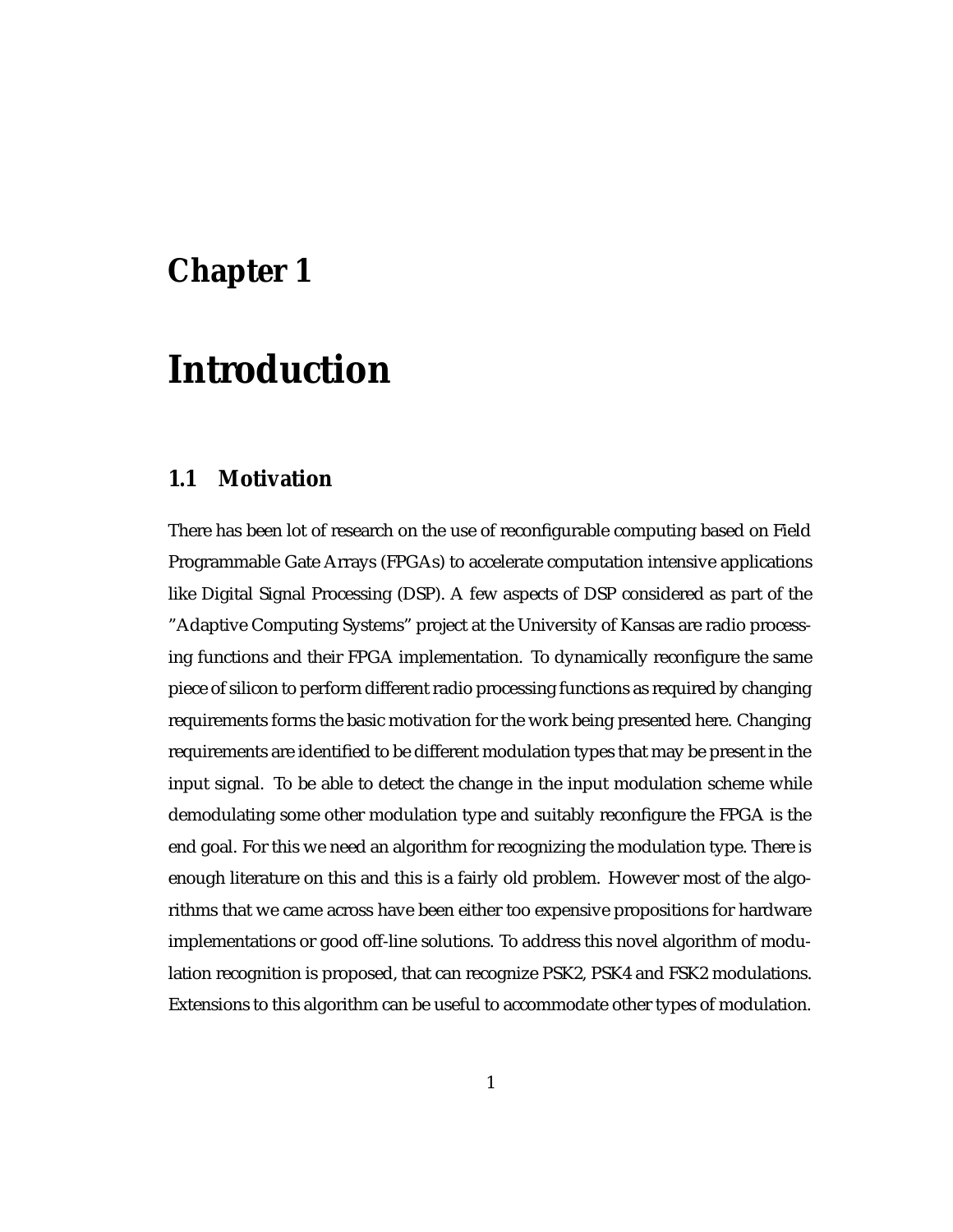### **1.2 Thesis Overview**

This chapter begins to describe the motivation for the work. The later part of this chapter will discuss the challenges posed by real-time processing of digital signals and why FPGAs make such a good candidate choice for implementing signal processing functions. There are three very distinct and important aspects of this work: reconfigurability, FPGAs, and signal processing of communication signals. Each of these are introduced in this chapter.

The second chapter titled "Automatic Modulation Recognition" begins with explaining the need for automatic modulation recognition. Then we do a brief survey of the existing algorithms and discuss their possible hardware realizations and the problems involved therein. We then propose a novel algorithm of modulation recognition for the modulation of the input signal being PSK2, PSK4 or FSK2. We discuss its FPGA implementation.

Chapter three discusses in depth the FPGA implementation of the demodulators for PSK2, PSK4, and FSK2. The design flow that starts from hand coding in VHDL to generating configuration data to download onto the FPGA is explained. The design, implementation and results of the sub-modules are reported. We discuss certain optimizations that lead to better performance in terms of space and time. To conclude this chapter we explain the test set up we used to validate the designs.

In chapter four we integrate the modulation recognizer and the individual demodulators into a reconfigurable set up. The idea here is to have a single demodulator on silicon at a given time, while sensing for any changes in the modulation type.

The chapter titled "results" reports the results we obtained from testing. In the concluding chapter some limitations to the algorithm are mentioned with possible explanations .The thesis ends with some suggestions for future work.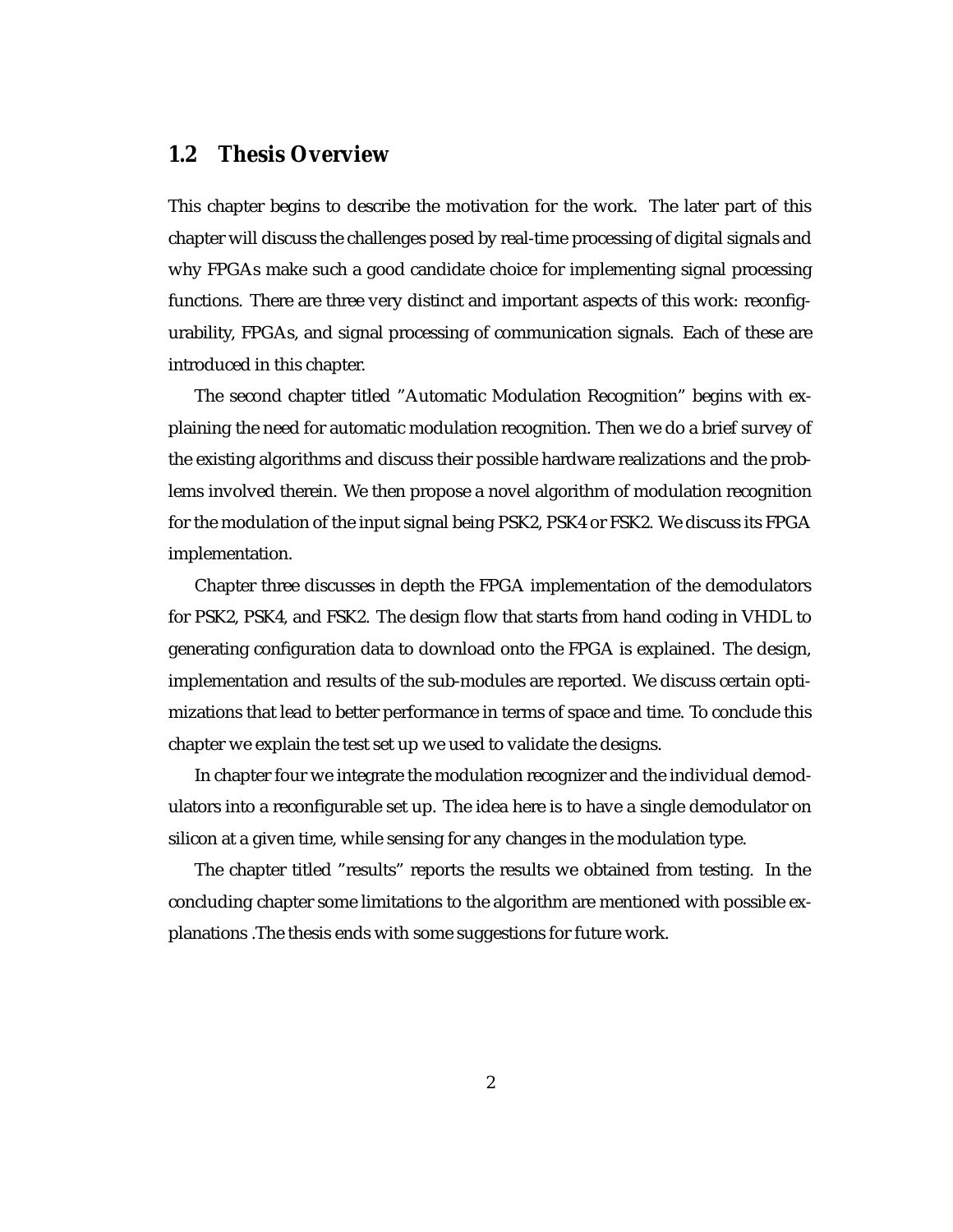### **1.3 Reconfigurability, FPGAs, DSP**

System performance is a major concern while designing complicated systems. The maximum performance can be achieved when circuits are optimized for single problem. As a new problem arises with minor changes to the old one, the whole system has to be redesigned and re optimized. Reconfigurable computing addresses this problem by allowing dedicated circuits to be built on to FPGAs and modifying these circuits by reprogramming the chips again. This greatly improves system flexibility and functional density. The circuits are loaded into the hardware and unloaded from it dynamically during the operation of the system. This was a brief introduction to reconfigurable computing.

The high throughput computational requirements of real-time digital signal processing (DSP) systems typically dictate hardware intensive solutions. And by increasing the system density configurable computing can deliver functionality of a device many times more than its size by dynamically reconfiguring the system. In digital signal processing (DSP) applications, the emphasis is most often on performance, in terms of real-time requirements as well as throughput. For radio signal processing in particular, the high throughput requirements dictate that a hardware solution is almost always required. Currently available DSP microprocessors are suited for baseband waveform processing. Conventional DSP microprocessors are implemented using inherently serial architectures. A DSP chip operating at 40 million instruction second (MIPS) has a useful bandwidth of less than 500 kHz. [12] DSP microprocessors are thus inadequate for the implementation of most stages of a radio system.

Field Programmable Gate Arrays (FPGAs) provide a rapid prototyping platform, which can be reprogrammed for different hardware functions without incurring the non-recurring engineering costs typically associated with custom IC fabrication. Implementing DSP functions in FPGA provides the several advantages over conventional DSP hardware: *Reconfigurability* and *Parallelism*.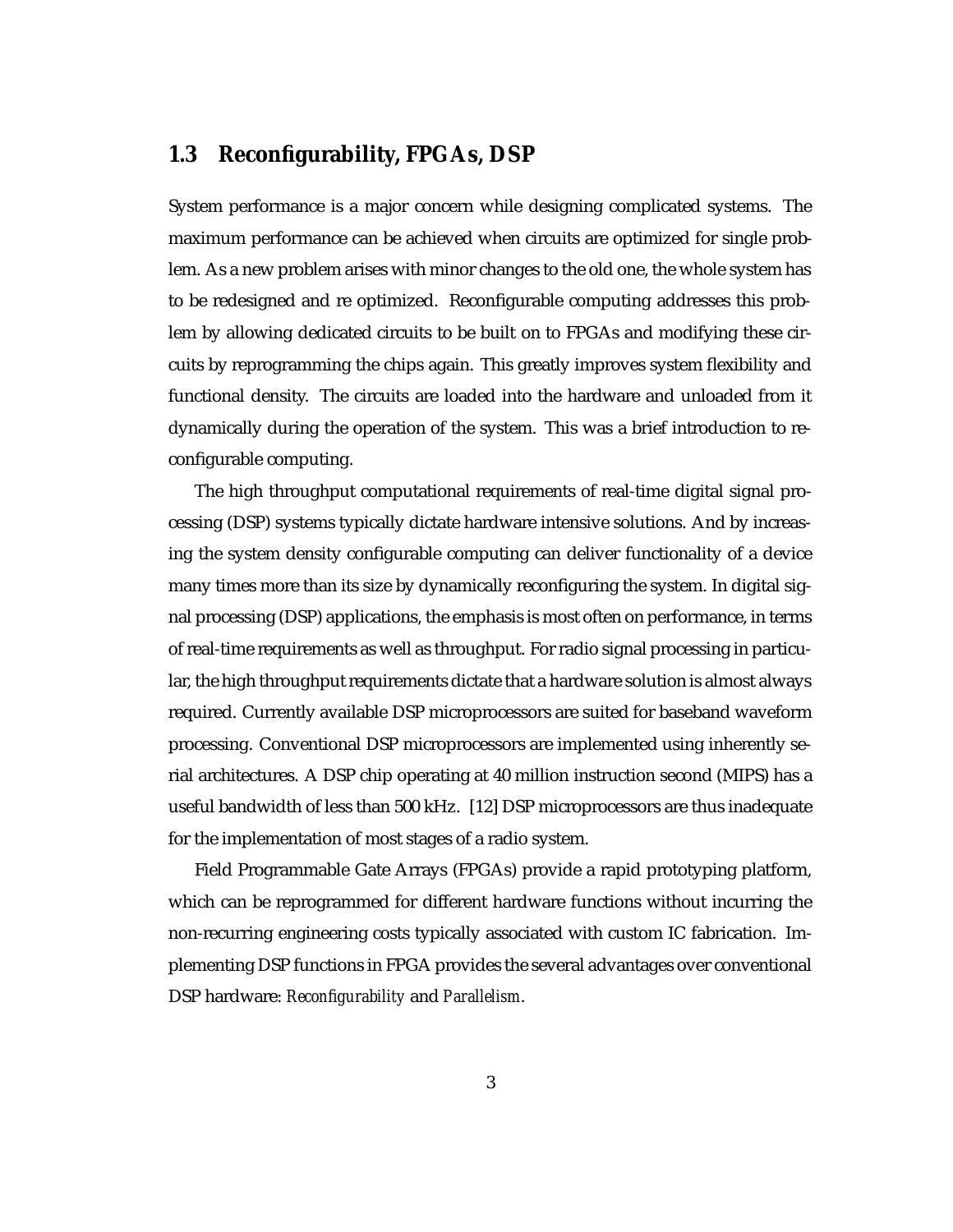# **Chapter 2**

# **Automatic Modulation Recognition**

This chapter introduces the concepts of automatic modulation recognition of communication signals. This is a fairly old problem and we here do a brief survey of the existing algorithms. Novel algorithm and its FPGA implementation is presented towards the later part of this chapter.

### **2.1 Need for Automatic Modulation Recognition**

Signal Processing systems for communications will operate in open environments, where it is required that signals of different typologies be processed, which come from different sources, hence with different characteristics and for different user requirements. [4] Communication signals traveling in space with different modulation types and different frequencies fall in very wide band. Usually, it is required to identify and monitor these signals for many applications, both defense and civilian. Civilian applications may include monitoring the non-licensed transmitters, while defense applications may be Electronic surveillance systems. [2]

Modulation recognition is extremely important in COMINT applications for several reasons. Firstly, applying the signal to an improper demodulator may partially or completely damage the signal information content. Secondly, knowing the correct modulation type help recognize the threat and to determine suitable jamming wave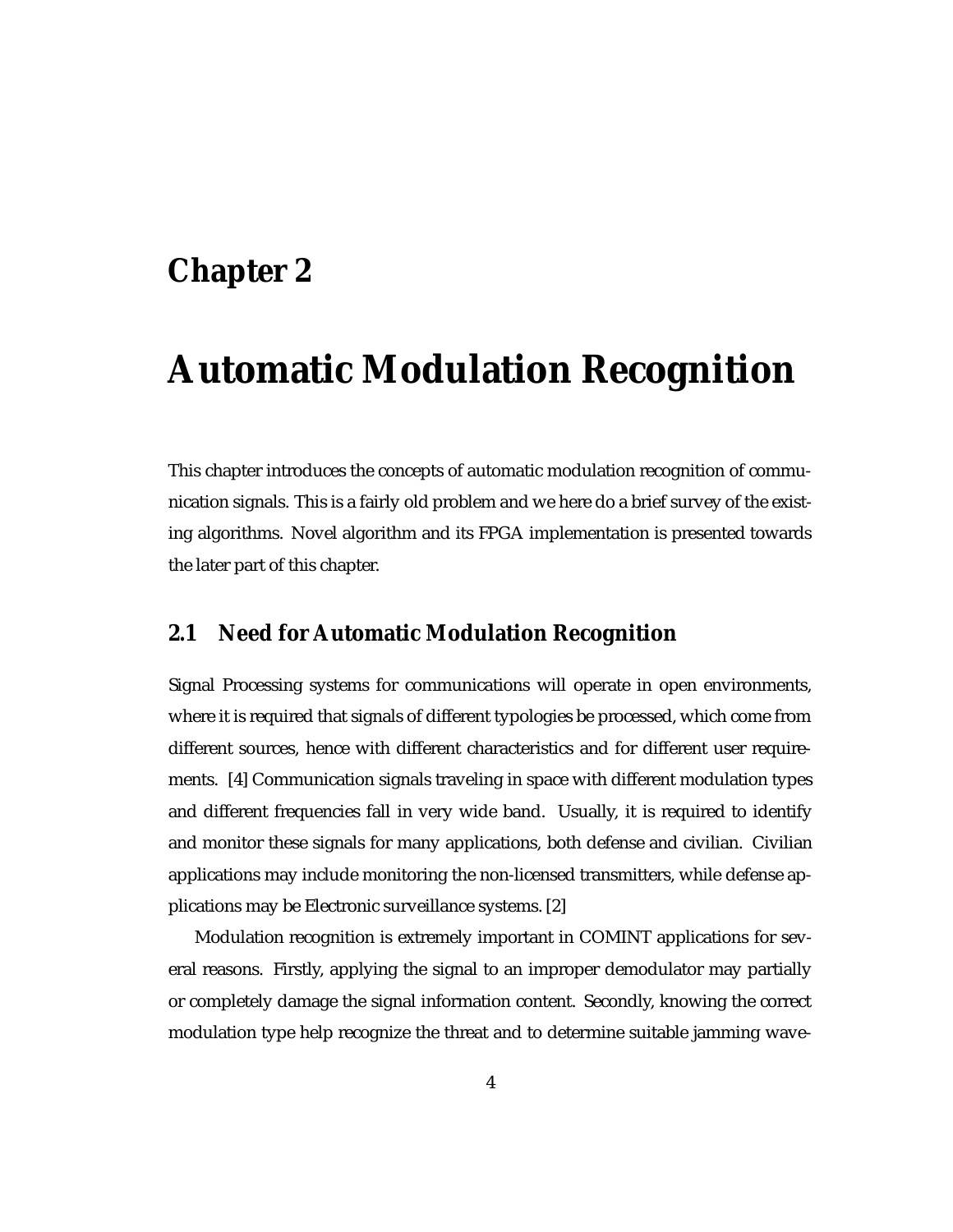form.

## **2.2 Existing Algorithms of Automatic Modulation Recognition**

Survey of literature in related areas reveal that broadly there are two major approaches to modulation recognition: decision theoretic approach and statistical pattern recognition approach. The decision- theoretic approach is based on probability and hypotheses. In statistical pattern recognition approach, the classification system is divided into two subsystems. First is a feature extraction subsystem, which extracts the pre-defined features from the stored data. The second system is a pattern recognition subsystem that actually determines the modulation of the signal. Again the pattern recognizer works in two phases. The training phase to configure the classifier network followed by a test phase that gives the classification decision. Clearly the second approach is a good off-line solution to the problem at hand.

It has been mentioned in [2] that there are five techniques for solving the modulation recognition problem. These are 1. Spectral Processing 2. Instantaneous amplitude, phase and frequency 3. Histograms of instantaneous amplitude, phase and frequency 4. Combinations of the above three. 5. Universal Demodulator.

#### **2.2.1 Decision Theoretic Approaches**

The basic concept involved in these approaches is that likelihood function (LF) or, equivalently, the log-likelihood function (LLF) of the observed waveform, contains all the necessary information for a variety of inference tasks (signal detection, classification and parameter estimation). In the paper [7] Huang and Polydoros have generalized a likelihood method for classifying any MPSK signal in AWGN. Soliman et al [13] developed an automatic modulation classification algorithm utilizing the statistical moments of the signal phase and used it to classify the modulation type of general M-ary PSK signals. Callagan et al [14] using zero crossing techniques classified different modulation types such as CW, AM, FM, SSB, FSK, and ASK. Hsue and Soliman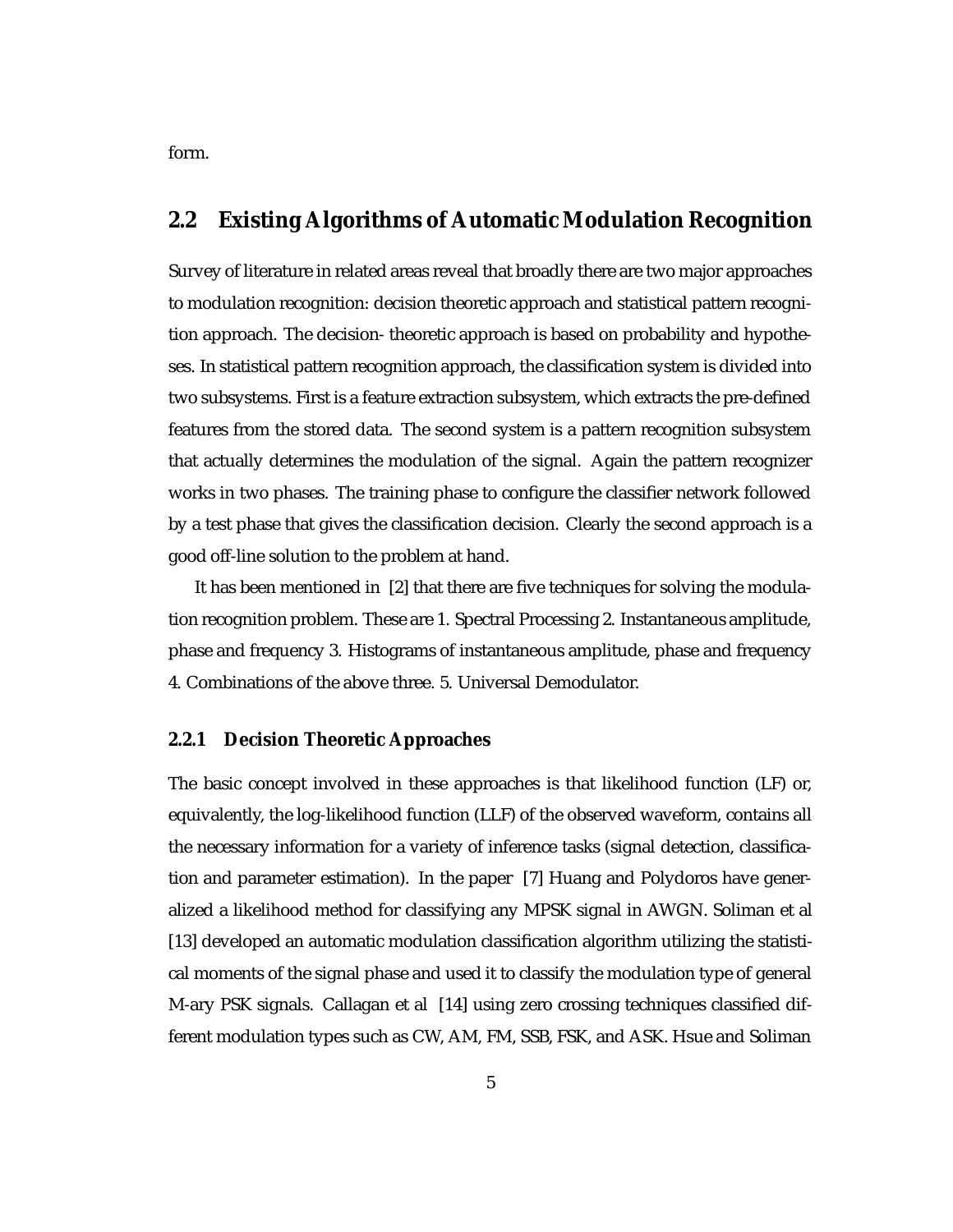also use zero-crossing techniques to classify PSK and FSK signals.

Assaleh et al [9] proposed a new method of modulation classification for digitally modulated signals. This method utilizes a signal representation known as the modulation model. The modulation model provides a signal representation that is convenient for subsequent analysis, such as estimating modulation parameters. The modulation parameters could be the carrier frequency, modulation type, and bit rate. The modulation model is formed via autoregressive spectrum modeling.

### **2.2.2 Pattern Recognition Techniques**

Another popular method for the modulation recognition process is the application of Artificial Neural Networks (ANNs). The basic advantage claimed by this method over the decision theoretic approach is that a threshold for each neuron is chosen automatically and adaptively unlike the other approach. [2] The modulation recognizers based on the ANN approach have three stages : 1. Pre-processing in which key features from every signal are extracted 2. training and learning phase to configure the network. 3. test phase to classify the modulation type.

*Key Feature Extraction -* A communication signal can be completely defined by its amplitude, frequency and phase. Now based on certain experiments are chosen the statistics related to these parameters. The idea is to create a mapping between these key features and the modulation scheme. Choice of these features and the network architecture define the speed of convergence and the accuracy of the results. The basic advantage claimed by the pattern recognition techniques compared to the decision theoretic approach is that the threshold for the key features is set automatically in the first case. Thus there has been lot of work by various people who have come up with numerous sets of key features to identify the modulation scheme. However though some of them have excellent identification capabilities all of them are rather cumbersome options for real time identification systems.

*Training Phase -* Once the key features are identified and extracted the network is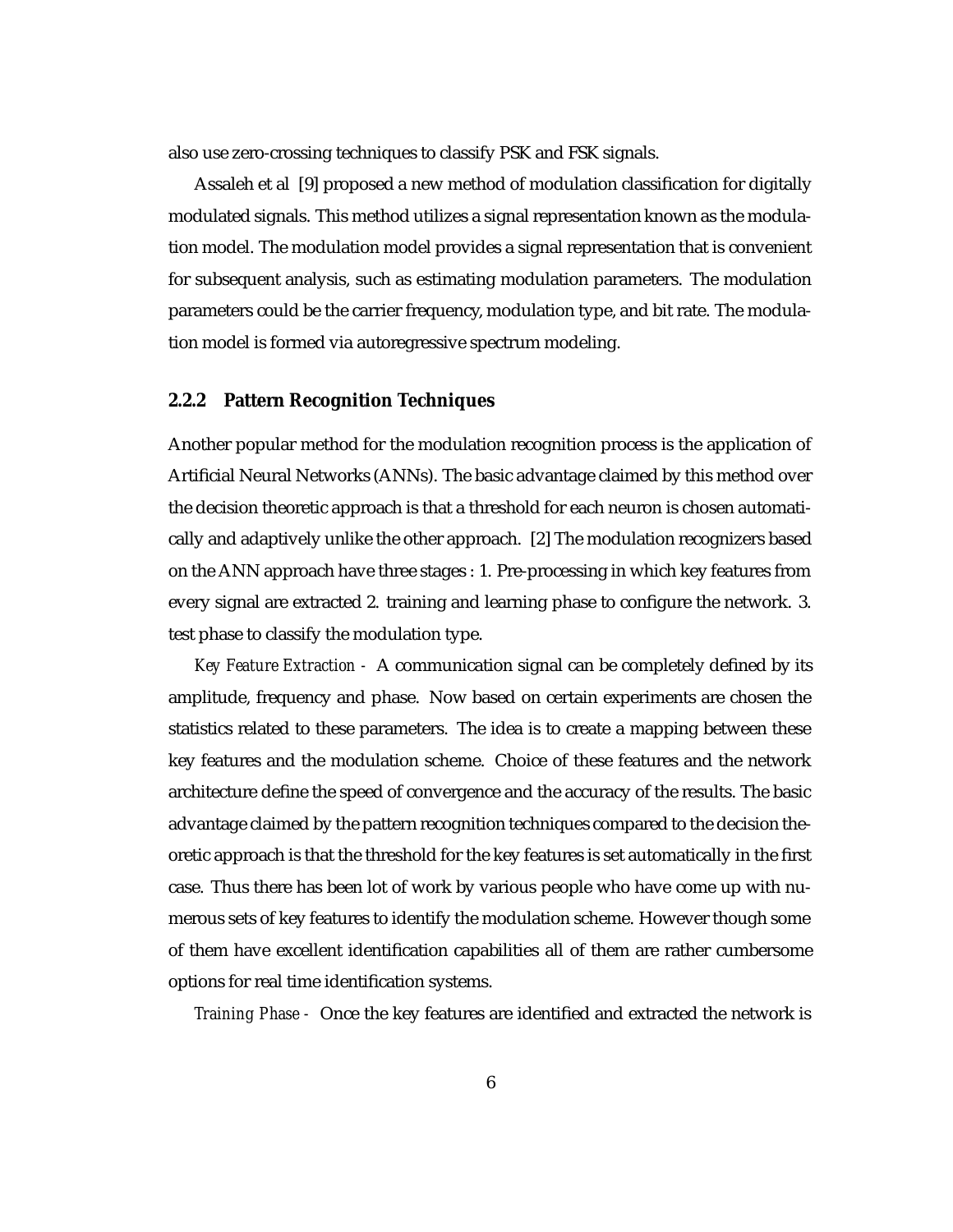trained with the input-output pairs. This is done iteratively till the network "settles" to the minimum error state. The speed of convergence again depends on the key features and the ambiguity associated with them. For example in case of PSK2 signal and a FSK2 signal mean instantaneous amplitude is a very ambiguous feature to distinguish the two. The simple fact being that both are constant amplitude signals and have differences in tones. Once the error falls below a specified limit the network is said to have converged. The weights or the interconnects are assigned the fixed values to be used for the testing phase.

*Testing Phase -* The network with pre-computed weights is used to identify the modulation in the given input signal.

### **2.3 New Algorithm of Automatic Modulation Recognition**

The modulation types considered are Binary Phase Shift Keying (BPSK) - PSK2, Quadrature Phase Shift Keying (QPSK) - PSK4, and Binary Frequency Shift Keying (BFSK) - FSK2. All these signals can be characterized to have constant amplitude. It can be easily proved that by introducing  $M<sup>th</sup>$  degree non-linearity into an M-ary PSK signal will remove the modulation present in the signal. Consequently, squared PSK2 signal should provide a spectral line at twice the carrier frequency  $2f_c$ , while PSK4 signal would yield a PSK2 signal, a fact that can be used to discriminate between the two. Number of clock cycles between two zero crossings would be different for different tones, a characteristic of the FSK2 signal. PSK signal would have a constant number of clock ticks between zero crossings. This is used to distinguish the PSK signals from the FSK signals.

The algorithm is explained diagrammatically in the figure 2.1. The modulated signal is squared. This gives a unmodualted waveform for the input being a PSK2 signal and a PSK2 signal for the PSK4 input. Time averaging is performed on the squared signal. A PSK2 signal would result in a dc value whereas a PSK4 signal would give spikes at places where modulation is still present in the signal. Differentiating this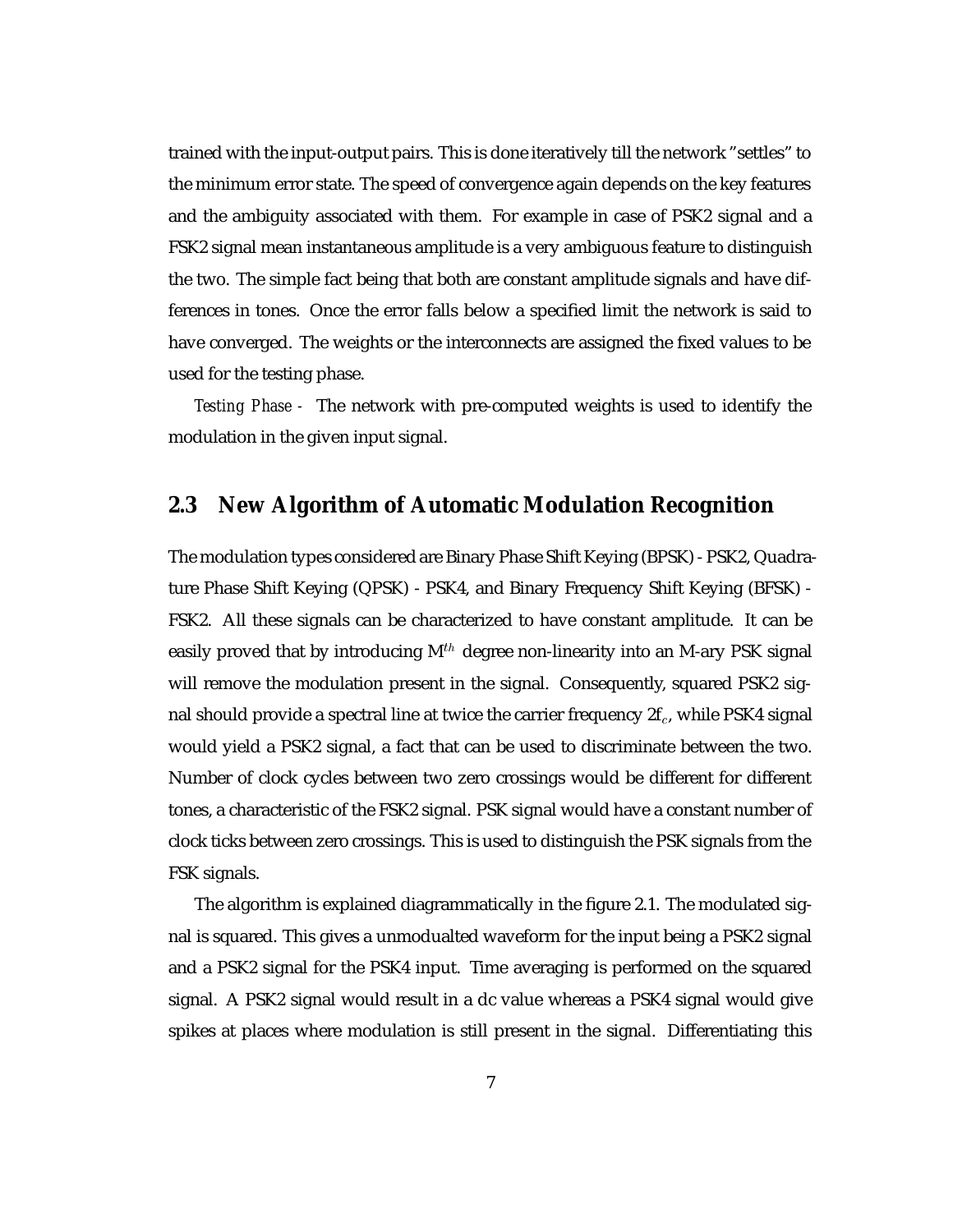

Figure 2.1: New Algorithm of Automatic Modulation Recognition

time-averaged signal helps capture the discontinuities in the PSK4 signal. A threshold is specified for the height of the spike. Number of spikes in a predetermined decision interval distinguishes PSK2 from PSK4. The modulation recognition process is a two parallel stage process. One parallel arm classifies the PSK2 and PSK4 while the other arm distinguishes FSK from PSK signals. It is assumed that the carrier frequency of the PSK signals lies in between the mark and the space frequencies of the FSK signal. To determine the frequency of the carrier, the number of clock cycles between zero crossings are counted. A threshold is fixed for the number of clock cycles between zero crossings. Cross overs of the threshold in a predetermined decision interval is used to determine if the signal has single or multiple tones.

### **2.4 FPGA Implementation of the AMR Algorithm**

Certain optimizations need to be done to make the algorithm space efficient while implementing it in hardware. Here are a few of them.

*Square law device* is implemented as a table lookup. If the input modulated signal is digitized then we have finite number of bits that are used to represent each sample value. We used 8 in this case as the input bit width. If we take two's complement as a format to represent the data with no integer bits and 7 bits to represent the fraction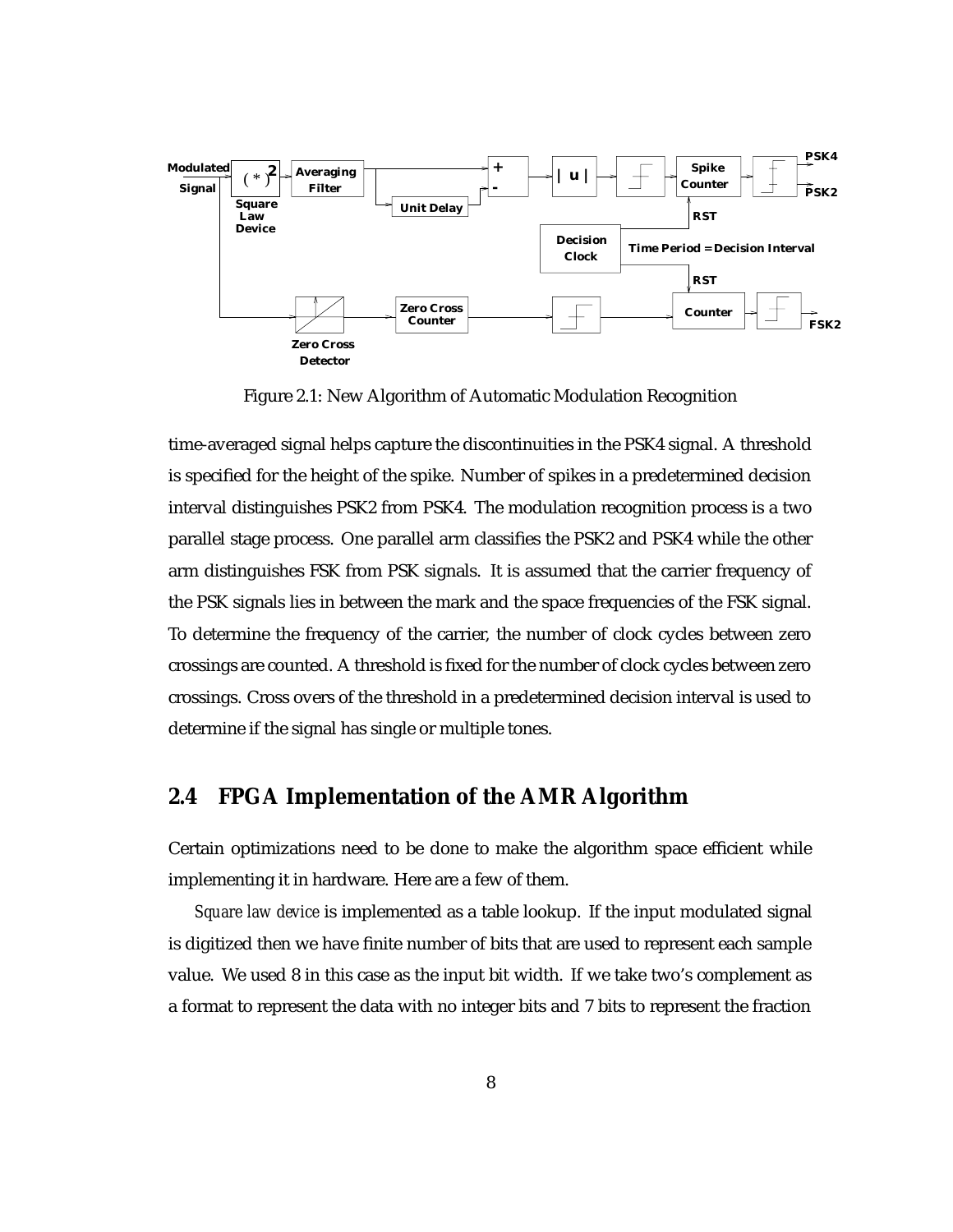then we have only 128 discrete possible outcomes for the squared value of the input signal. This is stored as a value in the ROM table. This is a much efficient way of squaring a signal compared to using a general purpose multiplier in terms of space.

*Averaging Filter* is implemented as a FIR low pass filter. The cut off is set to the data rate which is about 100 kHz. The filter is designed using the kaiser window with 25 taps. In the multiply and accumulate units of the FIR the multipliers are reduced to look up tables since the coefficients are known before hand. More detailed implementation details regarding the constant coefficient multipliers are discussed in the chapter 3.

*Decision Clock*. The decision interval is calculated by rigorous simulation. This block is implemented as a counter that resets at the end of every decision interval.

*Zero Crossing Counter*. Since the MSB of the input signal gives the zero crossings, counting the number of clock cycles between two rising edges of the MSB will give count between zero crossings which in turn gives a measure of the carrier frequency.

The individual blocks are integrated as shown in figure 2.1. At anytime only one of the output signals will be high depending on the input modulation. However it must be noted that change in the modulation type at the input will be reflected only at the end of the next decision interval. It is assumed that changes in the input modulation occur much slower than the decision clock.

In the above discussed blocks the averaging filter is the most expensive in terms of space. The results from the FPGA implementation of the proposed algorithm of modulation recognition have been very promising and in chapter 4 it will be discussed how this algorithm was used to build a run-time reconfigurable demodulator on FPGAs.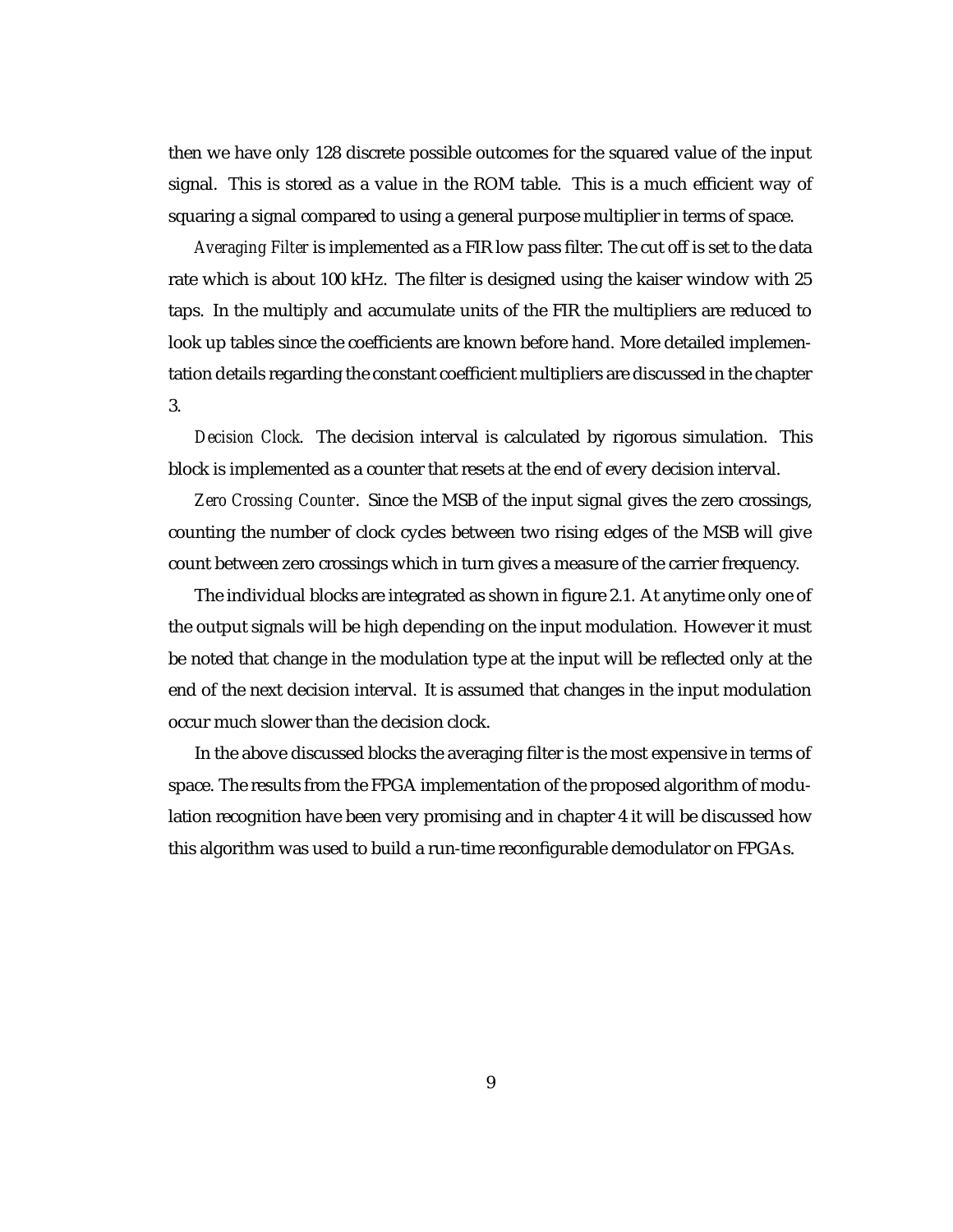# **Chapter 3**

# **Design and FPGA Implementation of PSK and FSK demodulators**

This chapter begins with an in depth description of the design flow used to synthesize FPGAs. Later the design and implementation of the three demodulators, namely, PSK2, PSK4 and FSK2 is discussed. Certain domain specific optimizations that helped improve circuit performance in terms of space and time are documented. Also the hardware test setup is explained.

# **3.1 Design Flow for FPGA Synthesis**

The design cycle starts with verifying the behavior of the block diagram that we are interested in implementing. We typically used *Simulink* from *Mathworks* for this purpose. The parameters for various lower-level components based on the specifications for the high-level modules are then derived. There are various software tools that support design of individual components and then integration into the system to verify the design using simulation. Most of the tools use floating point formats. Unfortunately, when we actually implement the design, we are constrained with finite length registers. The truncated values due to finite word lengths are typically fed back into the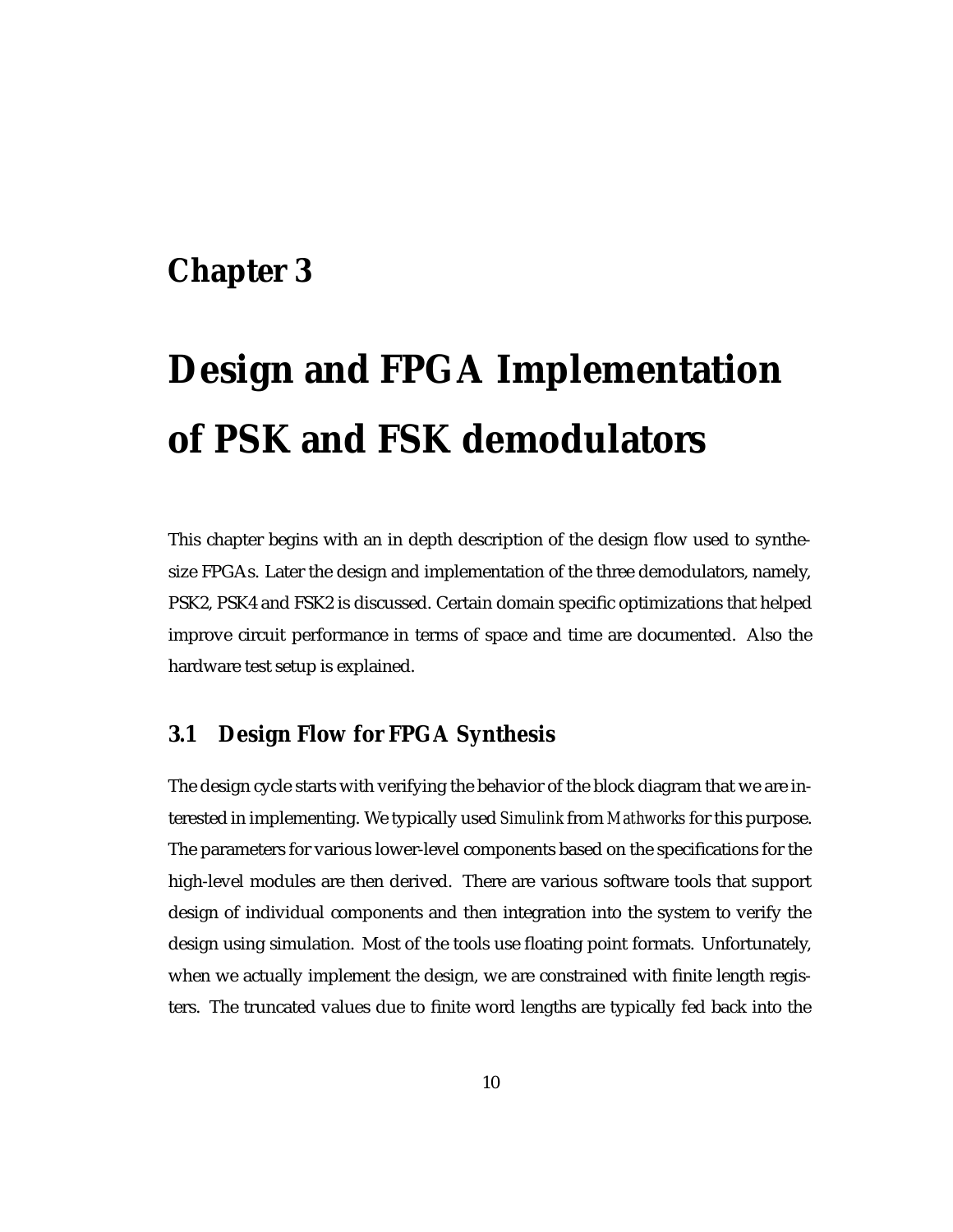

simulation tools in order to give a better approximation to the actual implementation.

Figure 3.1: Design flow for FPGA synthesis

Once the "magic numbers" from this phase of the design are obtained, the design is coded in VHDL. The synthesis involves analyzing the VHDL code, synthesizing for the target architecture, optimizing subject to design constraints such as placement directives or delay specifications, and generating an optimized FPGA netlist.

Placement and routing tools generate an optimal placement subject to delay constraints and then interconnect the logic using the available routing resources on the par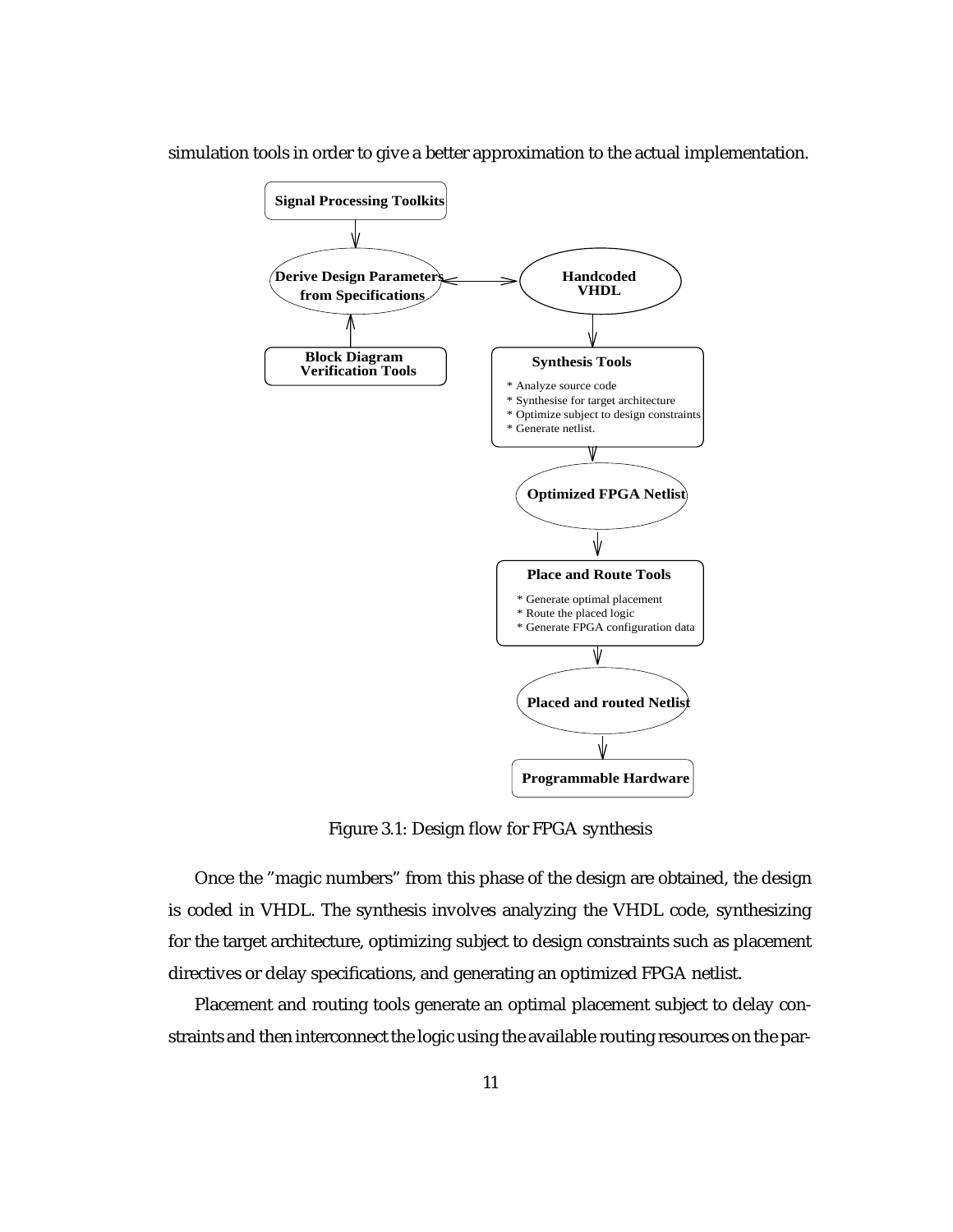ticular FPGA. A bit file containing FPGA configuration data that can be downloaded onto the chip is finally generated. The figure 3.1 explains this flow graphically.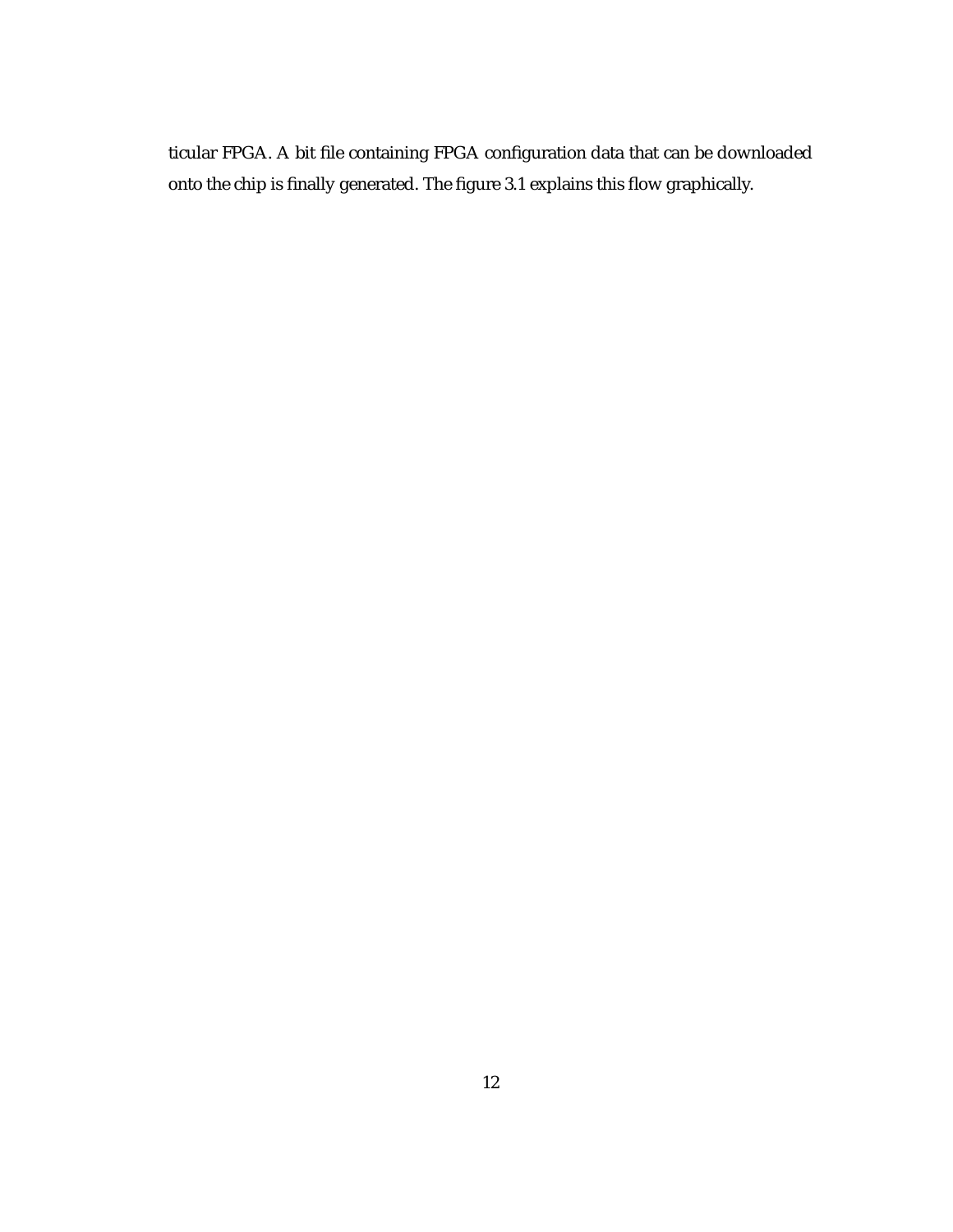### **3.2 Binary Phase Shift Keying Demodulator**

The demodulator has a data rate of 100 kbps, although higher rates are quite feasible. The carrier frequency was selected to be 500 kHz. The binary PSK modulated signal is sampled at 8 MHz and fed as a digital input to the design. The PSK signal has the characteristic that the phase of the carrier wave changes at the data rate. The phase of the signal will be one of the M values for an M-ary PSK, where the M phases differ by 360/M $^o$ . In this implementation of BPSK we had the carrier changing phase by  $180^o$ . The phase switching occurs based on the data bit transmitted. The demodulator should be able to distinguish between a one or a zero based on the modulated input.

### **3.2.1 Theoretical Background**

Phase Shift Keying is a widely used form of data transmission, well suited for synchronous data communications. [8] For unrestricted bandwidth PSK gives the lowest bit error rate for a given transmitted energy per bit. It is also efficient in the use of bandwidth [11]. The basic PSK system, for binary data, transmits one of the two phases of a carrier signal, depending on the sense of the bit transmitted. Thus one may be transmitted by the symbol  $Acosw_ct$ , while a zero is transmitted as  $-Acosw_ct$ . The sign reversal corresponds to a 180 degree phase shift, hence the name phase shift keying. The received modulated signal therefore is

The received modulated signal is

$$
s(t) = k * d(t)\cos(2\pi f_c t + \theta)
$$
\n(3.1)

$$
d(t)\epsilon\{-1,+1\} \tag{3.2}
$$

The basic function of the BPSK demodulator is illustrated in Figure 3.2. At the receiver, a reference carrier is created from the input signal. This recovered carrier is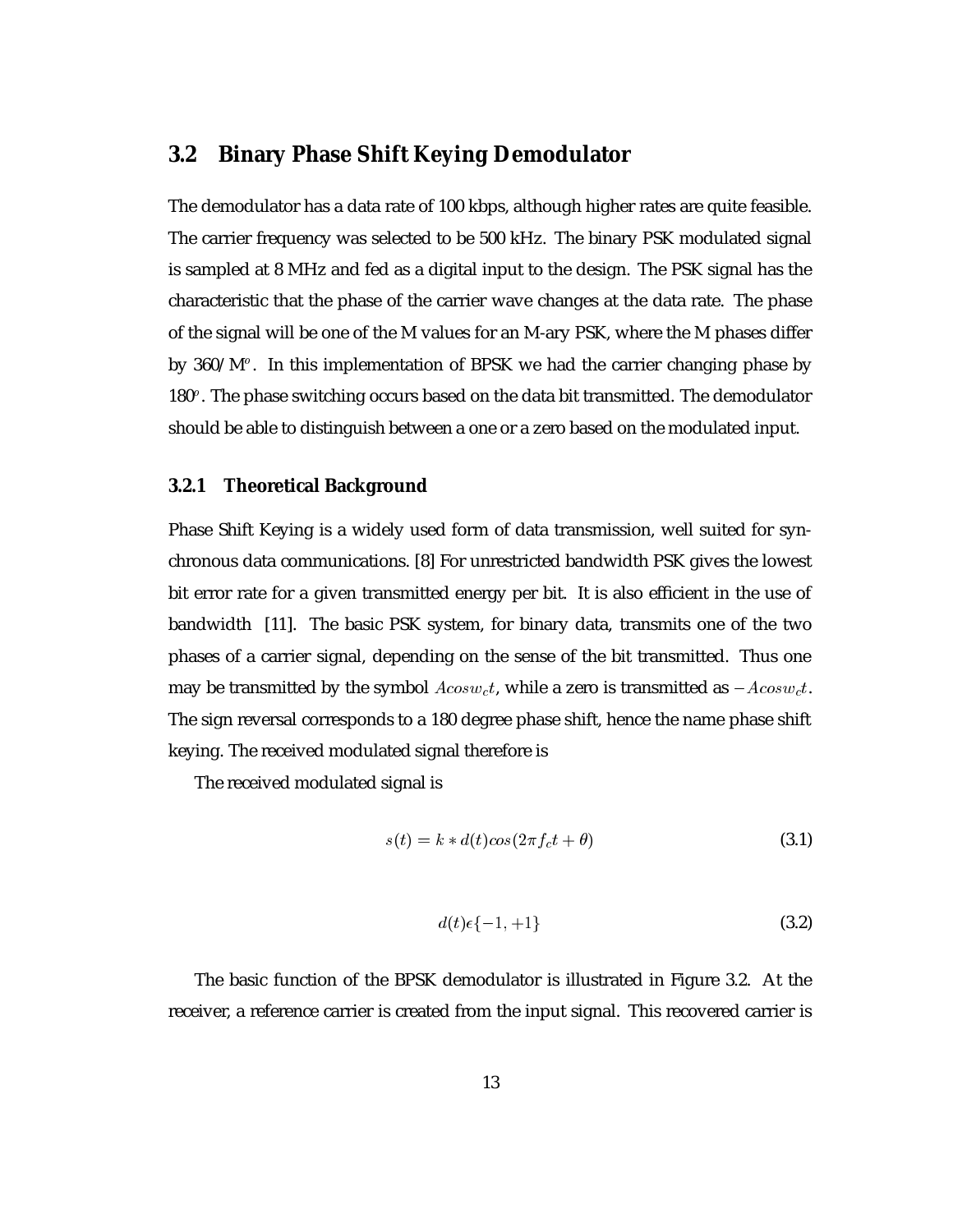at the same frequency as that of the original carrier, but devoid of any phase changes in the sense that the reference carrier has a constant phase. The recovered carrier is mixed with the input modulated signal to bring the signal to baseband. The baseband signal is passed through a low pass filter, which will filter out the higher frequency components arising a a result of mixing. A zero/one decision is made based on this output.



Figure 3.2: Block diagram for BPSK demodulator

There are numerous methods for generating the reference carrier from the input modulated signal. We chose an open loop carrier recovery scheme for implementation. The goal of the carrier recovery scheme is to generate a reference carrier with exactly the same frequency as that of the original carrier and having a constant phase, but it may have a constant phase difference with the original carrier. When data changes occur, the carrier will be in phase for one of the symbols (zero or one) and totally out of phase for the other symbol, so that when we mix the two signals we can have two different levels of amplitude from which we can make a decision.



Figure 3.3: Block diagram for carrier recovery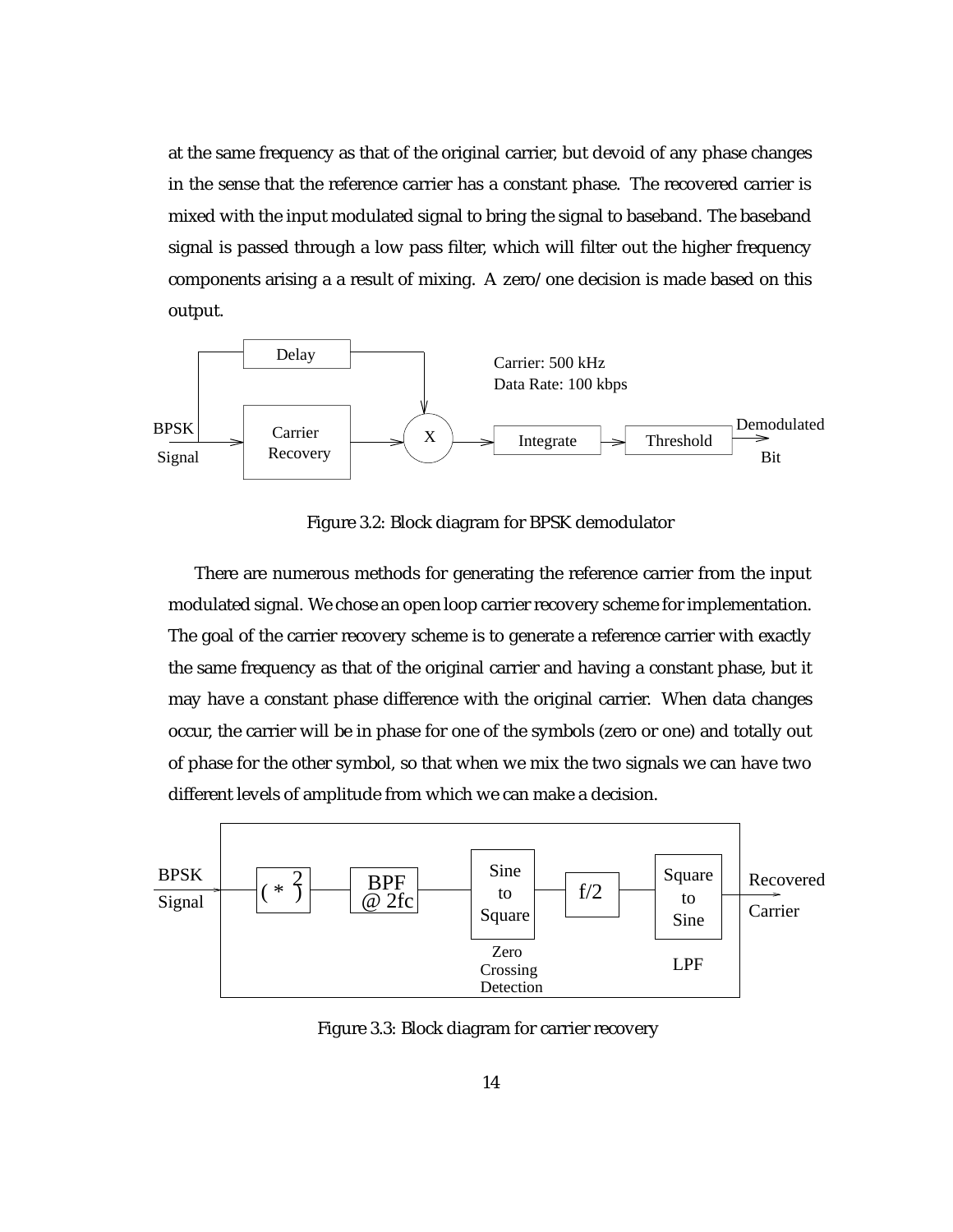The carrier recovery scheme takes the input in the form of a phase-modulated wave. The first module in the carrier recovery is a square law device. This eliminates the modulation present in the input signal and produces frequency components at twice the carrier frequency. By passing this output through the bandpass filter we select twice the carrier component. The output of the bandpass filter will then be

$$
c(t) = k * d2(t) sin(2\pi f_c t + 2\theta)
$$
\n(3.3)

To have a clean reference at the carrier frequency we need to divide the frequency of the wave at the bandpass filter's output. To do this we convert the sine wave into a square wave by zero crossing transformation, since it is easier to half the frequency of the square wave. We then have a square wave of frequency same as that of the carrier. By passing it through a low pass filter which has a cutoff at the carrier frequency, we can exploit the fact that a square wave of a particular frequency can be viewed as a superposition of sine waves of different frequencies and pick out the sine wave of the fundamental frequency. The output of the carrier recovery circuit will always be locked to the input frequency for minor drifts in the frequency of the input. The drift the circuit can tolerate without losing synchronization will depend on the bandwidth of the bandpass filter.

We then have the phase-modulated input and a recovered carrier that have the same frequency. A delay is used to compensate for the delay through the tap line in the carrier recovery circuit so that the reference signal can be exactly in phase with one of the symbols. We then multiply these two signals. For symbols interval for which the input is in phase with the reference carrier, the multiplication will yield exactly the same as the squaring of the input signal would yield. The resulting wave would be all positive and have frequency components primarily at twice the carrier. For symbol intervals for which the input is totally out of phase with respect to the reference carrier, the multiplication would always yield a negative result and have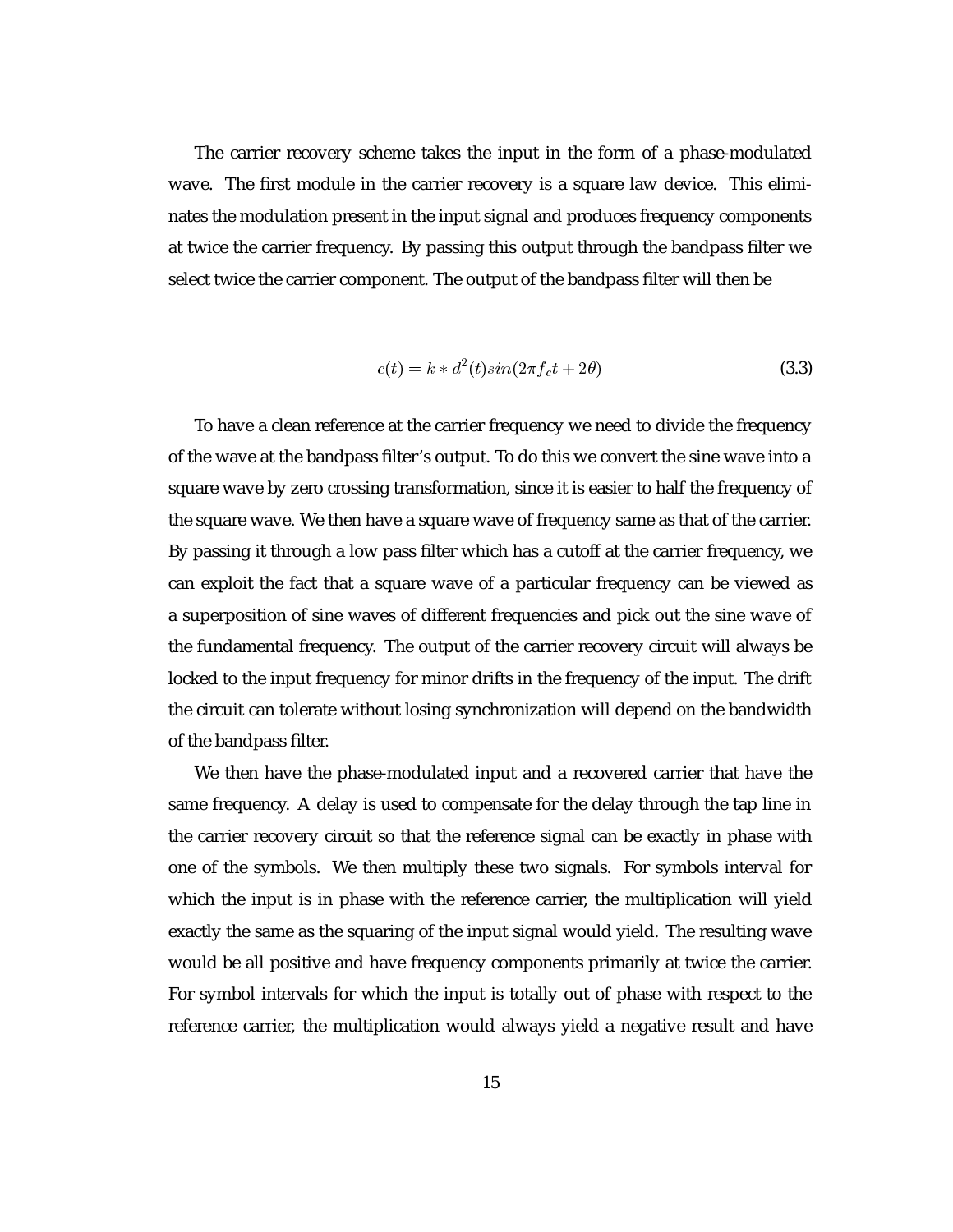similar frequency components as in the first case. By passing this output through a low pass filter, a square wave switching between positive and negative sides of the mean can be detected. The mean is used as a threshold to make a bit decision.

#### **3.2.2 Implementation Details**

#### **3.2.2.1 Data Formats**

We chose two's complement format to represent the signals in digital domain due to its ability to handle negative numbers inherently without an extra sign bit. Positive and negative numbers can be distinguished by the most significant bit of the given number.

#### **3.2.2.2 Constant Coefficient Multipliers**

One major class of DSP blocks used for communications is the filter. Filter implementation reduces to delay, multiply, and accumulate. The multipliers used in most filters are reduced multipliers, in the sense that one of the operand is fixed. Using constant coefficient multipliers instead of general multipliers yields significant savings in hardware resources for the circuit.

A constant coefficient multiplier can be implemented as a lookup table. [3] The output is determined for all possible values of the input and stored as a ROM. For example, for an 8 bit input and an 8 bit constant, there would be 256 entries in the ROM table, each entry being 16 bits wide. To take a practical approach, we use a hybrid technique, where the look up table is stored only for  $k*0,... k*F$ , where k represents the constant input. The input bits are grouped into groups of 4 bits. The lookup is performed with each group of four to obtain partial products, which are added to get the final product. For the above example, the 8 bit input would be split into two groups of 4 bits each (the upper nibble and the lower nibble), and two table lookups are performed to get two partial sums. The partial product resulting from the upper nibble is left shifted by 4 and added to the partial product resulting from the lower nibble to get the final product.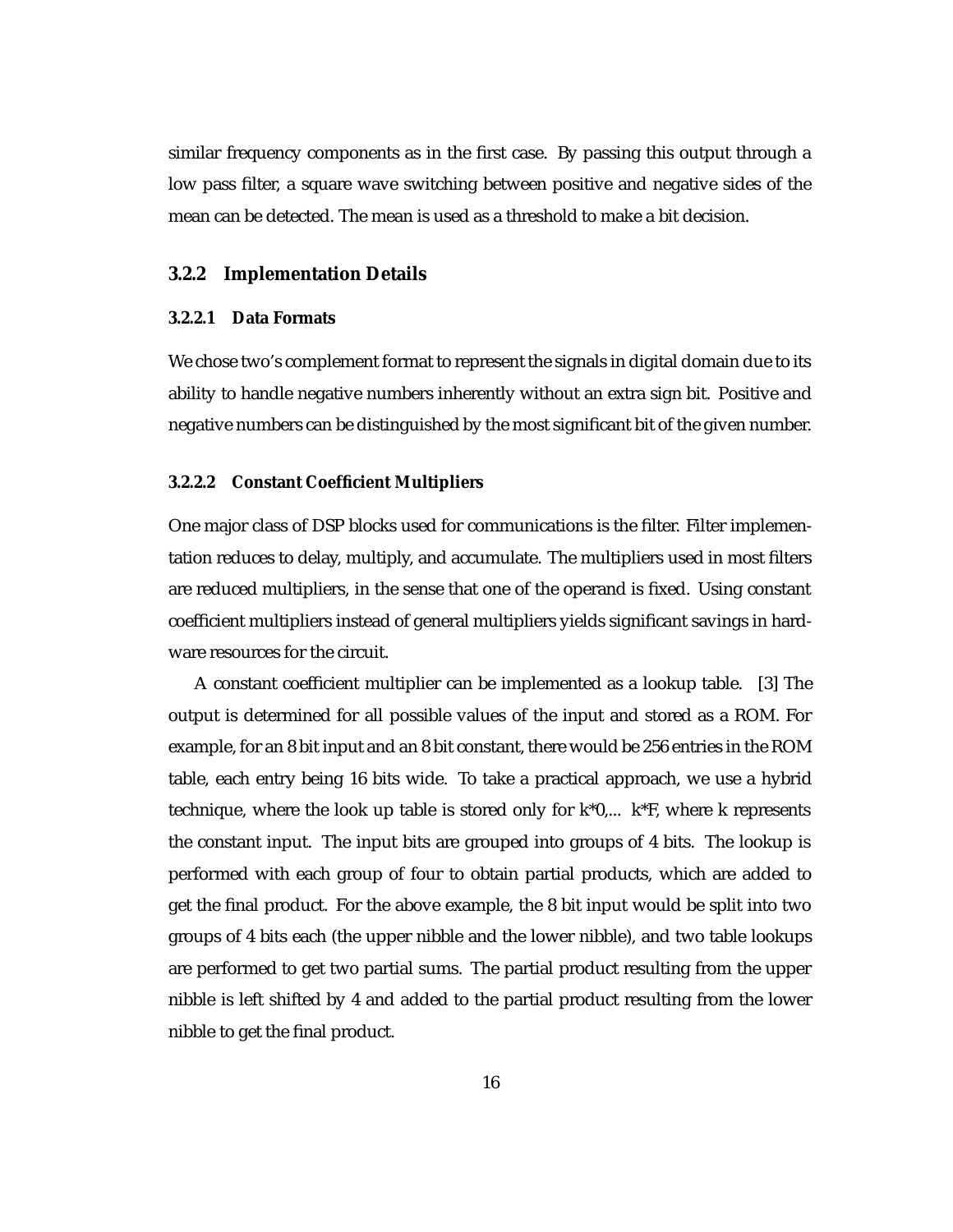Two's complement multiplication is also easily implemented, by using a signed lookup table.

#### **3.2.2.3 Square Law Device**

The first block of the carrier recovery scheme is the square law device. This is implemented as a normal signed multiplier. The input is an 8 bit two's complemented number. This is the input to the whole system as such. Output for full precision would be 15 bit wide but is truncated to 8 bit to make it ideal for cascading it with the bandpass filter that follows it. The effect of squaring removes the modulation present in the input. The frequency spectrum of the output ideally would contain only the dc component and double the frequency component but in practice due to some finite amount of dc that may be present in the signal the carrier frequency also persists. The implementation details are tabulated in table 3.1.

| Parttype                   | 4013PG223-5              |           |         |
|----------------------------|--------------------------|-----------|---------|
| <b>CLB</b> Usage           | 62 of 576 available  10% |           |         |
| Max. Clock                 | 17.75 MHz                |           |         |
| CPU Times On Ultra Sparc 1 | Partition                | Placement | Routing |
|                            | 1s                       | 24s       | 26s     |

Table 3.1: Implementation details for the module *Square Law Device*

#### **3.2.2.4 Bandpass Filter**

The frequency response of the signal that is the input to bandpass filter is shown in the figure 3.4. The frequency of interest is double the carrier frequency. In this case for a carrier of 500 kHz the bandpass should be centered at 1 MHz. To implement this a Remez exchange window is used. The resulting filter is a 21 tap FIR. The filter design was done using Signal Processing Workshop (SPW). The 6dB bandwidth for the filter is 500 kHz and a null-null bandwidth of 950 kHz. The design takes a 8 bit two's complement input and gives a 12 bit wide output which also is two's complemented. The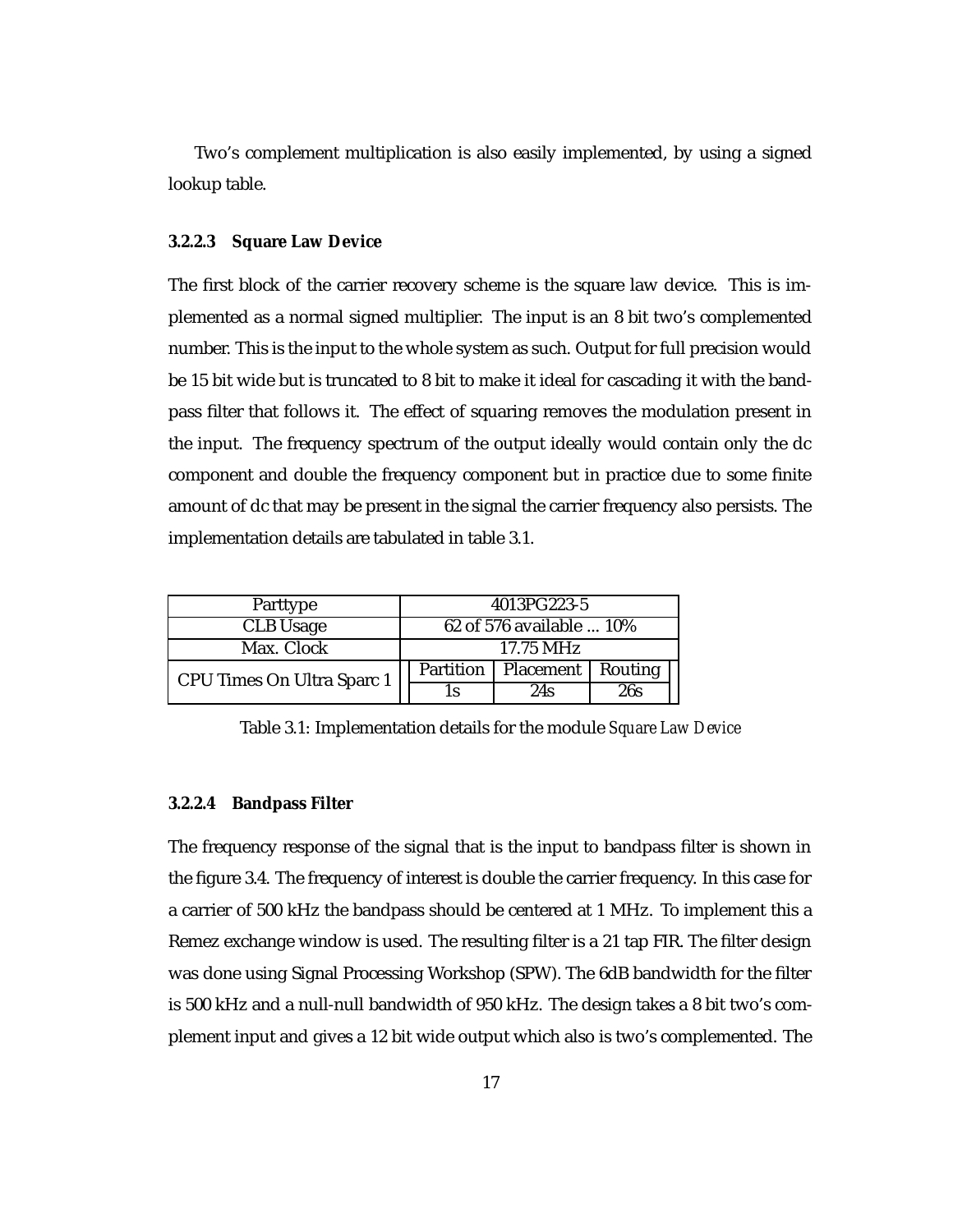multiplication in the filter is done using constant coefficient multipliers which gives a lot of saving in space as compared to a generic multiplier. The theoretical versus implementation plots for the magnitude response is shown in the figure 3.4.



Figure 3.4: Magnitude response of Bandpass filter : Theory Vs Implementation Here are the implementation details for the design.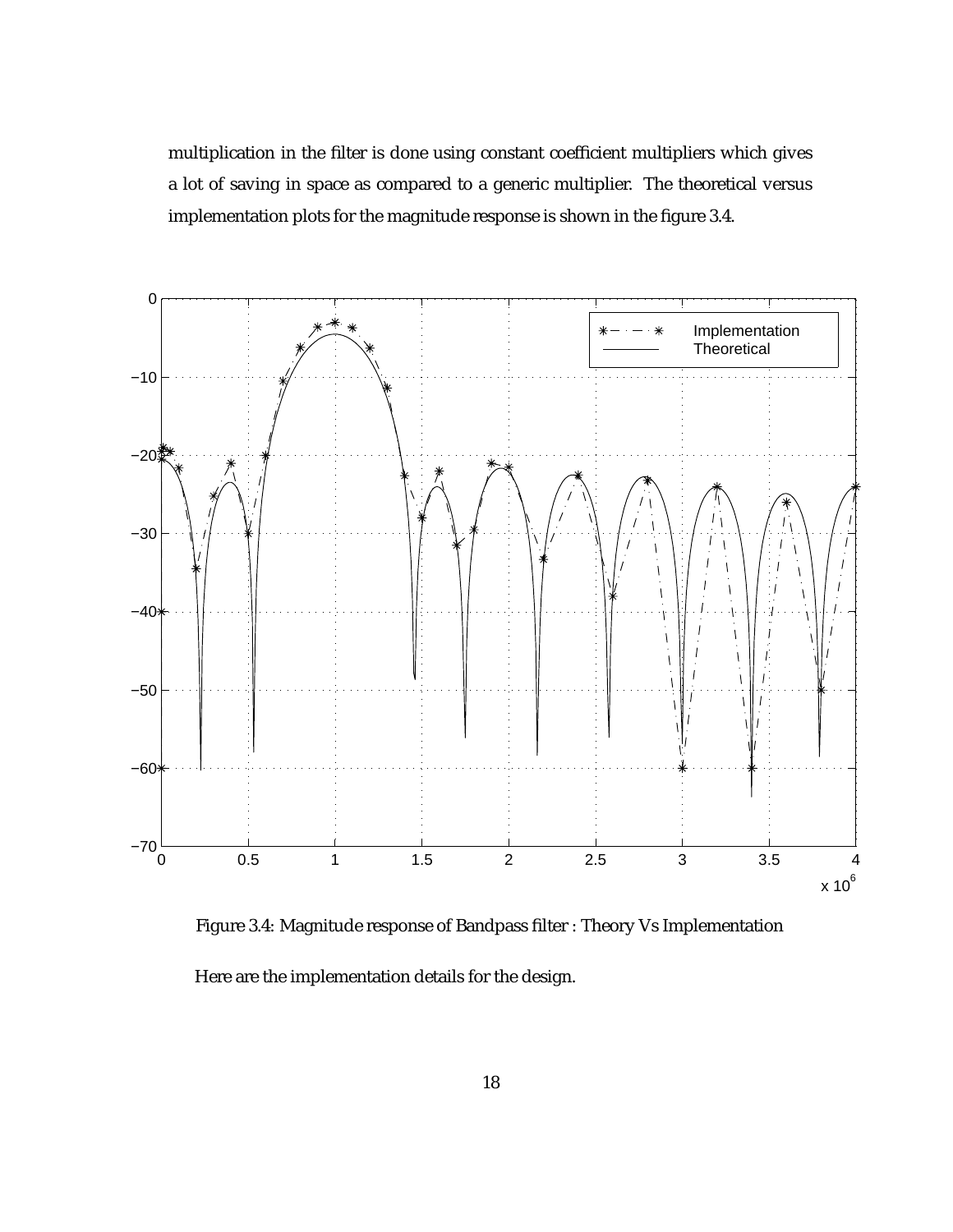| Parttype                   |           | 4013PG223-5               |          |  |
|----------------------------|-----------|---------------------------|----------|--|
| CLB Usage                  |           | 351 of 576 available  60% |          |  |
| Max. Clock                 |           | 10.32 MHz                 |          |  |
| CPU Times On Ultra Sparc 1 | Partition | Placement                 | Routing  |  |
|                            | 5s        | 3m1s                      | $1m$ 49s |  |

Table 3.2: Implementation details for the module *Bandpass Filter*

#### **3.2.2.5 Frequency Divider**

The sine wave from the bandpass is converted to a square wave by taking the most significant bit. This single bit square wave is used input to the frequency divider. The logic used for frequency division is as follows. The rising edge of the input wave is tracked and transition from the current state of the output enforced. The output stays latched for the falling edge of the input, hence doubling the time period or dividing the frequency by two. The implementation details are tabulated in table 3.3.

| Parttype                   | 4013PG223-5            |                     |    |
|----------------------------|------------------------|---------------------|----|
| <b>CLB</b> Usage           | 4 of 576 available  1% |                     |    |
| Max. Clock                 | 74.6 MHz               |                     |    |
| CPU Times On Ultra Sparc 1 | Partition              | Placement   Routing |    |
|                            | 1٢                     | 13s                 | ıс |

Table 3.3: Implementation details for the module *Frequency Divider*

### **3.2.3 Square to Sine Converter**

The output of the frequency divider is a square wave that has exactly the same frequency as that of the carrier. The goal is to generate a sine wave from the square wave. The input to the square to sine converter therefore is the square wave of carrier frequency. The input is a single bit and an output of 8 bits. The square wave can be visualized to be a superposition of sine waves of fundamental frequency along with other odd harmonics. By applying low pass filtering to such a frequency spectrum would yield a sine wave of fundamental frequency. As far as the implementation is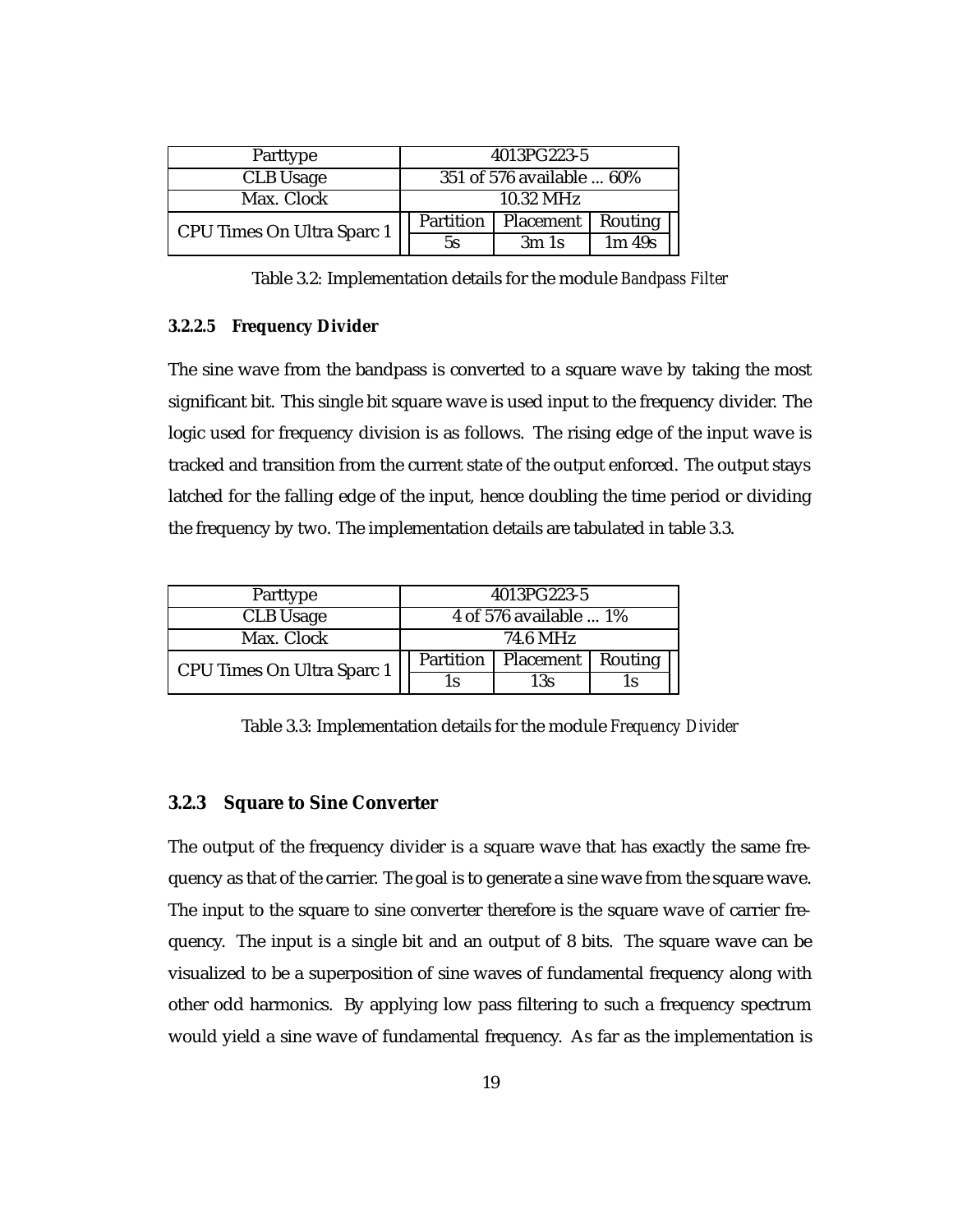concerned the multiplies can be done away with. This is because the input is a single bit and hence the product terms will be multiplication of the coefficients with either 1 or -1. The filter has a cutoff just more than the fundamental frequency, which is 500 kHz in our case. The filter chosen for implementation is a 16 tap kaiser window.

| Parttype                   | 4013PG223-5               |           |         |
|----------------------------|---------------------------|-----------|---------|
| <b>CLB</b> Usage           | 193 of 576 available  33% |           |         |
| Max. Clock<br>18.9 MHz     |                           |           |         |
| CPU Times On Ultra Sparc 1 | Partition                 | Placement | Routing |
|                            | 1s                        | m         | l S     |

Table 3.4: Implementation details for the module *Square to Sine Converter*

#### **3.2.3.1 Carrier Recovery**

The whole carrier recovery is integrated and tested. The table here shows the implementation details.

| Parttype                   | 4025EHQ240-4               |                  |                  |
|----------------------------|----------------------------|------------------|------------------|
| CLB Usage                  | 530 of 1024 available  51% |                  |                  |
| Max. Clock                 | $10.14 \text{ MHz}$        |                  |                  |
| CPU Times On Ultra Sparc 1 | Partition                  | <b>Placement</b> | Routing          |
|                            | <b>8s</b>                  | 4m/45s           | 8m <sub>7s</sub> |

Table 3.5: Implementation details for the module *Carrier Recovery*

### **3.2.3.2 Data Filter**

The function of the data filter is to smoothen the baseband waveform and reject the higher frequency components that result due to mixing. The input is 8 bit and output is 12 bit. The filter is designed to have a 6dB cutoff of 150 kHz and a null-null bandwidth of 500 kHz. The resulting filter is a 19 tap FIR filter. The window used was kaiser. The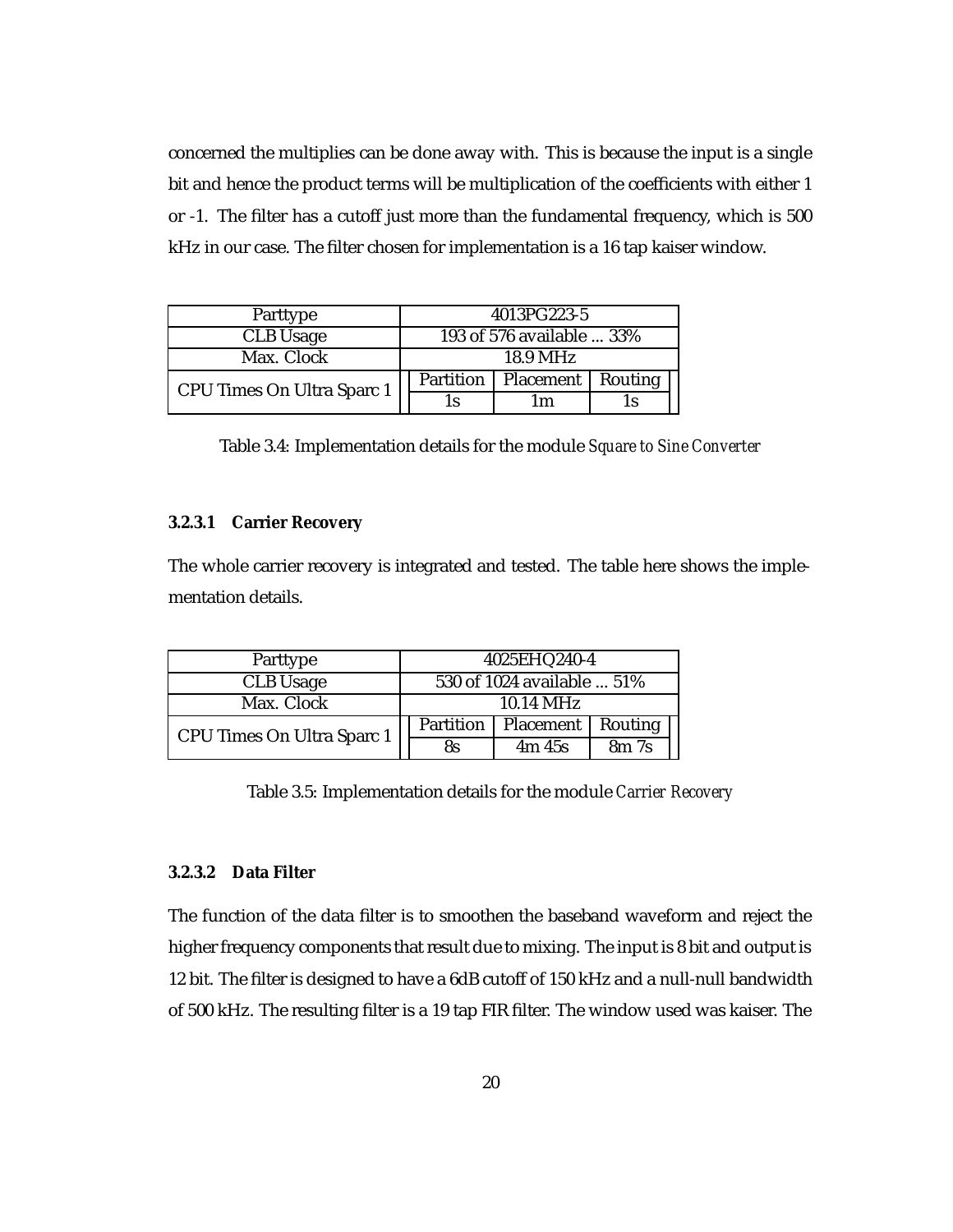following plot shows a comparison of the magnitude responses of the filter designed and the implemented on the FPGA.



Figure 3.5: Magnitude response of Data filter : Theory Vs Implementation

Here are the implementation details.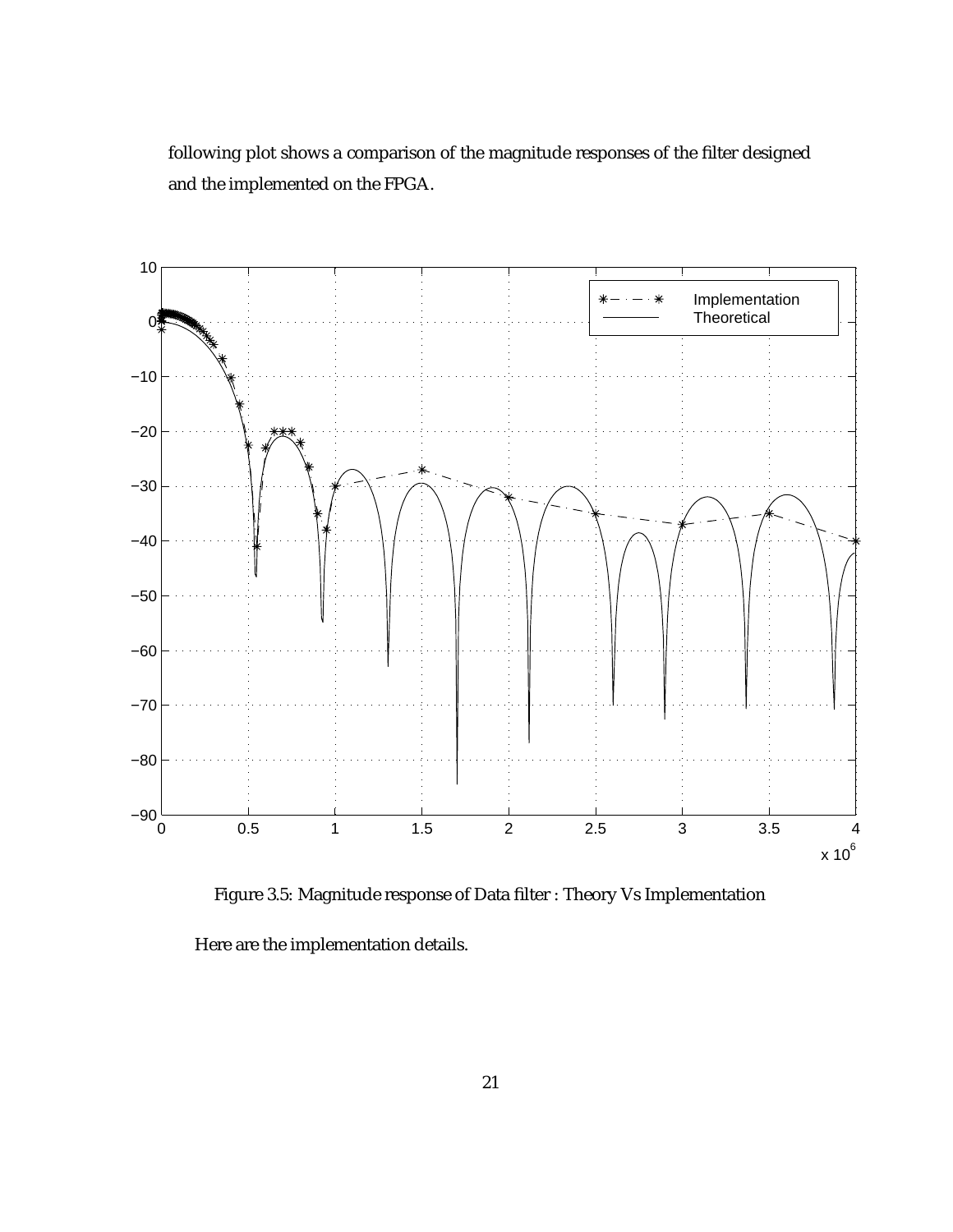| Parttype                   | 4013PG223-5               |           |           |  |
|----------------------------|---------------------------|-----------|-----------|--|
| CLB Usage                  | 378 of 576 available  57% |           |           |  |
| Max. Clock                 |                           | 10.3 MHz  |           |  |
| CPU Times On Ultra Sparc 1 | Partition                 | Placement | Routing   |  |
|                            | 5s                        | 2m/46s    | $1m\,57s$ |  |

Table 3.6: Implementation details for the module *Data Filter*

#### **3.2.3.3 Integration and Testing**

All the above discussed modules are integrated as in the block diagram discussed in section 2. For generating the BPSK modulated signal Stanford Telecom's STEL-9231 is used. This takes as input the carrier frequency from the signal generator, serial data from the Bit Error Rate Tester (BERT) and gives out a modulated signal. This analog input is sampled using an A/D converter and the digital output is fed an input to the demodulator. The demodulation is performed which outputs a single bit data stream which is fed back into the received data terminal of the BERT. A detailed test setup is shown illustrated below:



Figure 3.6: Test setup for the BPSK/QPSK demodulator

The IOFPGA on the APTIX board is used to route signal to and from the actual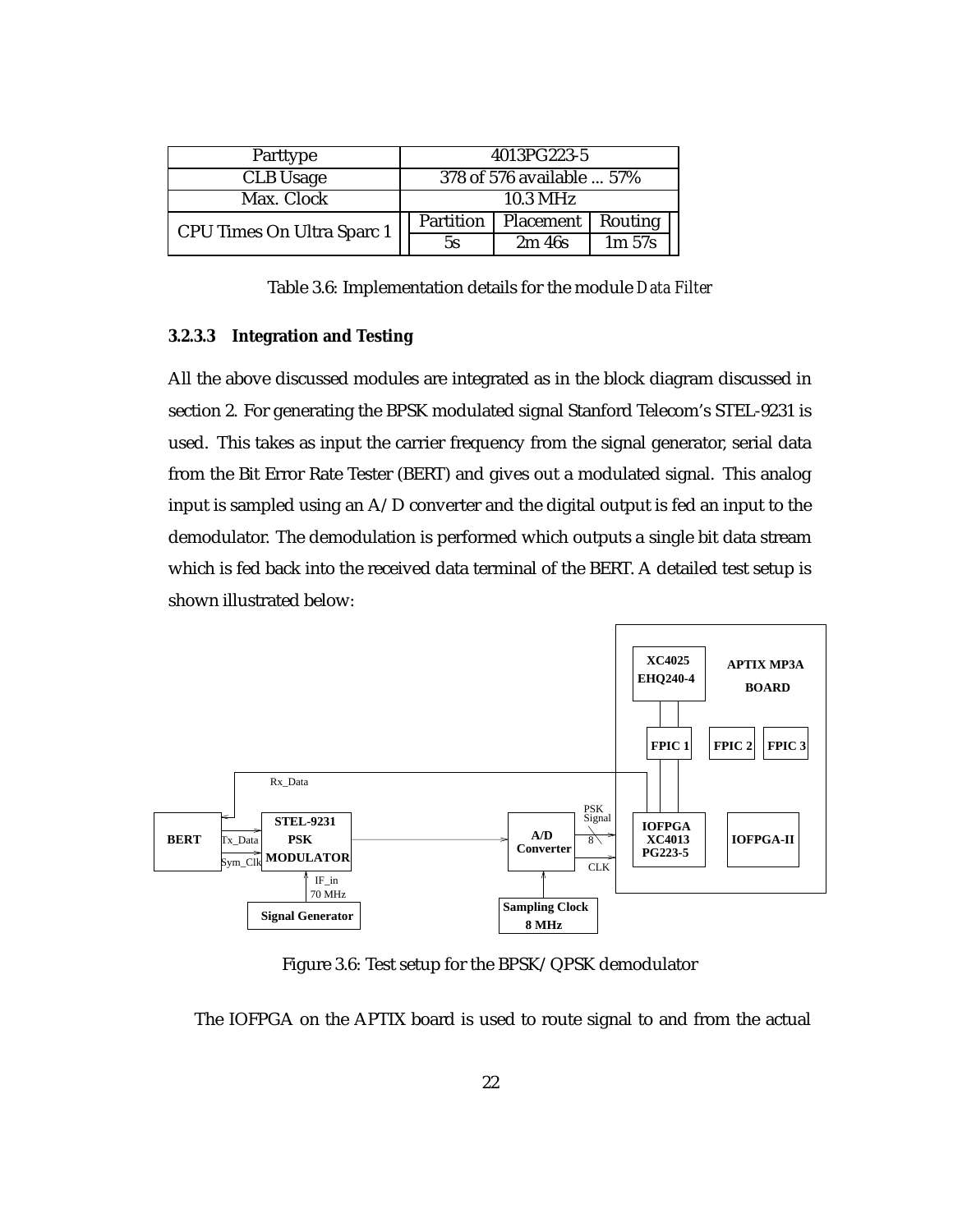chip XC4025 on which the demodulator is implemented. The implementation details are presented below.

| Parttype                   | 4025EHQ240-4 |                            |        |
|----------------------------|--------------|----------------------------|--------|
| <b>CLB</b> Usage           |              | 898 of 1024 available  87% |        |
| Max. Clock                 |              | 10.07 MHz                  |        |
| CPU Times On Ultra Sparc 1 | Partition    | Placement   Routing        |        |
|                            | 35s          | $11m$ 44s                  | 11m23s |

Table 3.7: Implementation details for the BPSK demodulator

The above implementation yielded a bit error rate of  $10^{-9}$  or higher. The testing was done for more than 3 hours without a single bit error. The performance of the demodulator will be discussed in the *Testing and Results* chapter. To compare the implementation discussed above here are few other FPGA implementations and benchmarks [6]. The design used for bench marking was built for a data rate of 512 kpbs, a 5 MHz modulated carrier sampled at 20 MHz.

| Vendor | Device | <b>Required Logic</b> | Available Logic  | % of Available Logic |
|--------|--------|-----------------------|------------------|----------------------|
| Altera | 10K100 | 1682 LE's             | 4992 LE's        | 33.7%                |
| Lucent | 2C40   | 355 PLC's             | <b>900 PLC's</b> | 39.4 %               |
| Altera | 10K50  | 1682 LE's             | 2880 LE's        | 58.4%                |
| Lucent | 2C26   | 355 PLC's             | $576$ PLC's      | 61.6%                |
| Lucent | 2C15   | 355 PLC's             | 400 PLC's        | 88.8%                |
| Xilinx | 4025E  | 919 CLB's             | 1024 CLB's       | 90.0%                |

Table 3.8: Benchmarkings for the BPSK demodulator on FPGA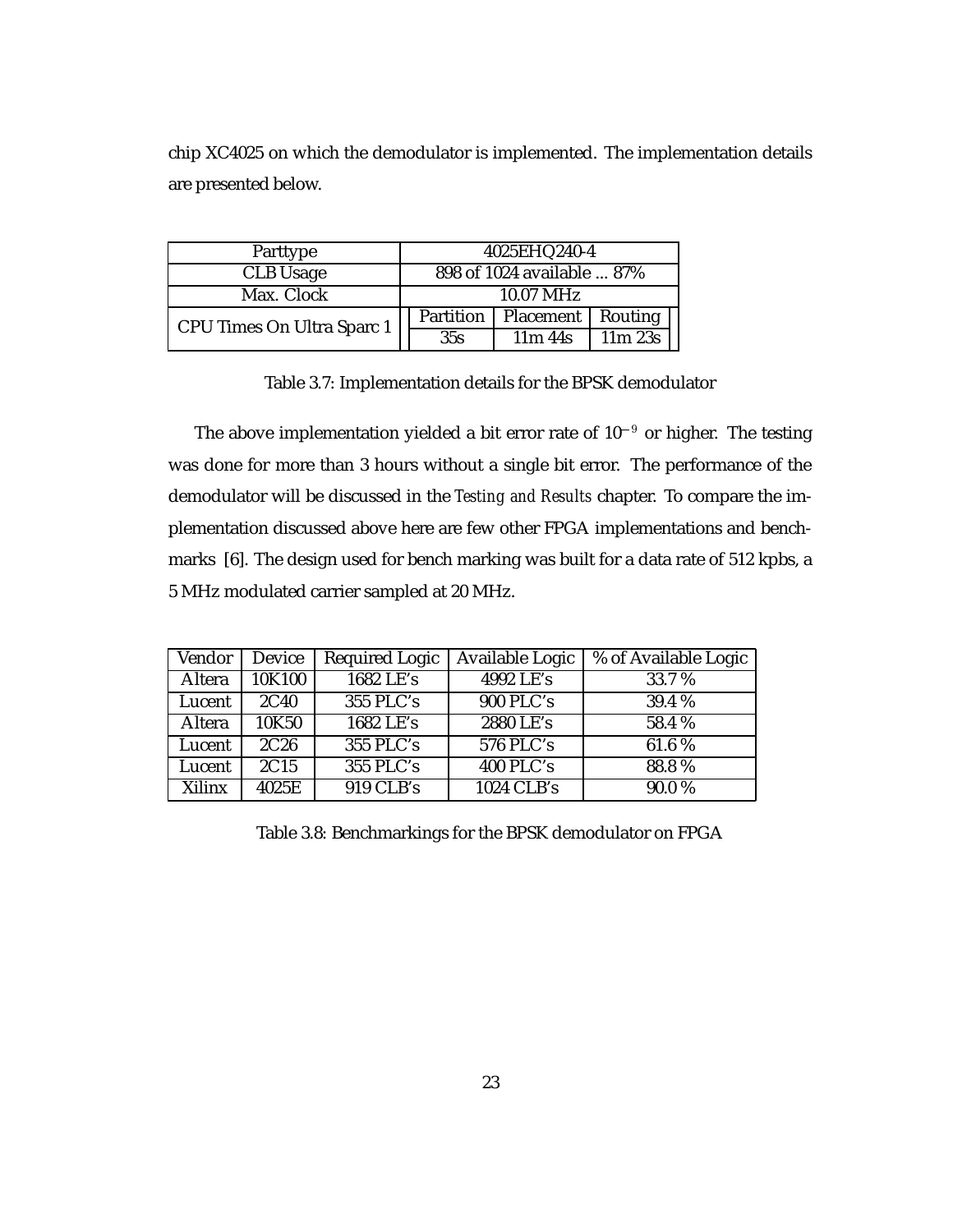### **3.3 Quaternary Phase Shift Keying Demodulator**

### **3.3.1 Introduction**

The design was extended to 4-ary PSK and this section documents the design and implementation details. The date rate was doubled to 200 kbps or 100 k symbols/sec with two bits for each symbol. Most of the modules developed for the BPSK design were reusable for this design. The modules are discussed in the following section.



Figure 3.7: Block diagram for the QPSK demodulator

#### **3.3.2 Carrier Recovery**

Essentially all the blocks used for the BPSK design are reused. The square law device is replaced with a fourth power device. The reason for introducing a fourth power non-linearity is to get rid of the four phases contained in the modulated wave and get a pure sine wave. The output of the fourth power device now will have components at 500 kHz, 1 MHz, and 2 MHz. But only the components at 2 MHz are the one's without any phase changes. So in order to extract a 2 MHz signal we need to shift the center frequency of the band pass filter to 2 MHz. Since a carrier of 500 kHz is needed, the 2 MHz signal needs to be divided in frequency by 4. So the 2 MHz sine wave is converted into a square wave of 2 MHz and the square wave is divided by four in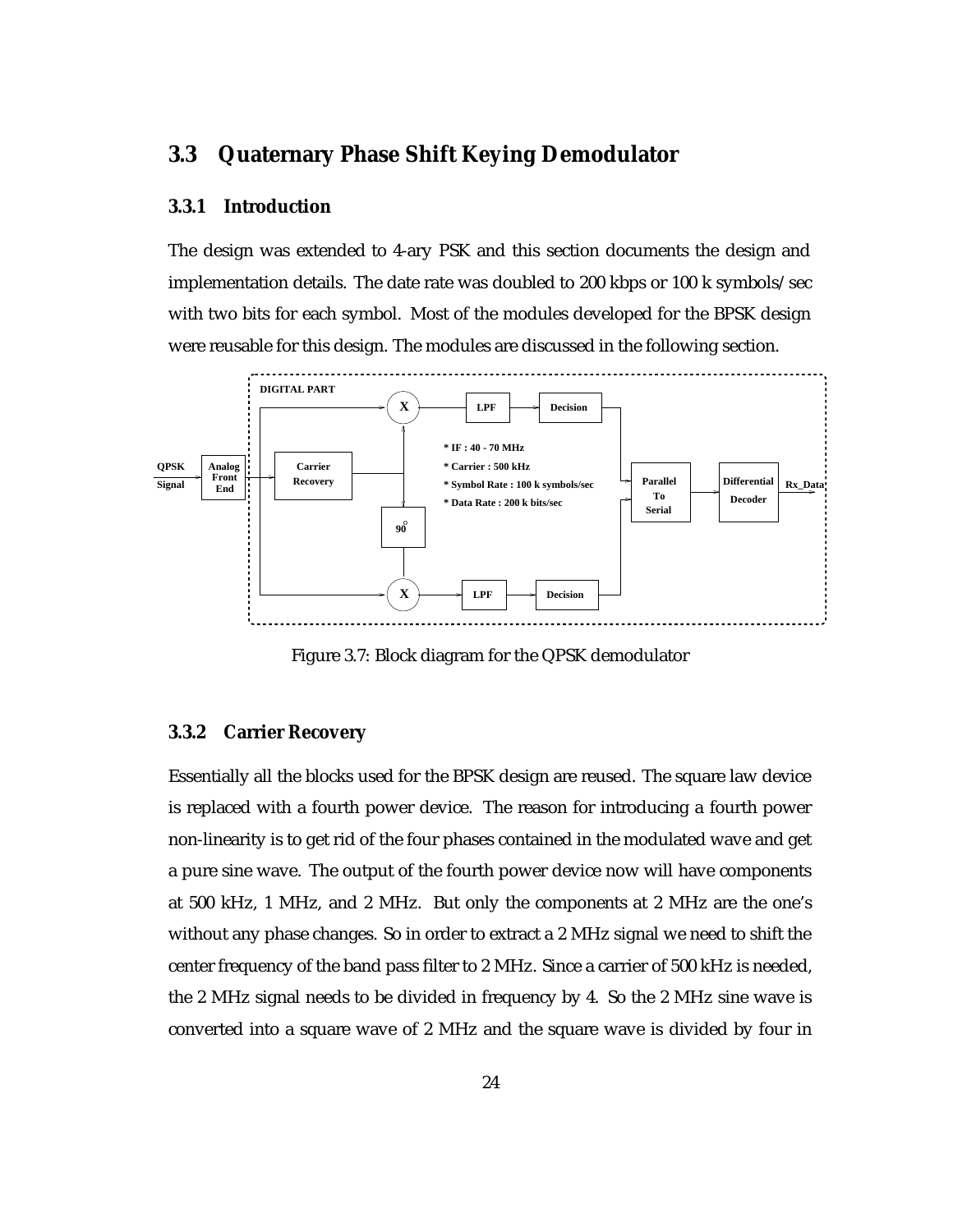frequency. This is done by cascading two D-flip flops. The square wave is converted into a sine wave the same way as was done in BPSK. A QPSK demodulator can be built using two separate BPSK channels which are orthogonal to each other. For this purpose the carrier recovered needs to be phase shifted by 90o to implement a channel orthogonal to the first one. This is implemented using a Hilbert transform filter. Hilbert transform filter is realized as a 4-tap FIR structure with anti-symmetric coefficients. [5] One carrier locks in phase to one of the four possible phases and other carrier locks in phase to an orthogonal phase. The carrier recovery and the Hilbert transformer are fit into a single FPGA 4025EHQ240-4.

#### **3.3.3 Upper Channel**

The upper channel is implemented exactly as the in the BPSK design. The carrier recovered is mixed with the incoming QPSK signal that is delayed using an external delay elements. Then the data is demodulated. The lower channel that uses the orthogonal is also implemented on similar lines. The data filter is redesigned for a cutoff of 250 kHz to accommodate higher data rate.

### **3.3.4 Recombination of data**

The I and Q data that are obtained on two channels need to be recombined before fed back into the BERT. Data is time multiplexed using a clock double the speed of the data in each channel. This is accomplished by suitably dividing the global clock by 40 again to synchronize with the data clock. Before feeding to the BERT the recombined data is decoded differentially. This is done simply by storing the previous bit and XORing with the current data bit.

#### **3.3.5 Partitioning the design across multiple FPGAs**

The general test set up shown in Figure is used for testing QPSK demodulator. The whole design is split across three different FPGAs. The IOFPGA contains the clock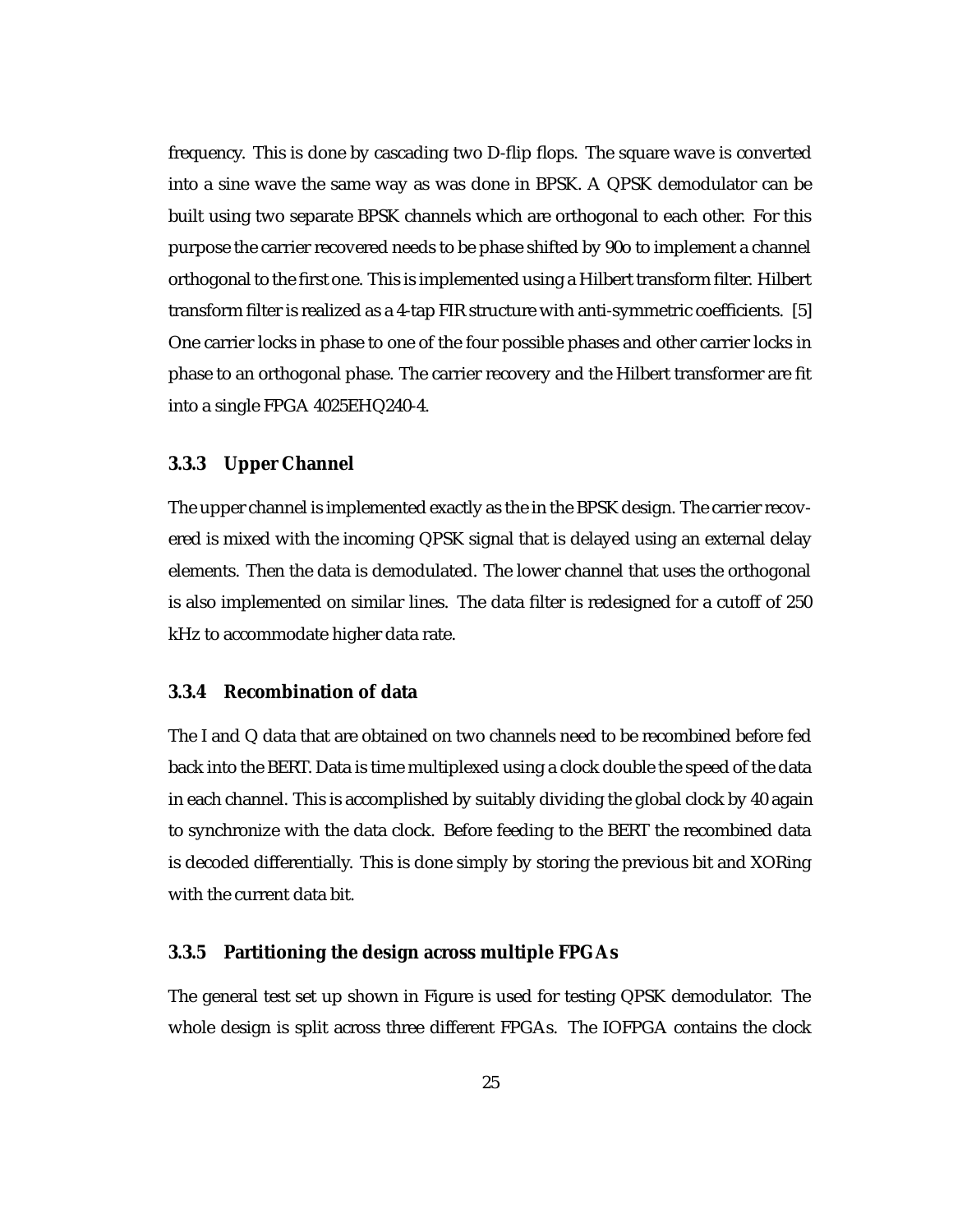generator, data generator and the encoder along with the Front end, and the lower channel. The implementation details are tabulated in table 3.9.

| Parttype                   | 4013PG223-5               |                     |       |
|----------------------------|---------------------------|---------------------|-------|
| <b>CLB</b> Usage           | 530 of 576 available  92% |                     |       |
| Max. Clock                 | 10.06 MHz                 |                     |       |
| CPU Times On Ultra Sparc 1 | Partition                 | Placement   Routing |       |
|                            | 4s                        | 2m25s               | 2m23s |

Table 3.9: Implementation details of the QPSK demodulator : IOFPGA

The FPGA1 which is 4025EHQ240-4 has the carrier recovery along with the Hilbert transformer implemented in it. The implementation details are tabulated table 3.10.

| Parttype                   | 4025EHQ240-4               |                  |         |
|----------------------------|----------------------------|------------------|---------|
| <b>CLB</b> Usage           | 835 of 1024 available  81% |                  |         |
| Max. Clock                 | 9.41 MHz                   |                  |         |
| CPU Times On Ultra Sparc 1 | Partition                  | <b>Placement</b> | Routing |
|                            | <b>8s</b>                  | 4m32s            | 4m 15s  |

Table 3.10: Implementation details of the QPSK demodulator : FPGA-I

The FPGA2 has the upper channel in it. The input to this FPGA is the recovered carrier from the FPGA1 and the output of the front end of from the IOFPGA. The other implementation details are tabulated in table 3.11.

| Parttype                   | 4025EHQ240-4               |                   |                   |
|----------------------------|----------------------------|-------------------|-------------------|
| CLB Usage                  | 538 of 1024 available  52% |                   |                   |
| Max. Clock                 | 9.34 MHz                   |                   |                   |
| CPU Times On Ultra Sparc 1 | Partition                  | Placement         | Routing           |
|                            | 4s                         | 2m <sub>43s</sub> | 2m <sub>51s</sub> |

Table 3.11: Implementation details of the QPSK demodulator : FPGA-II

The performance of the demodulator will be discussed in the chapter 5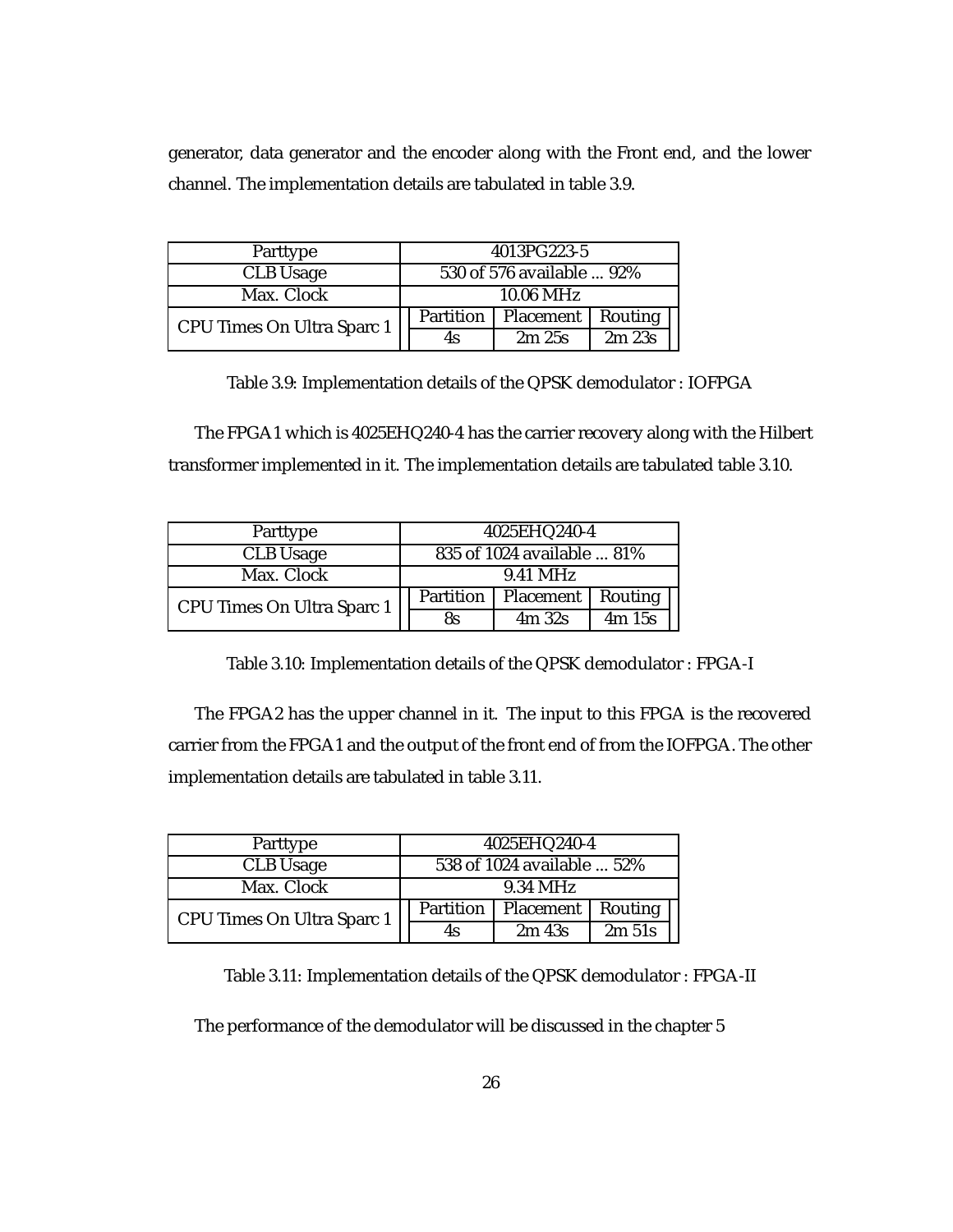

### **3.4 Binary Frequency Shift Keying Demodulator**

Figure 3.8: Block diagram for the BFSK demodulator

FSK signals have multiple tones in them. Each tone can be characterized by the number of clock cycles it takes between two zero crossings for a given sampling frequency. For example a 400 kHz signal sampled at 8 MHz will have 20 samples between two zero crossings and a 600 kHz signal would have about 13 samples. So a counter that can resets for every zero crossing would have two discreet values at the output. A threshold somewhere in between 20 and 13 would hard limit the output to digital levels. Thus demodulating the FSK signal. The block diagram for the FSK demodulator is shown in the figure To demonstrate this the two carriers are chosen to be 400 and 600 kHz for Mark and Space frequencies. To increase the tolerance to noise the sampling can be increased so that the values from the counter are separated further apart and decreasing the probability of an error. The test set up is very similar to the BPSK test set up. The implementation details are presented in the following table.

| Parttype                   | 4013PG223-5           |                     |    |
|----------------------------|-----------------------|---------------------|----|
| <b>CLB</b> Usage           | 4 of 576 available 1% |                     |    |
| Max. Clock                 | 63.4 MHz              |                     |    |
| CPU Times On Ultra Sparc 1 | Partition             | Placement   Routing |    |
|                            | ΙS                    |                     | 5s |

Table 3.12: Implementation details of the BFSK demodulator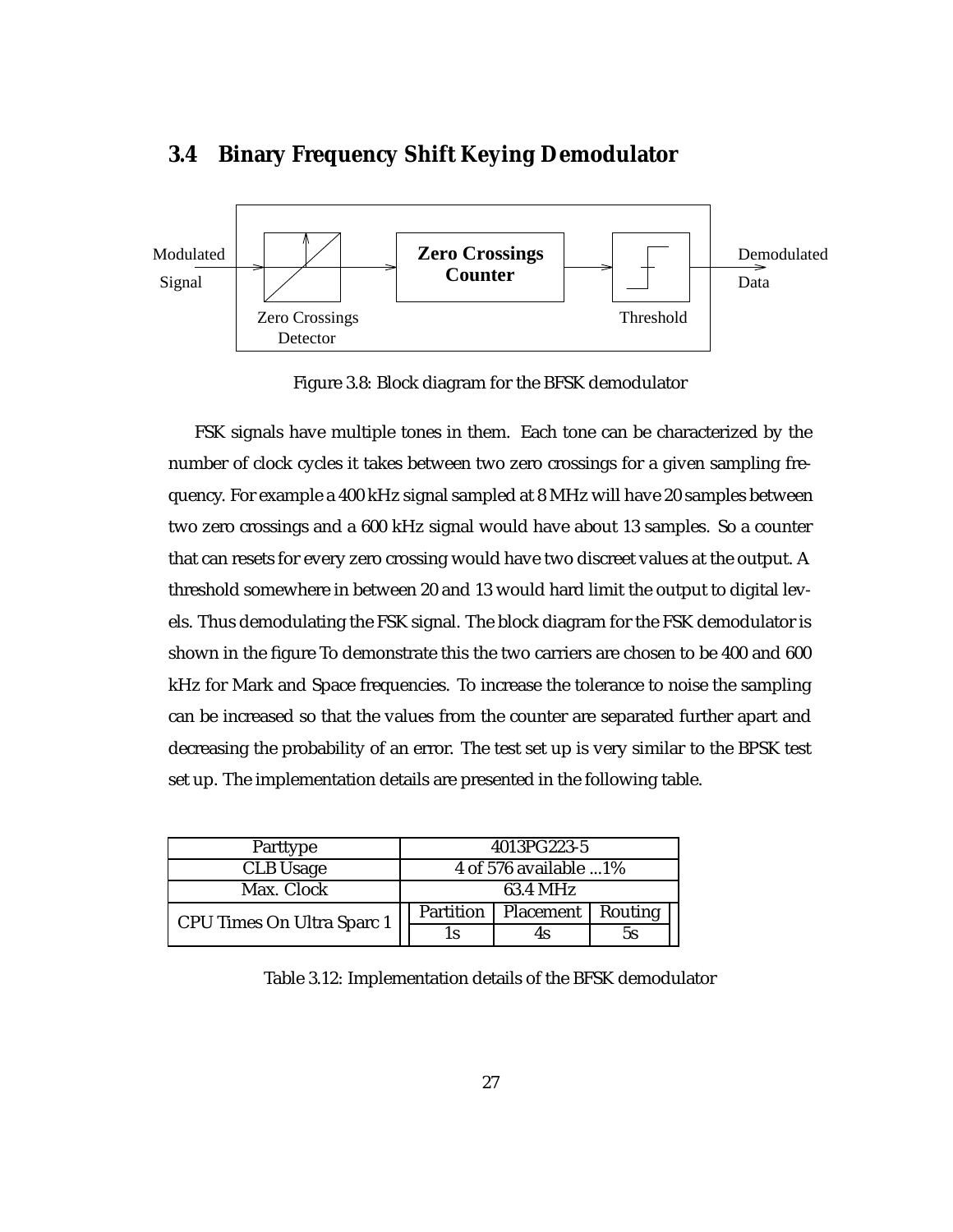# **Chapter 4**

# **Reconfigurable Demodulator**

This chapter describes the reconfigurable platform used to implement the adaptive demodulator.

### **4.1 Introduction**

The WILDFORCE reconfigurable computing engine is a Commercial Off the Shelf (COTS) product from Annapolis Micro Systems, Inc. It has Xilinx 4000 series of FPGAs as Parallel Processing Elements (PEs). It is a PCI based parallel high speed processing board.

## **4.2 Architecture**

The general architecture is shown in the figure 4.1. [1] The board has 5 Xilinx 4085XLA FPGAs on them. Each Processing Element (PE) consists of a Xilinx 4000 Series FPGA programmable by the user, a memory controller and shared memory. WILDFORCE has a crossbar switch which allows non-adjacent processing elements to communicate. The communication between the host computer and the board is made possible using FIFOs which are in turn implemented on xilinx 4010 FPGAs or Direct Memory Access both using the 'C' API interface. For real time processing the board is equipped with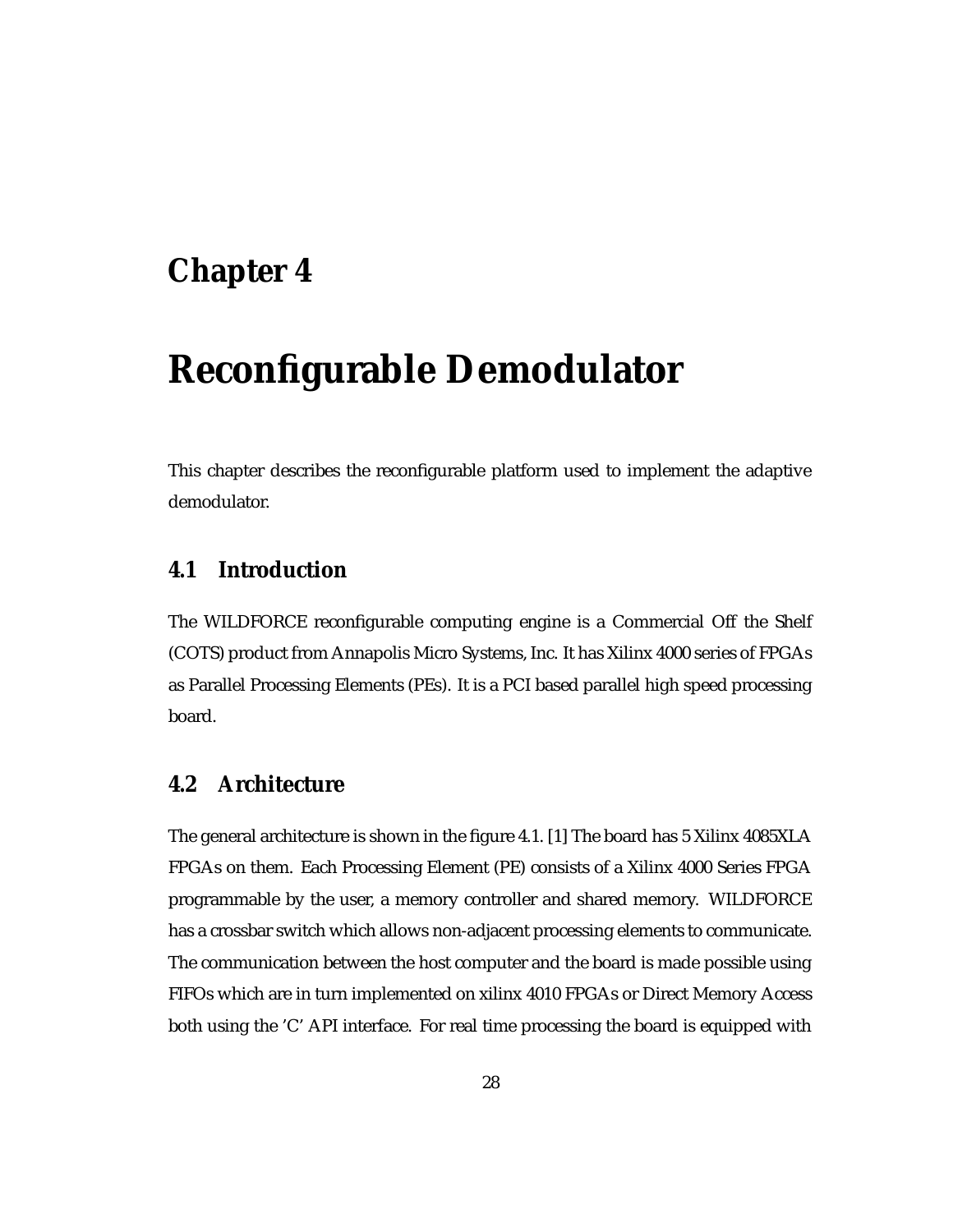external IO interface. It is also possible to get signals in and out of the and other control logic part from the functionality specified by the user. The interface to the memory or the other mezzanine cards is implemented on the Xilinx of the Processing Element being used along with the user code also called as "Logic Core".

#### **4.2.1 FIFO Interface**

The FIFO interface is meant to provide a simple means of file I/O to the FIFO. The actual FIFO is implemented on a xilinx 4010 FPGA. This is configured as a FIFO when the drivers are loaded. The FIFO interface to the user program however is implemented on the part of the Xilinx that user will program. The host to FIFO interface is provided by a "C" Application Programmer's Interface (API) calls. The clock for the circuit may be specified again by the C APIs. The three FIFOs used on the WILDFORCE board are 36 bit wide, consisting of a 32 bit wide bi-directional data word and a 4-bit wide tag, that is input only from the host.

#### **4.2.2 Memory Interface**

The Dual Port Memory Controller (DPMC) allows both the host and the processing elements to access the external memory cards on the WILDFORCE mezzanine expansion connectors. The memory accesses performed by the processing elements or the host are pipelined. All the accesses are arbitrated by the dual port memory controller. The external memory card is of size 1 MB.

### **4.2.3 Crossbar Model**

The crossbar network is a set of Xilinx FPGAs used to implement processing element interconnection network. The data port between the processing elements and the crossbar is 36 bits wide, and is divided into nine four-bit nibbles. The crossbar can be configured between to establish connections between any same nibble of the two distinct PE ports. Each processing element has one connection to the crossbar, except for pro-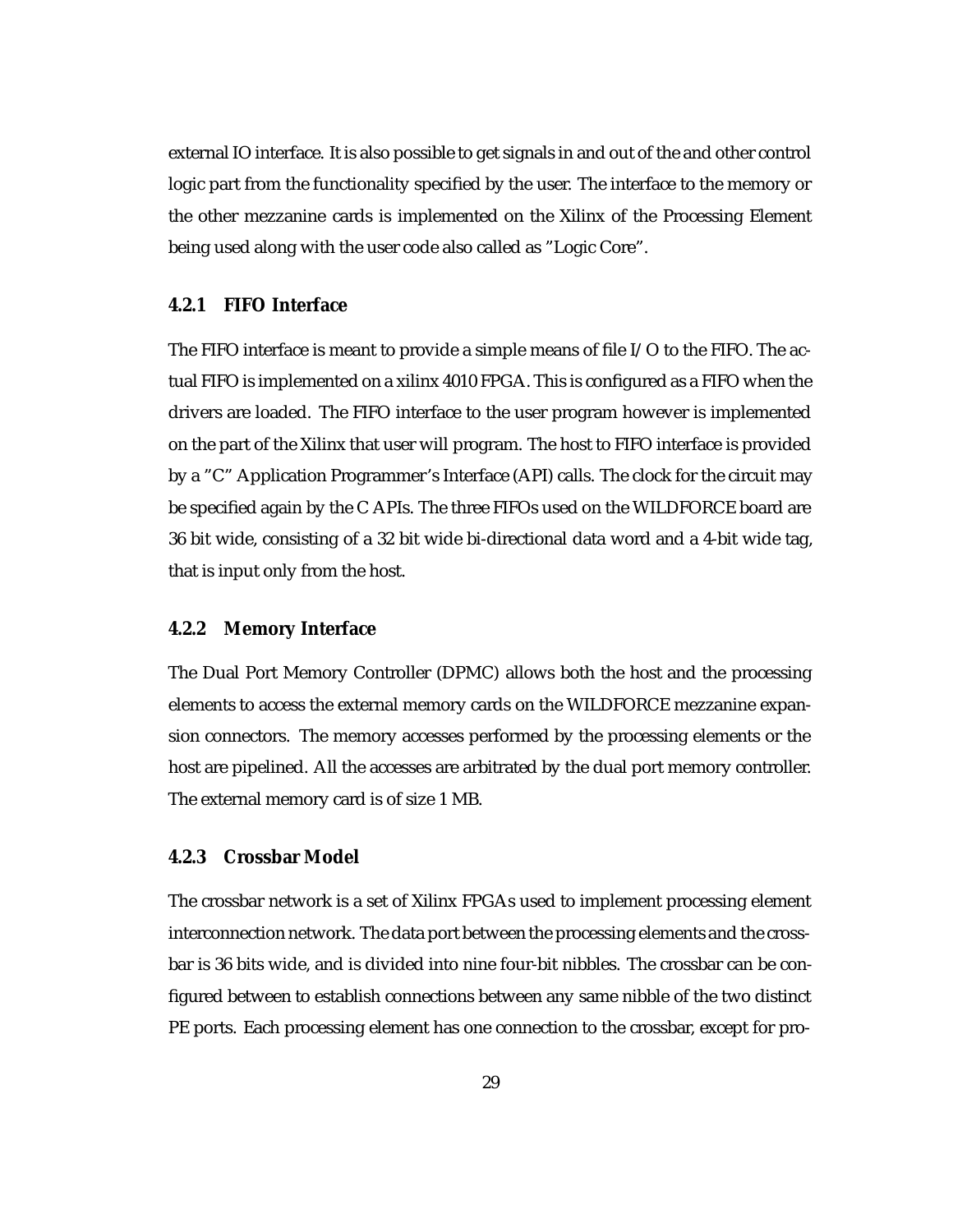

Figure 4.1: WILDFORCE : Architecture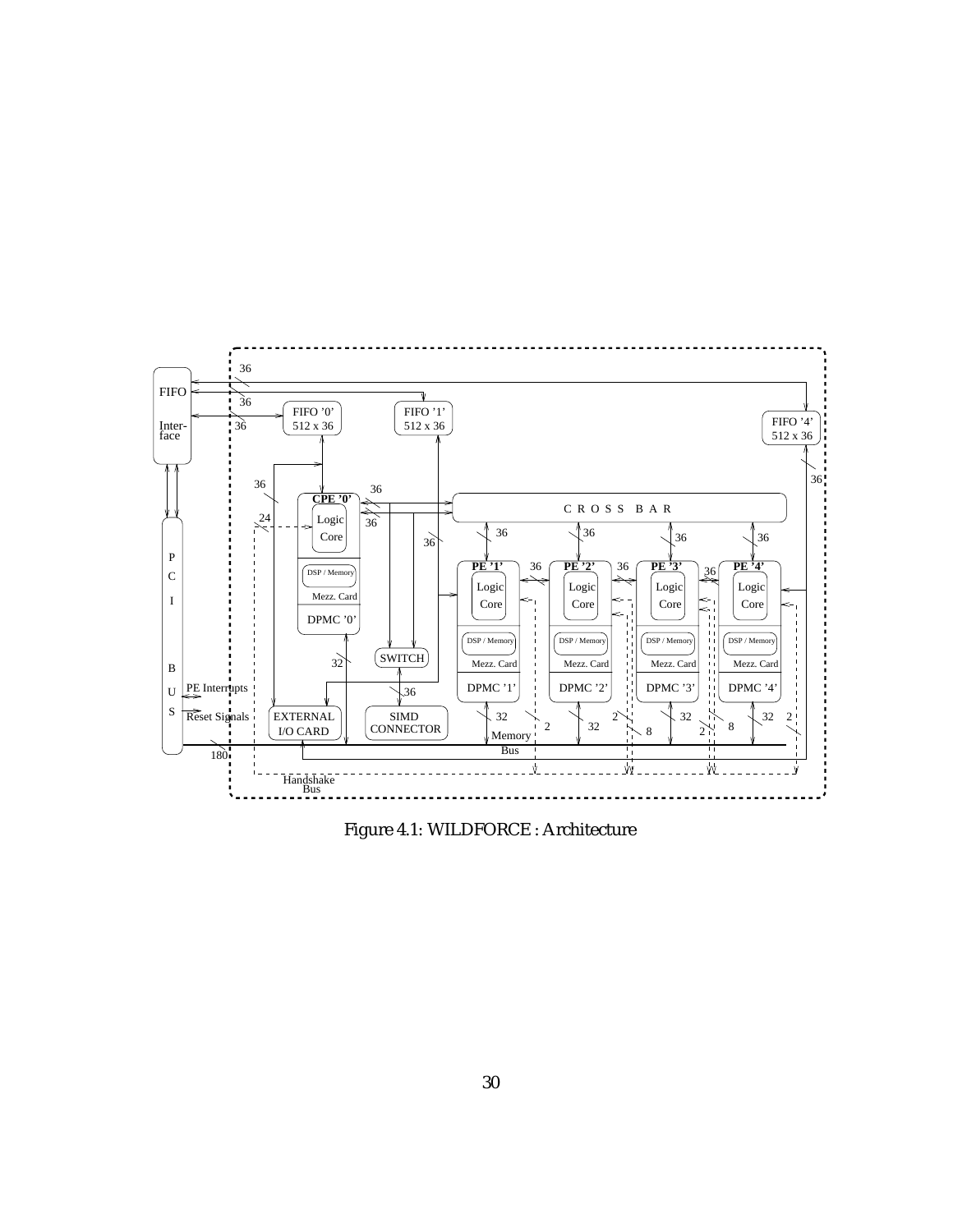cessing element 0 (CPE0), which has two such connections to port zero and ports five on the crossbar. There are lot of options in which crossbar can be configured. The crossbar allows for a reconfigurable, bi-directional set of data paths that enable any processing element to develop a set of connections to any other processing elements on the WILDFORCE board. Like the crossbar, another powerful means of communication between processing elements 1 through 4 is the systolic interface. Each processing element is connected to its neighboring element by this systolic bus. The systolic bus is bi-directional.

## **4.3 Programming the WILDFORCE**



Figure 4.2: WILDFORCE : Software Hierarchy

The API routines provide high-level operations by performing combinations of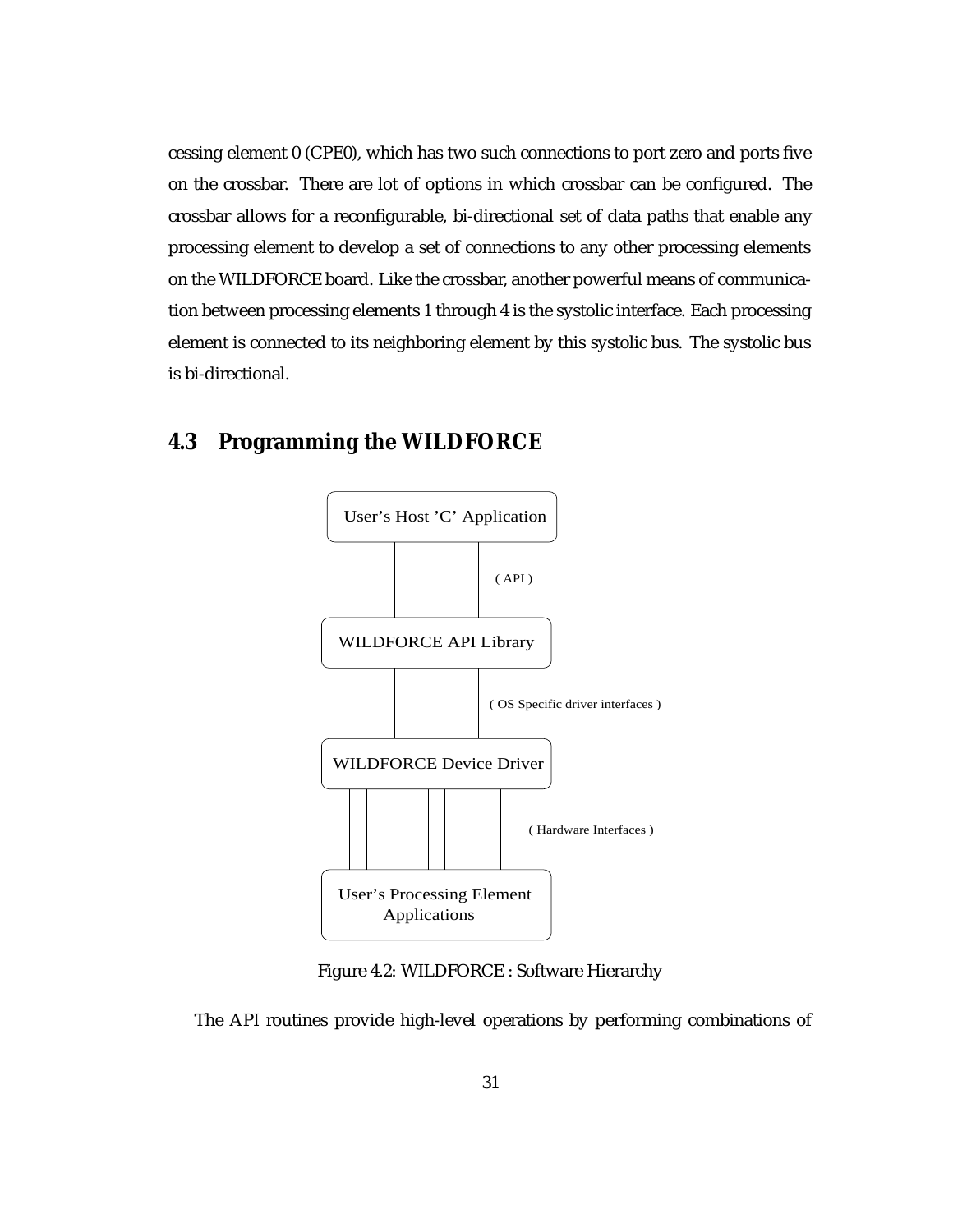

Figure 4.3: Adaptive Demodulator

low-level hardware interfaces. The software hierarchy is explained in the figure 4.2. [1] The input data file can be read using the C API and the data fed to the FPGA using the FIFO interface explained earlier. Similarly the processed data from the FPGA is dumped to the FPGA from where the C API can read it back. The C API accesses the FPGA via the WILDFORCE API library which in turn communicates with the hardware device drivers. This gives tremendous possibilities to the user to prototype, debug and implement complex systems. The application we are interested is to dynamically reconfigure the FPGAs depending on the type of modulation present in the input signal so as to demodulate accordingly. The user C program can be written to accordingly to download a different configuration file as and when required. Since the download time is extremely small to the order of less than a second, the interface could be acceptable for real time data processing. The modifications to extend the idea to process real signals is minimal. The fifo interface will be replaced by the external IO interface.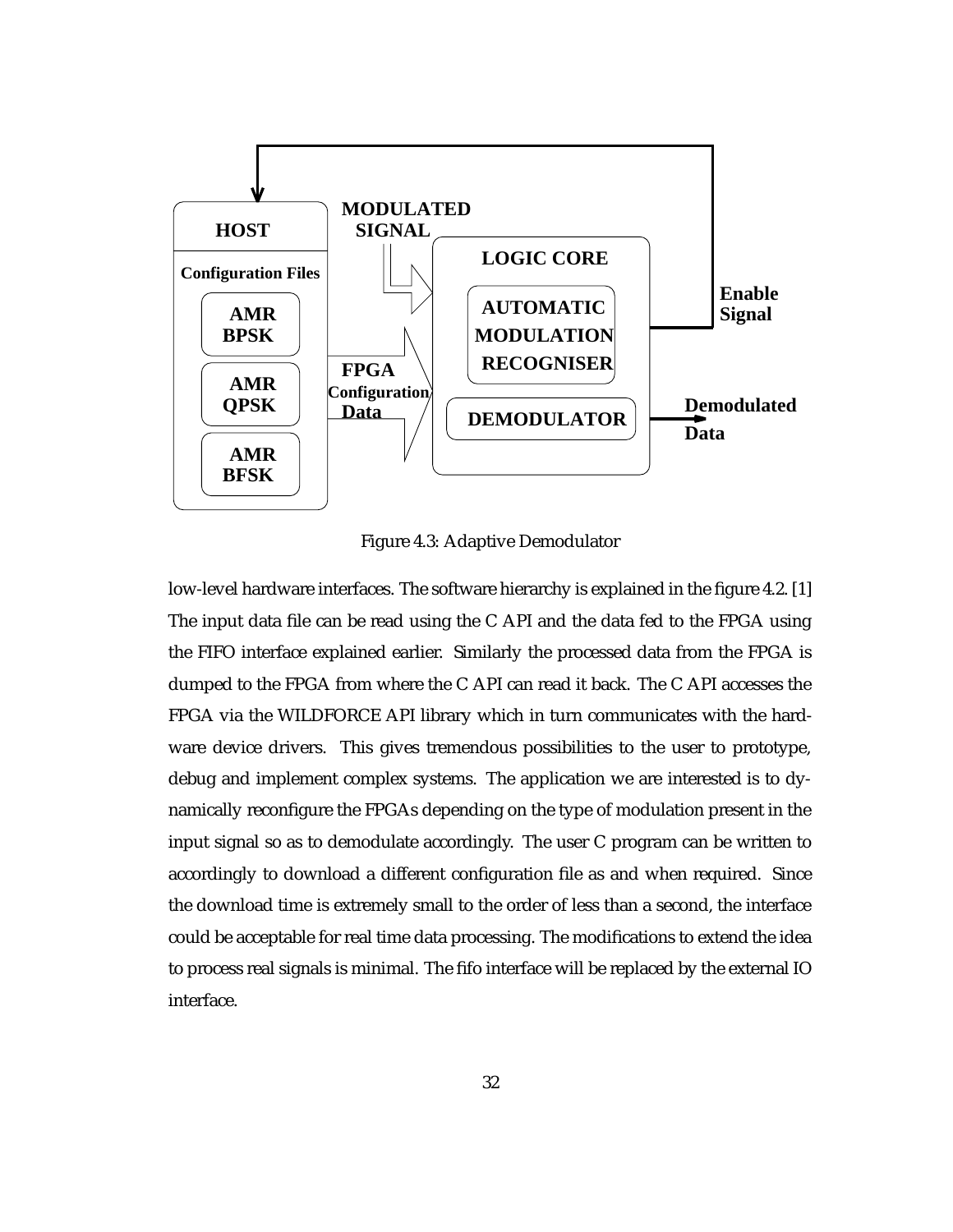# **4.4 Adaptive Demodulation**

The algorithm for the automatic modulation recognition was explained in chapter 2. This algorithm is used to build a reconfigurable demodulator. The modulation recognizer constantly monitors the type of the modulation present in the input signal and generates distinct enable signals for PSK2, PSK4 and FSK4 modulation type. Each of the demodulator is equipped with a modulation recognizer at the front end so that it can track the changes in the modulation of the input signal. While the data is being demodulated the enable signals are read using the C API. The C program keeps the state of the FPGA configuration as to what the current demodulator is. If the modulation changes the FPGA is reconfigured by downloading the appropriate bit file. So the "Logic Core" (explained in section 4.2) can be either a PSK2, PSK4 or a FSK4 demodulator with a modulation recognizer hooked onto it. The general block diagram for the Logic Core is explained in the figure 4.3.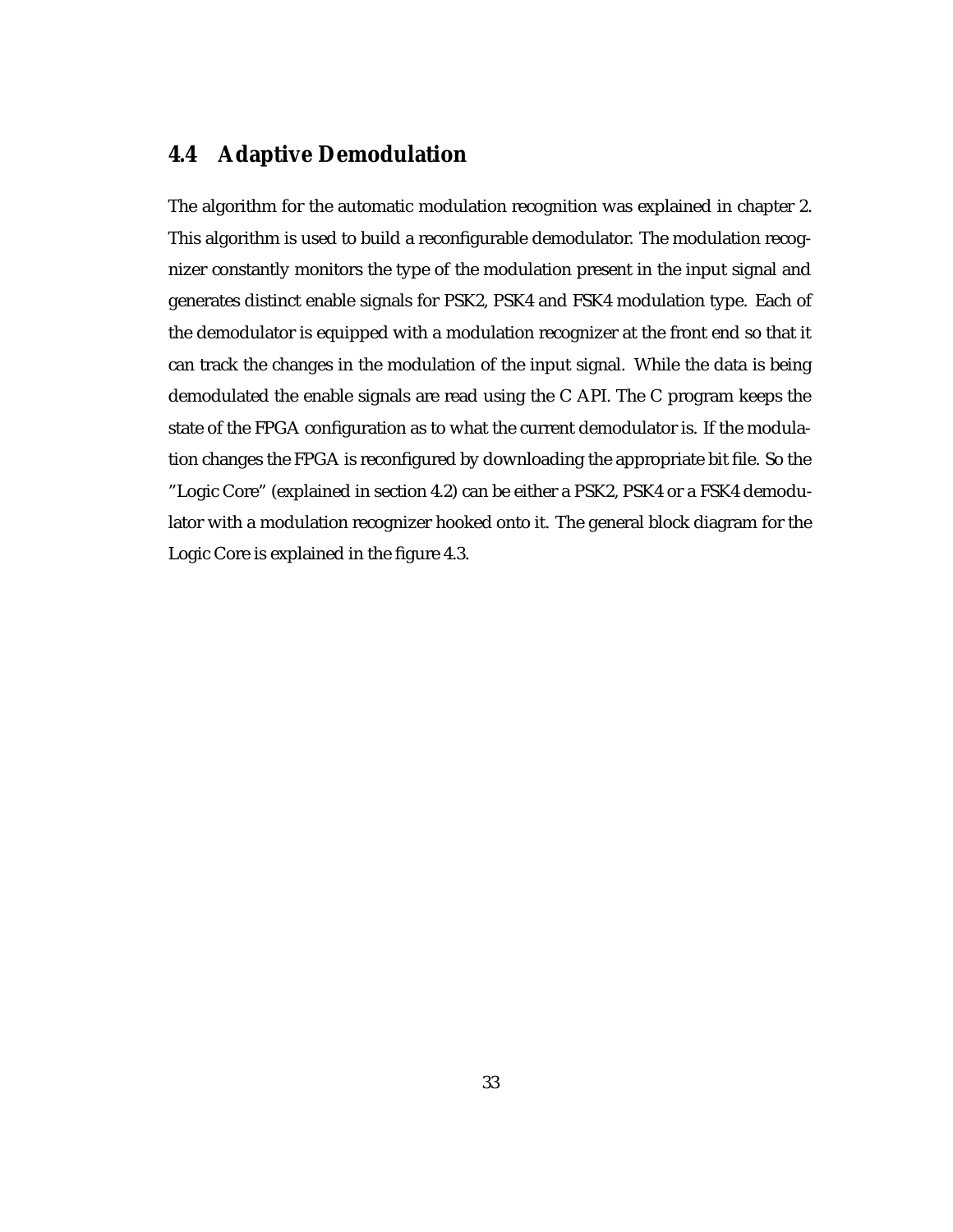# **Chapter 5**

# **Testing and Results**

# **5.1 Performance Analysis of the Demodulators in Presence of Additive White Gaussian Noise**

The general setup to test the demodulators in the presence of noise is illustrated in the figure 5.1.



Figure 5.1: Test setup for characterizing PSK demodulators in the presence of AWGN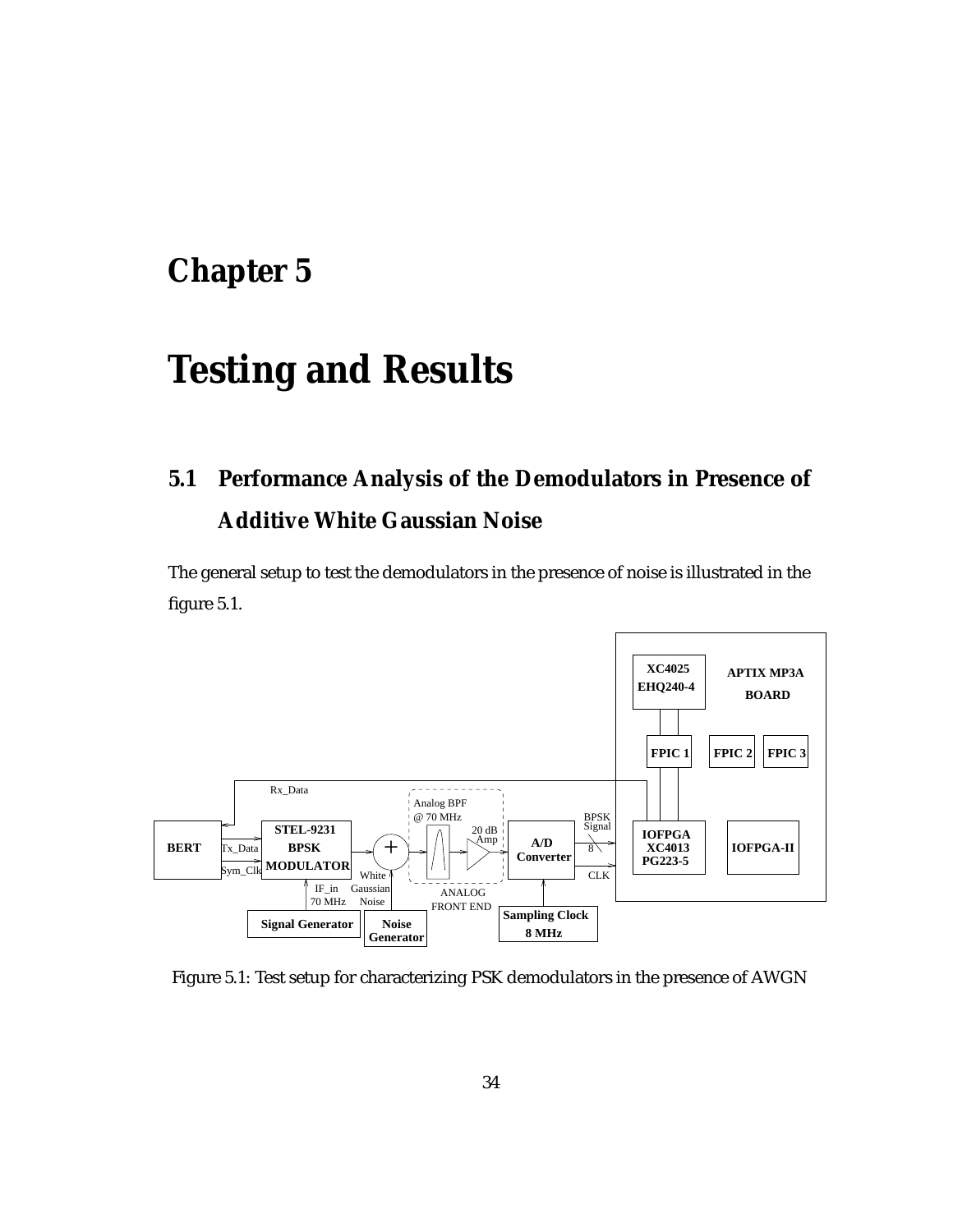#### **5.1.0.1 Analog Front End**

In order to test the receiver in the presence of Additive White Gaussian Noise an analog front end was built. The Signal-to-Noise ratio is calculated at the input of the front end. The front end comprises a bandpass filter at 70 MHz with a 5 MHz bandwidth (3 dB bandwidth) and a 20 dB amplifier to push the amplitude levels into the operating range of the digital demodulator. The signal is brought down to the second IF stage that is 500 kHz by suitably sub sampling the 70 MHz IF by a 8.75 MHz clock so that it forms images at every 500 kHz and the first image is used for the rest of the processing.

#### **5.1.0.2 E**b**/N**<sup>0</sup> **calculation**

We are interested in plotting the variation of the average Bit Error Rate (BER) with changing  $E_b/N_0$ . The  $E_b/N_0$  is calculated the following way. [10]

$$
E_b = PT_b \tag{5.1}
$$

where P represents the *received signal data power* in watts and  $N_0$  the one-sided PSD level of the noise. For the tests performed the signal power was about -25 dB which is about -75 dBm/Hz for a data rate of 100 kbps. The noise power is varied accordingly so as to get a ratio of 0 to 15 dB.

#### **5.1.0.3 BER Vs**  $E_b/N_0$

The standard BER Vs  $\mathrm{E}_b/\mathrm{N}_0$  curves are plotted and compared with the theoretical ones in the figure 5.2 and figure 5.3. The theoretical expression for the probability of BER as a function of  $E_b/N_0$  is given by the formula [10]:

For Antipodal (BPSK) Signals) -

$$
P(E) = Q\left(\sqrt{\frac{2E_b}{N_0}}\right) \tag{5.2}
$$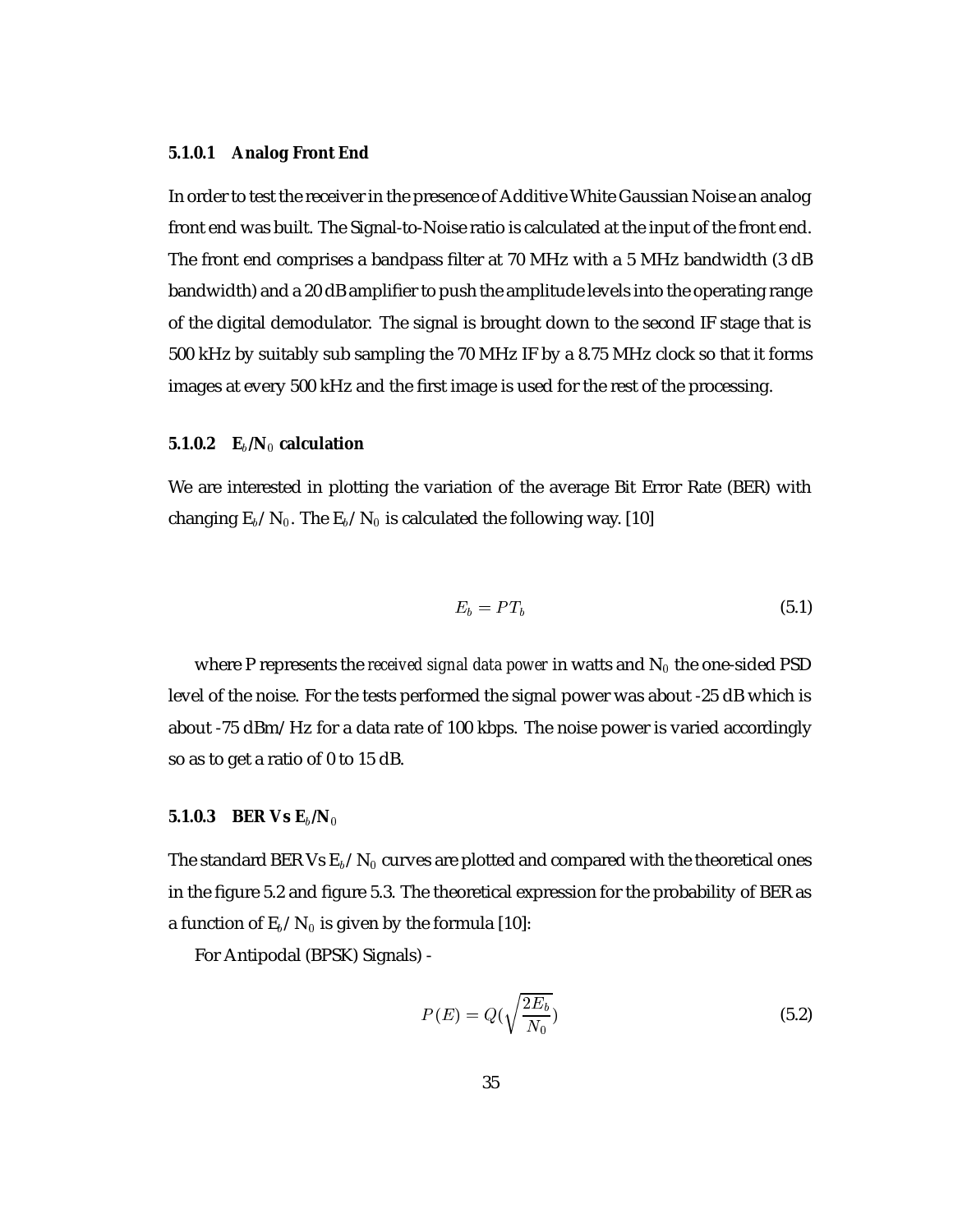For Bi-Orthogonal (QPSK) Signals) -

$$
P(E) = Q\left(\sqrt{\frac{E_b}{2N_0}}\right) \tag{5.3}
$$

where Q is the error function.



Figure 5.2: BER Vs  $E_b/N_0$  curves for BPSK : Theoretical Vs Implementation

To compare the performance of QPSK receiver vis-a-vis the BPSK receiver both the curves are plotted in the figure 5.4.

As expected the performance of BPSK receiver is better than that of the QPSK. The-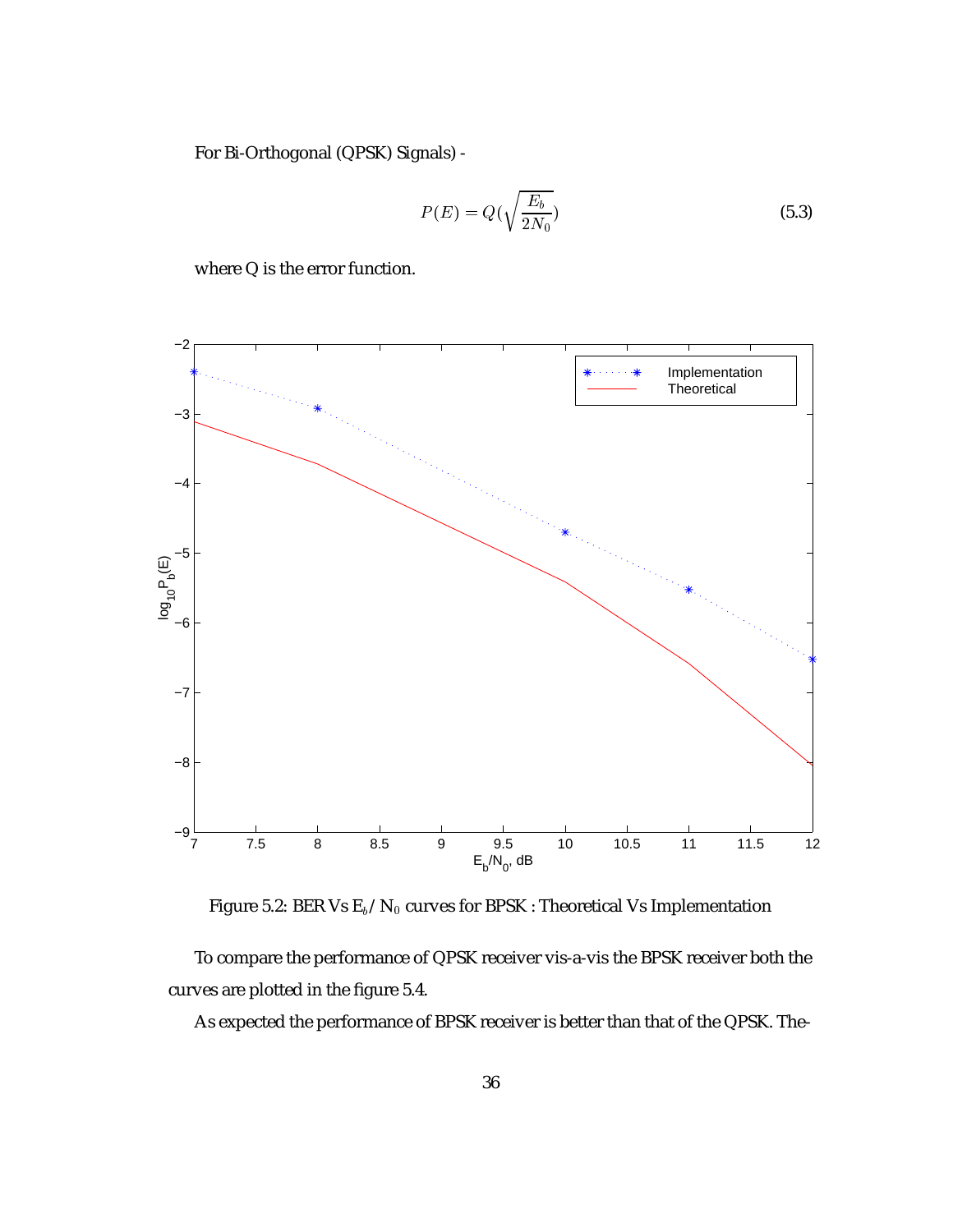

Figure 5.3: BER Vs  $\mathrm{E}_b/\mathrm{N}_0$  curves for QPSK : Theoretical Vs Implementation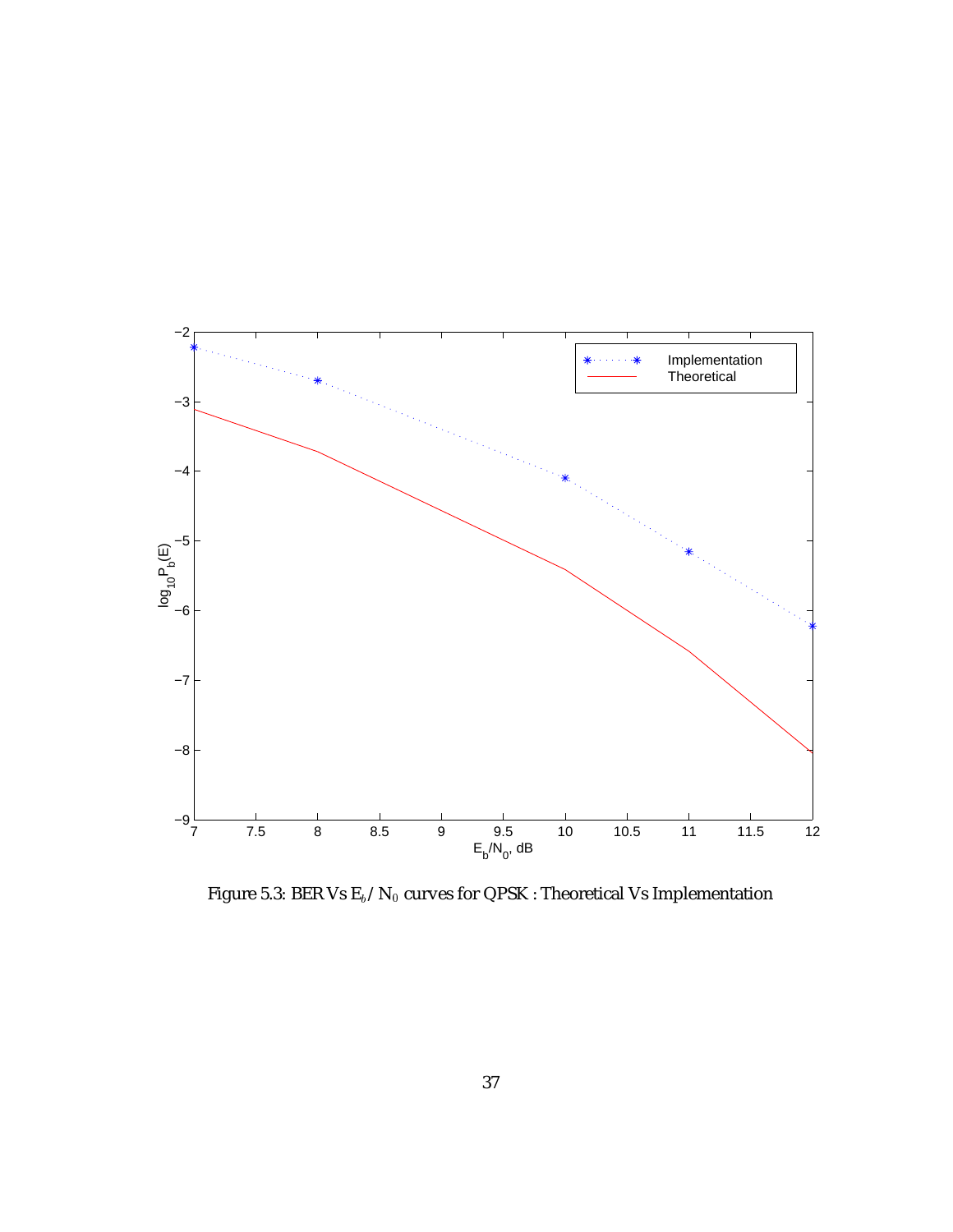

Figure 5.4: BER Vs  $\mathrm{E}_b/\mathrm{N}_0$  curves for PSK : BPSK Vs QPSK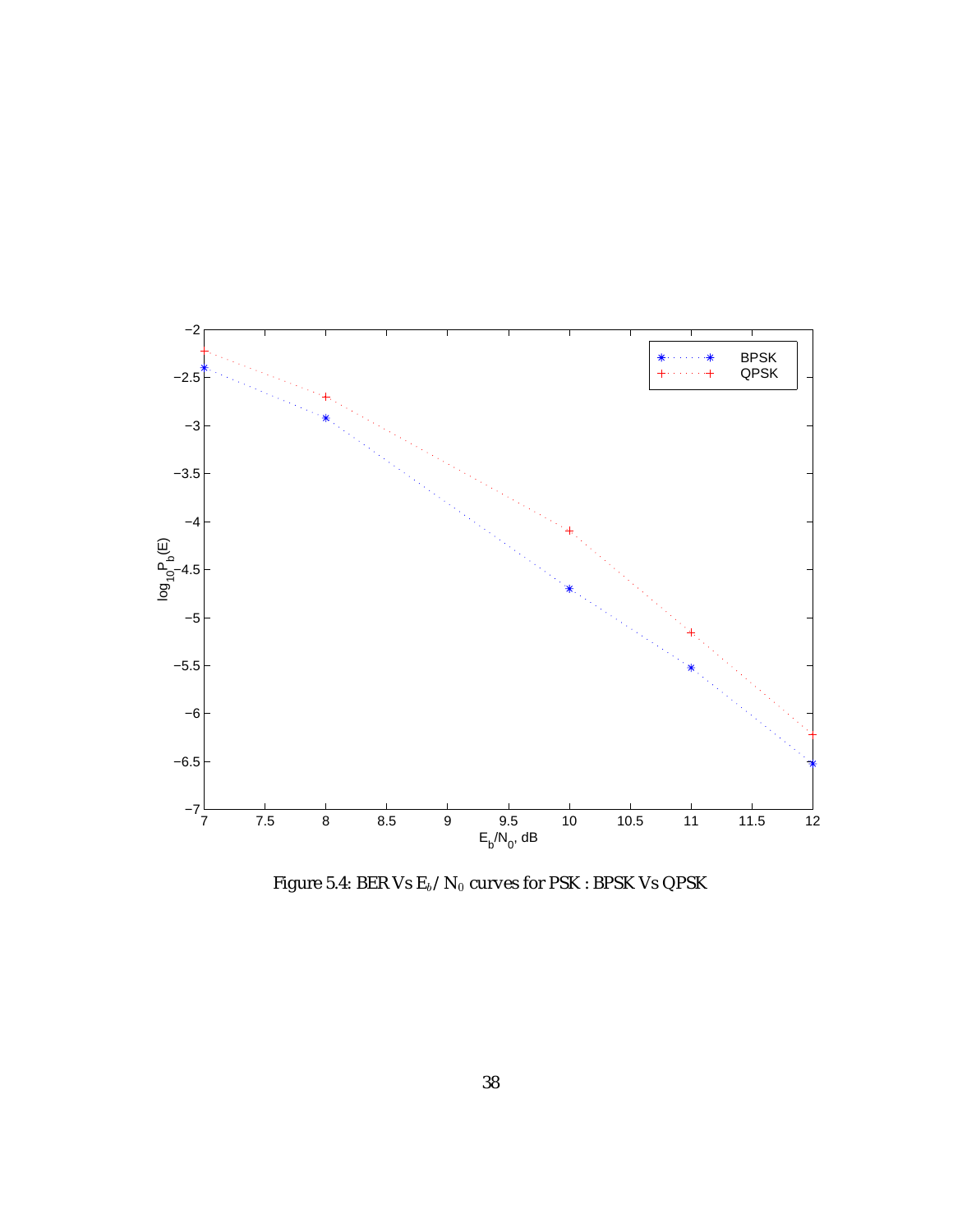oretically the performance is expected to drop by about 3dB of SNR which means that for the same probability of error QPSK requires that the SNR or equivalently  $E_b/N_0$  3 dB more than that would be needed for the BPSK receiver.

## **5.2 Testing the Reconfigurable Demodulator**

The functioning of the adaptive demodulator was tested on the WILDFORCE platform about which was explained in the "Reconfigurable Demodulator" chapter. This platform is ideally suited for reconfiguring the FPGA based on the modulation detected at the input by the modulation recognizer hooked to each of the demodulators. The testing strategy adopted is that the FIFO interface of the WILDFORCE setup is used to pump in data to the FPGA from a file and the enable signals read from the FPGA using the same interface. The state of the FPGA as to what demodulator is currently being used is maintained by the used C program and when ever the modulation changes the FPGA is reconfigured by downloading the appropriate bit file. So three different bit files are generated one for each demodulator. At start only the modulation recognizer resides in the FPGA and monitors the input signal to determine the modulation type. The decision interval is 2048 clock cycles. This figure is arrived at after extensive tests to decide on an optimum value. Though the modulation at the input signal may change between two decision intervals the reconfiguration takes place only at the end of the decision interval. This is to avoid misfiring of the download program for false changes in the sense that unless a particular modulation type is sensed for the sometime as determined by the decision interval the changes are ignored and considered false. This is important for testing because the signal should possess a particular modulation in it for the time posed by the decision interval. The data is generated using matlab and simulink and stored into a file.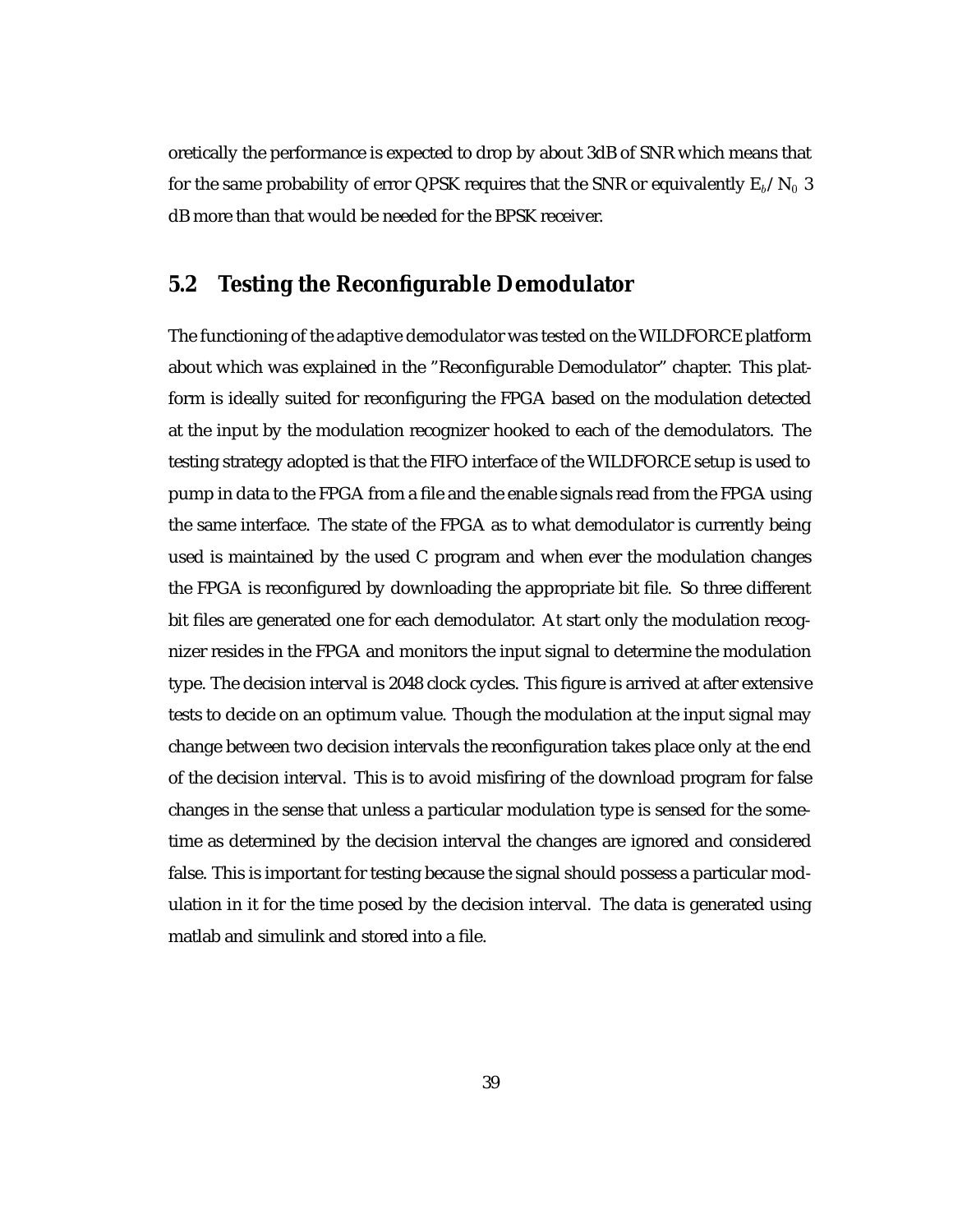#### **5.2.1 Noise Tolerance levels for the AMR algorithm**

Testing was done with the strategy explained in the previous section. This was a noise free environment. The results are as expected. To elaborate, the modulation recognizer could successfully identify the modulation type and also initiate the reconfiguring the FPGA as a appropriate demodulator. However a more useful metric while comparing the algorithm with the existing ones is to quote the noise tolerance level which usually is mentioned in dB of Signal-to-Noise ratio. The reconfigurable demodulator was tested in the presence of noise. For successfully classifying the modulation types among FSK2, PSK2 and PSK4 the proposed algorithm required a signal-to-noise ratio of 20 dB or more which is not particularly bad. Most of the classifiers referenced in this work require about 10-20 dB of SNR for 100% success rate of classification. It would be interesting to see the variation of the thresholds with SNR.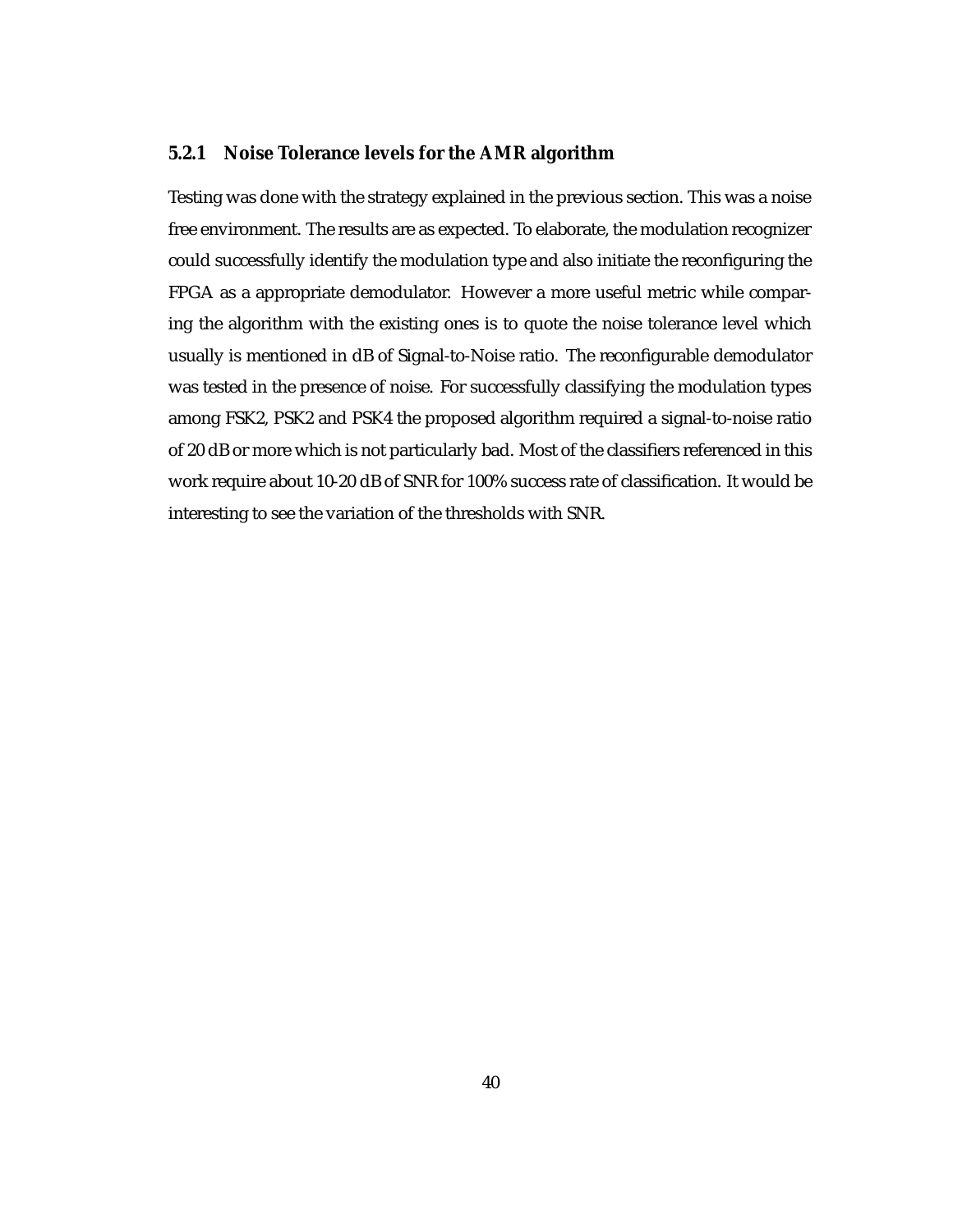# **Chapter 6**

# **Conclusions and Future Work**

To summarize, this thesis documents the design and FPGA implementation of certain radio processing functions. It also demonstrates how the reconfigurability offered by FPGAs can be exploited to implement adaptive algorithms of signal processing and communications. A novel algorithm of modulation recognition has been proposed and implemented. This aided the integration of the individual demodulators into an adaptive demodulator. As opposed to more common universal demodulators which switch between resident demodulators based on the input from the modulation recognizer, it has been shown how the same FPGA can be reconfigured as a desired demodulator on the fly as the input modulation scheme changes thus saving extra silicon. The capabilities offered by the reconfigurable platform have been demonstrated which can be a promising choice for a more robust signal processing or communication system.

### **6.1 Future Work**

Future work may extend in different directions which may include the following:

 Extension of the modulation recognition algorithm to accommodate other modulation types.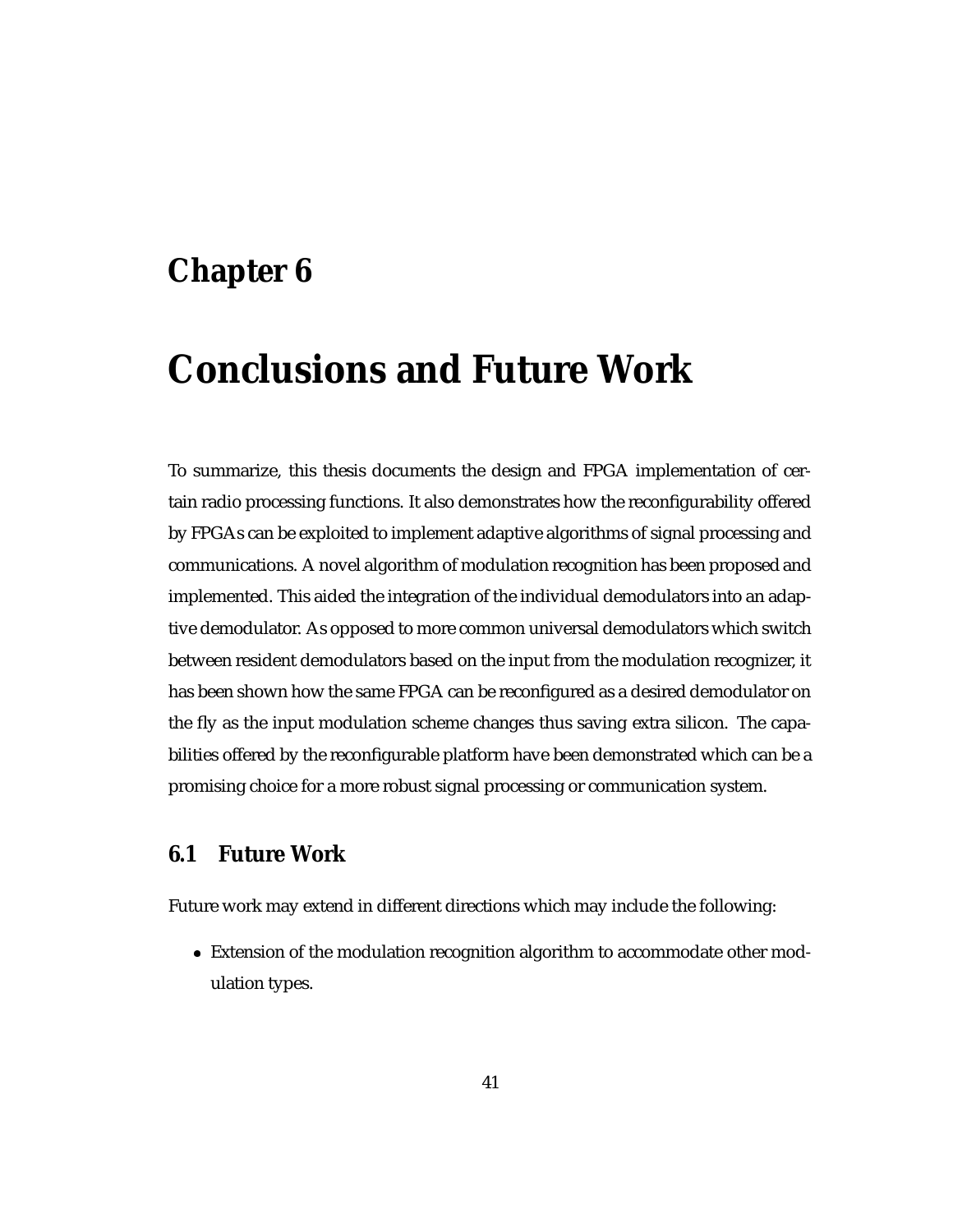- Analysis of the effects of Signal to Noise ratio on the thresholds in the AMR algorithm to make them more noise tolerant than 20 dB.
- Exploit the reconfigurability of FPGAs to partially reconfigure them, thereby making the demodulators adapt to changing environments. Supporting a wide range of data rates would be a good example in this direction.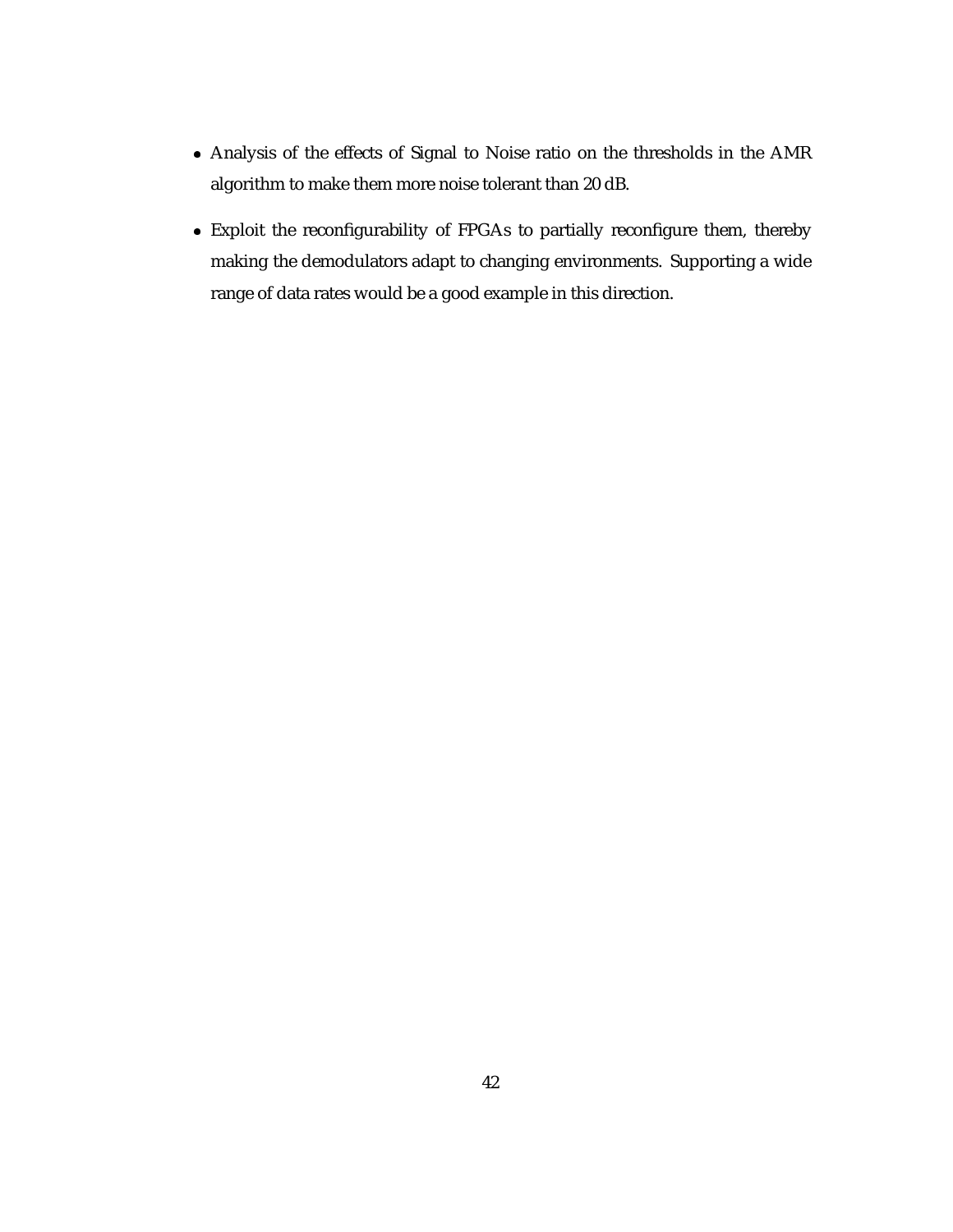# **Bibliography**

- [1] Annapolis Micro Systems Inc. *WILDFORCE Reference Manual*, 1999. revision 3.4.
- [2] Elsayed Elsayed Azzouz and Asoke Kumar Nandi. *Automatic Modulation Recognition of Communication Signals*. Kluwer Academic Publishers, 1996.
- [3] Ken Chapman. Constant coefficient multipliers for the xc4000e. Application Note, december 1996. Xilinx Inc.
- [4] Sebastiano B. Serpico Fabio Roli and Gianni Vernazza. Intelligent control of signal processing algorithms in communications. *IEEE Journal on Selected Areas in Communications*, pages 1553–1565, 1994.
- [5] M. E. Frerking. *Digital Signal Processing in Communication Systems*. Chapman & Hall, 1994.
- [6] Thad Genrich. Bpsk demodulator/bit synchronizer fpga implmentation and benchmarking.
- [7] Chung-Yu Huamg and Andreas Polydros. Likelihood methods for mpsk modulation classification. *IEEE Transactions on Communications*, 43(2/3/4):1493–1504, 1995.
- [8] D. Duponteil J. C. Bic and J. C. Imbeaux. *Elements of Digital Communications*. John Wiley and Sons, 1991.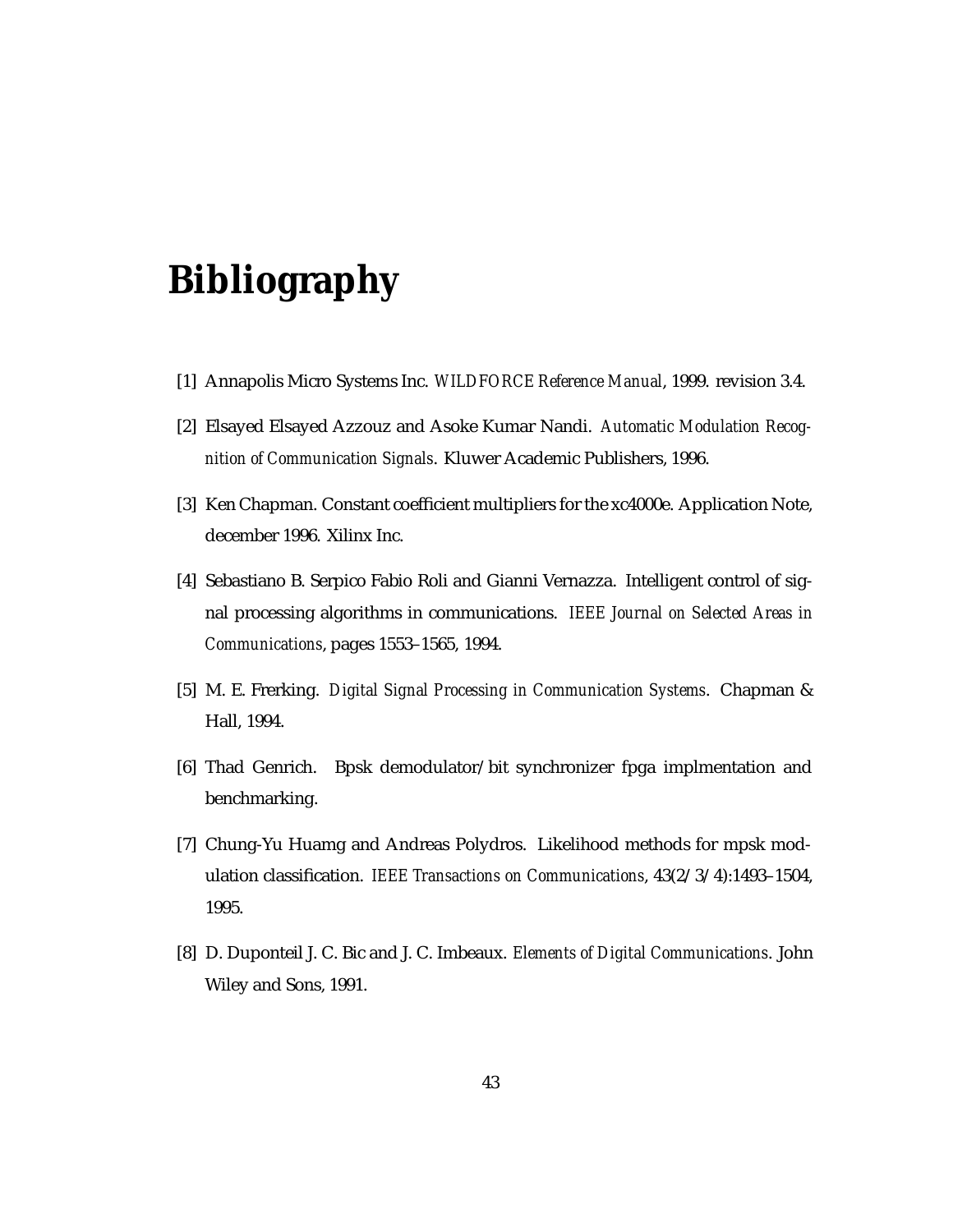- [9] K. Farrell K. Alssaleh and R. J. Mammone. A new method of modulation classification for digitally modulated signals. *MELCOM*, pages 30.5.1–30.5.5, 1992.
- [10] William C. Lindsey Marvin K. Simon, Sami M. Hinedi. *Digital Communication Techniques*. Prentice Hall, 1995.
- [11] Steve P. Nicoloso. An investigation of carrier recovery techniques for psk modulated signals in cdma and multipath mobile environments. Master's thesis, Virginia Polytechnic Institute and State University, June 1997.
- [12] Glenn E. Prescott. Rapid prototyping of software radio systems using fpgas and dsp microprocessors. Technical report, University of Kansas, Lawrence, 1997.
- [13] Samir S. Soliman and Shue-Zen Hsue. Signal classification using statistical moments. *IEEE Transactions on Communications*, 40(5):908–916, 1992.
- [14] J. L. Perry T. G. Callaghan and J. K. Tjho. Sampling and algorithms aid modulation recognition. *Microwaves RF*, 24(9):117–119, 121, 1985.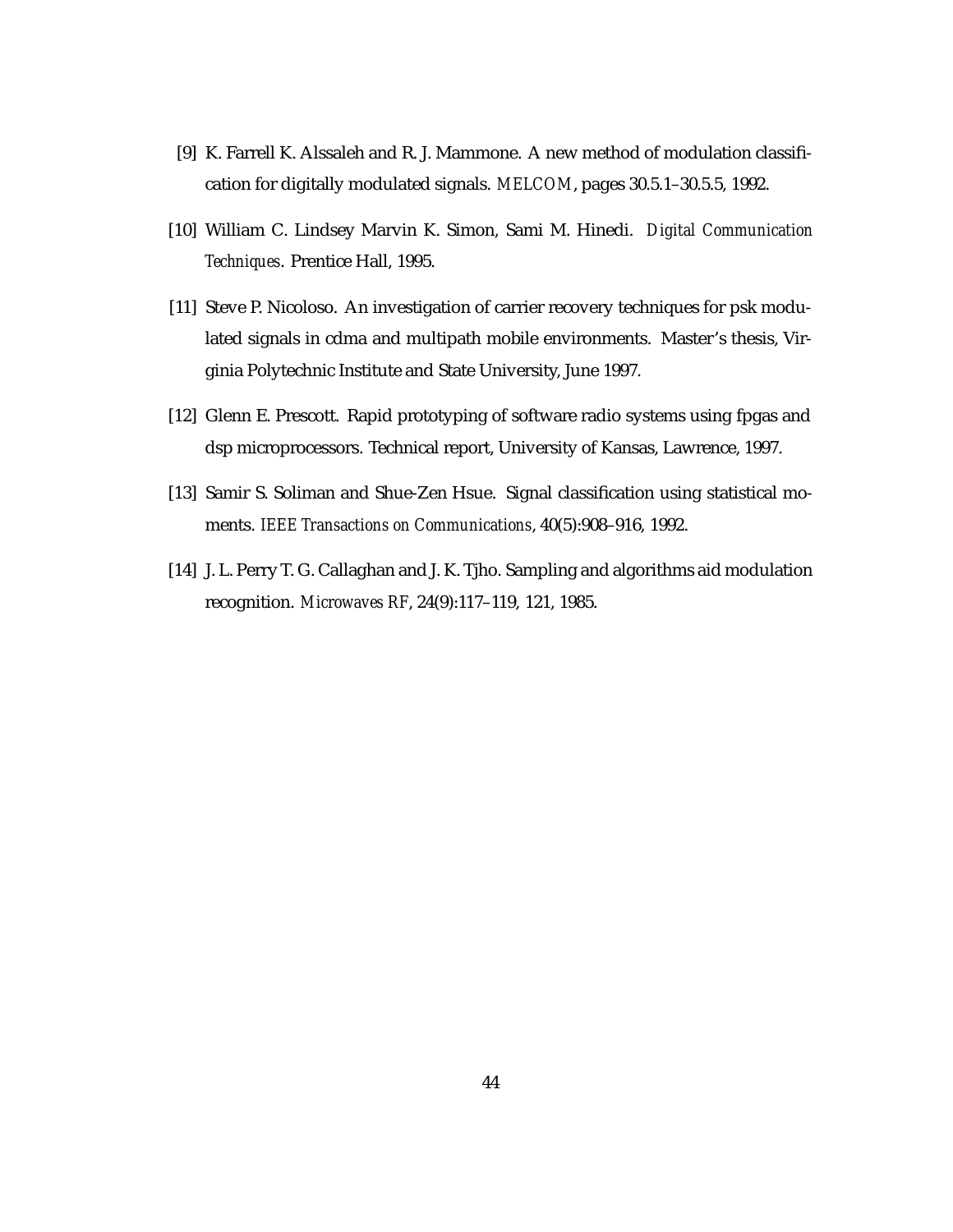# **Appendix A**

# **Filter Details**

# **A.1 Automatic Modulation Recognizer**

### **A.1.1 Averaging Filter**

Filter Structure : FIR Sampling Frequency : 8 MHz Window Method : Kaiser Tap Length : 25 -6 dB cut-off : 100 kHz Trade Off Factor : 3.5 Coefficients :  $\mathbf{b}_0 = \mathbf{b}_2$ 4 = 0.008738  $b_1 = b_23 = 0.013567$  $b_2 = b_22 = 0.019045$  $b_3 = b_21 = 0.025014$  $$  $b_5 = b_19 = 0.037611$  $b_6 = b_18 = 0.043771$  $$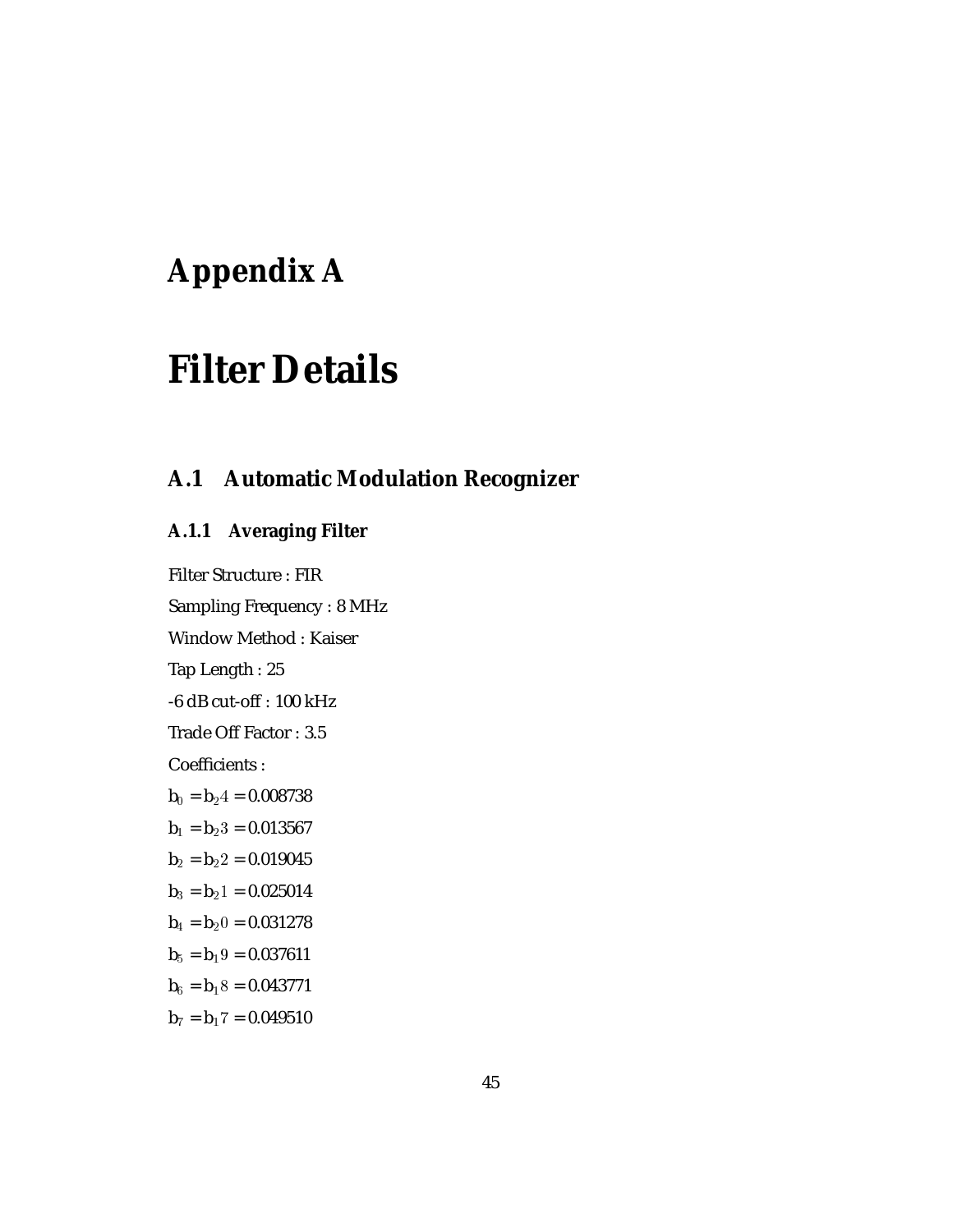$b_8 = b_16 = 0.054590$  $\mathbf{b}_9 = \mathbf{b}_15 = 0.058792$  $$  $$  $b_12 = b_12 = 0.063878$ 

# **A.2 BPSK Receiver**

### **A.2.1 Carrier Recovery**

### **A.2.1.1 Bandpass Filter**

Filter Structure : FIR

Sampling Frequency : 8 MHz

Window Method : Remez Exchange

Tap Length : 21

Center Frequency : 1 MHz

Passband Width : 400 kHz

Stopband Width : 800 kHz

Stopband Weight : 8

Passband Weight : 8

Coefficients :

$$
b_0 = b_2 1 = 0.008738
$$
  
\n
$$
b_1 = b_1 9 = 0.049727
$$
  
\n
$$
b_2 = b_1 8 = 0.044479
$$
  
\n
$$
b_3 = b_1 7 = 0.034744
$$
  
\n
$$
b_1 = b_1 6 = 0.001225
$$

$$
b_4 = b_1 6 = 0.001235
$$

 $b_5 = b_15 = -0.041227$ 

 $\mathbf{b}_6 = \mathbf{b}_14 = -0.064711$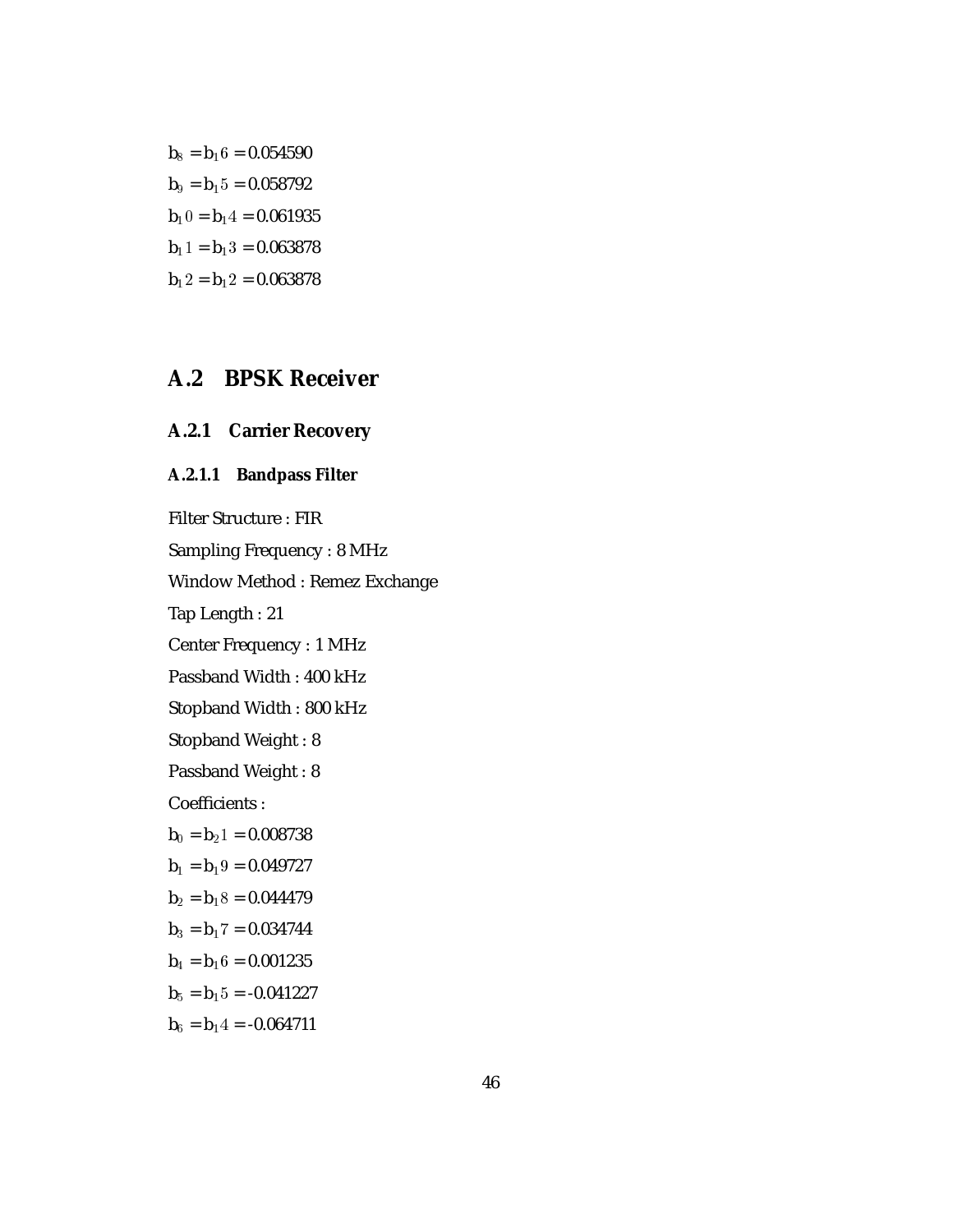$b_7 = b_13 = -0.049342$  $$  $\mathbf{b}_9 = \mathbf{b}_1 \mathbf{1} = 0.0.052975$  $$ 

### **A.2.1.2 Square to Sine Converter**

Filter Structure : FIR Sampling Frequency : 8 MHz Window Method : Kaiser Tap Length : 16 -6dB cut-off : 600 kHz Trade Off Factor : 3.39 Coefficients :  $b_0 = b_15 = 0.003834$  $\mathbf{b}_1 = \mathbf{b}_1 4 = 0.012247$  $b_2 = b_13 = 0.026880$  $b_3 = b_12 = 0.047420$  $b_4 = b_11 = 0.071685$  $$  $$  $b_7 = b_8 = 0.126520$ 

### **A.2.2 Data Filter**

Filter Structure : FIR Sampling Frequency : 8 MHz Window Method : Kaiser Tap Length : 19 -6 dB cut-off : 150 kHz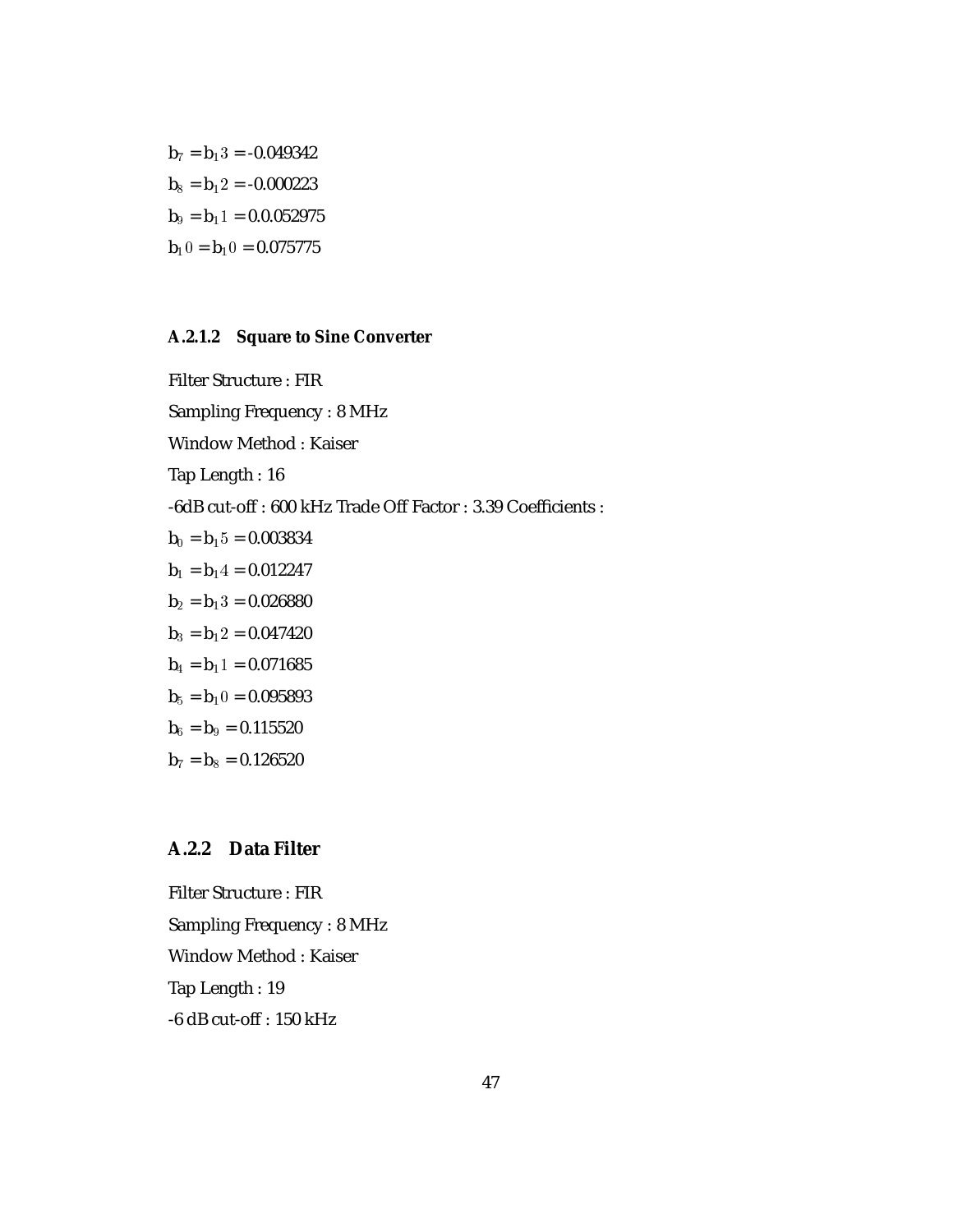Trade Off Factor : 2.0

Coefficients :

 $\mathbf{b}_0 = \mathbf{b}_1 8 = 0.023438$  ${\bf b}_1={\bf b}_17=0.031250$  $b_2 = b_16 = 0.039063$  $b_3 = b_15 = 0.046875$  $b_4 = b_14 = 0.054688$  $b_5 = b_13 = 0.062500$  $b_6 = b_12 = 0.062500$  $b_7 = b_11 = 0.070313$  $$  $b_9 = b_9 = 0.070313$ 

# **A.3 QPSK Receiver**

### **A.3.1 Analog Front End Bandpass Filter**

Center Frequency : 70 MHz -6 dB Bandwidth : 5 MHz

### **A.3.2 Carrier Recovery**

### **A.3.2.1 Bandpass Filter**

Filter Structure : FIR Sampling Frequency : 8 MHz Window Method : Rectangular Tap Length : 25 -6 dB Bandwidth : 800 kHz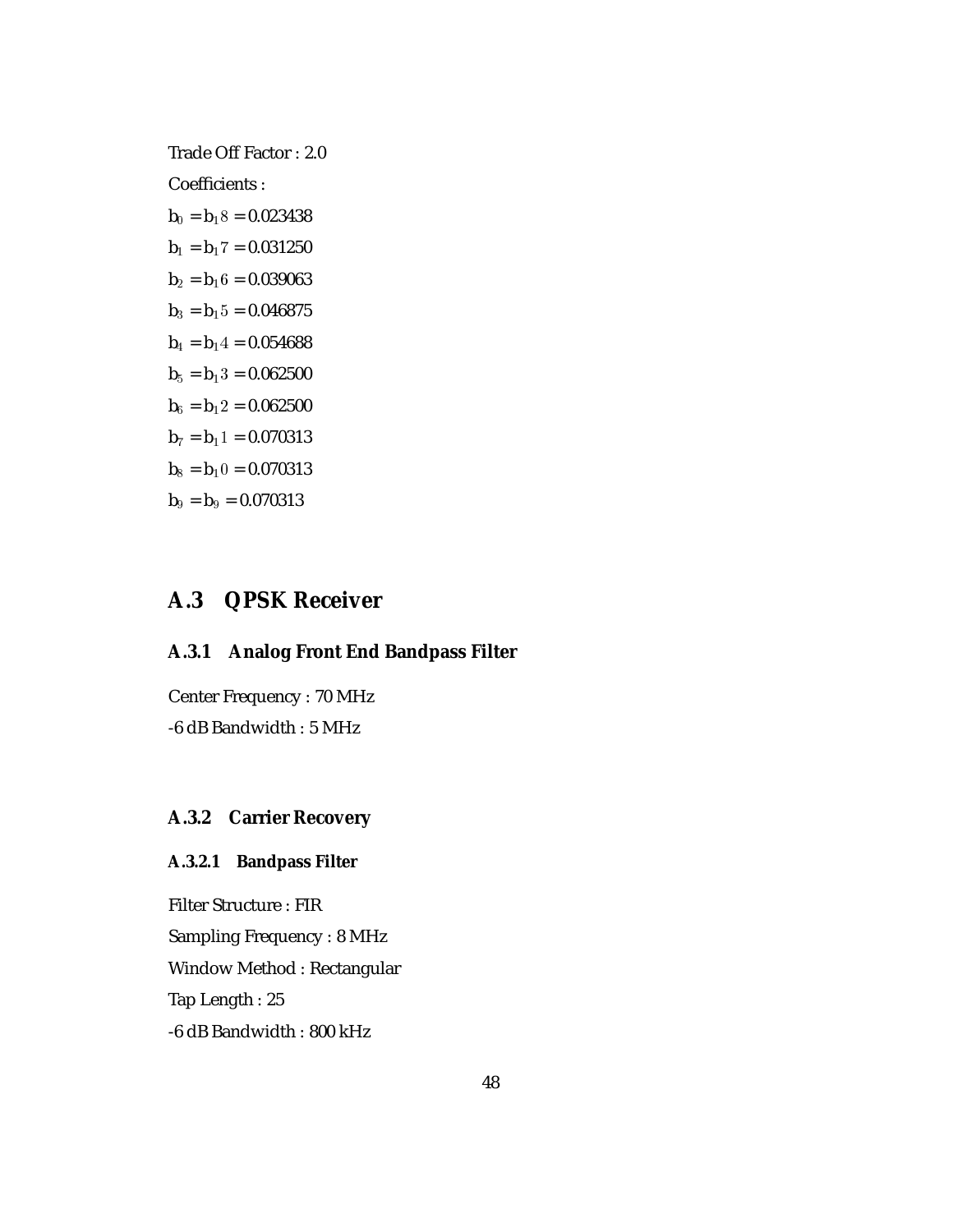Center Frequency : 2 MHz Coefficients :

 $$  $\mathbf{b}_1 = \mathbf{b}_2 3 = 0.000000$  $$  ${\bf b}_3={\bf b}_2$ 1 = 0.000000  $b_4 = b_20 = 0.042142$  $b_5 = b_19 = 0.000000$  $b_6 = b_18 = 0.090916$  $\mathbf{b}_7 = \mathbf{b}_1$ 7 = 0.000000  $b_8 = b_16 = 0.013637$  $\mathbf{b}_9 = \mathbf{b}_15 = 0.000000$  $$  $$  $b_12 = b_12 = 0.180190$ 

### **A.3.2.2 Square to Sine Converter**

Filter Structure : FIR Sampling Frequency : 8 MHz Window Method : Kaiser Tap Length : 16 -6dB cut-off : 600 kHz Trade Off Factor : 3.39 Coefficients :  $\mathbf{b}_0 = \mathbf{b}_1 5 = 0.003834$  $b_1 = b_1 4 = 0.012247$  $b_2 = b_13 = 0.026880$  $b_3 = b_12 = 0.047420$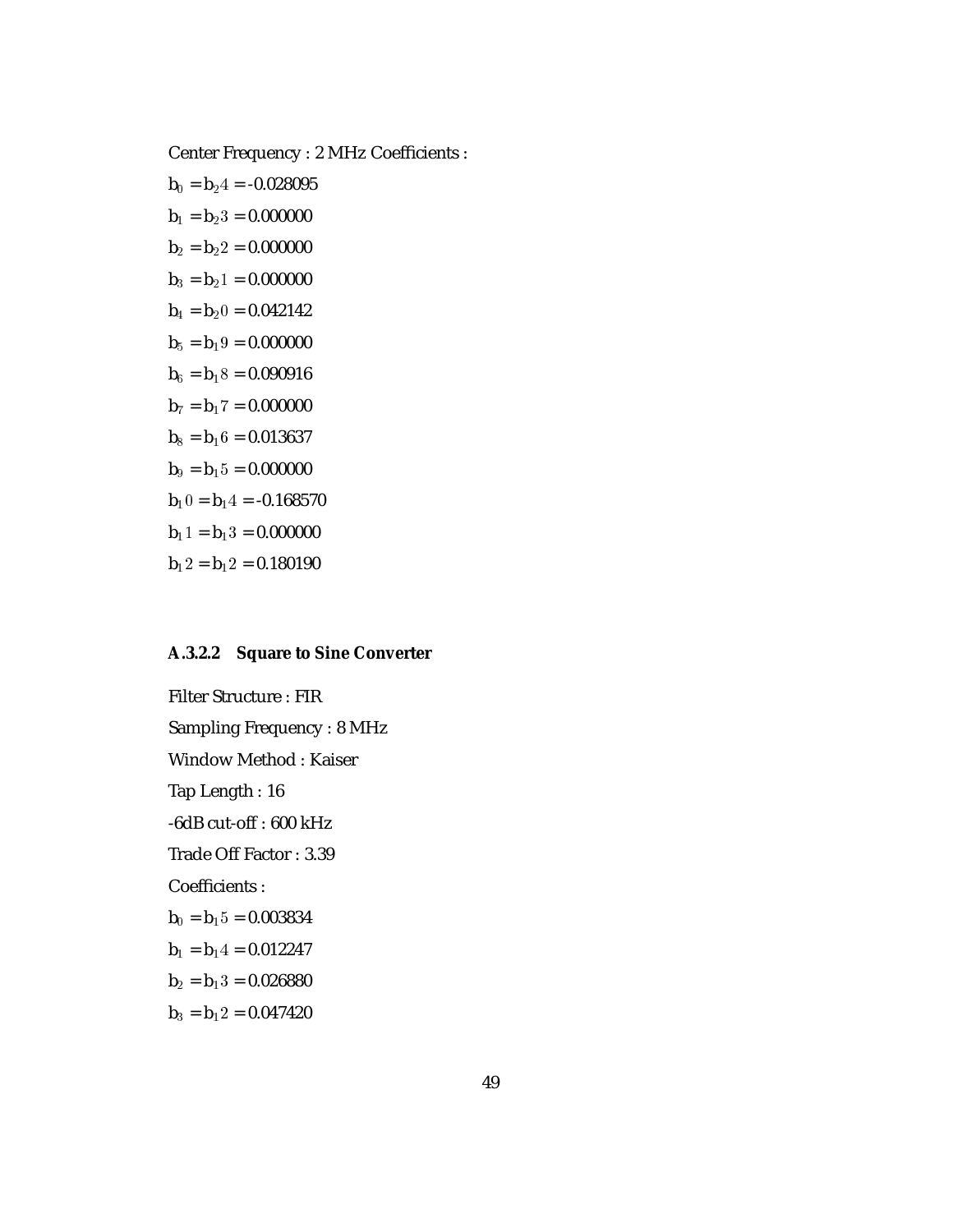$b_4 = b_11 = 0.071685$  $\mathbf{b}_5 = \mathbf{b}_1 0 = 0.095893$  $\mathbf{b}_6 = \mathbf{b}_9 = 0.115520$  $$ 

### **A.3.3 Hilbert Transform Filter**

Filter Structure : FIR Sampling Frequency : 8 MHz Tap Length : 4 Coefficients :  $b_0 = 0.671875$  $b_1 = 0.406250$  $b_2 = -0.406250$  $b_3 = -0.671875$ 

### **A.3.4 Data Filter**

Filter Structure : FIR Sampling Frequency : 8 MHz Window Method : Kaiser Tap Length : 19 -6 dB cut-off : 150 kHz Trade Off Factor : 2.0 Coefficients :  $b_0 = b_18 = 0.023438$  ${\bf b}_1={\bf b}_17={\bf 0.031250}$  $b_2 = b_16 = 0.039063$